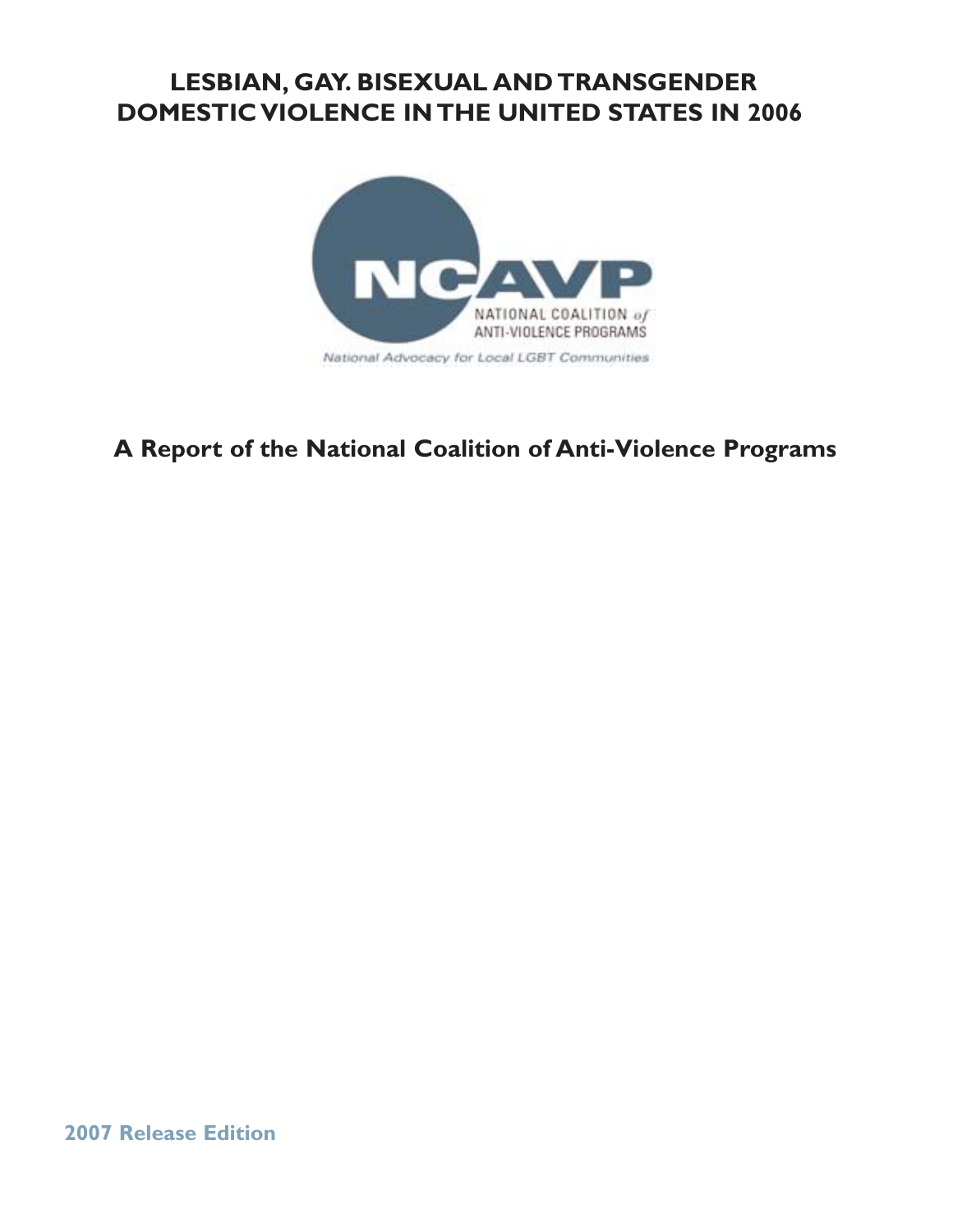

*The production of this report was coordinated by the*

# **National Coalition of Anti-Violence Programs**

240 West 35th Street Suite 200 New York, NY 10001 Telephone: 212-714-1184 www.**ncavp**.org

# with support from the **New York City Gay and Lesbian Anti-Violence Project**

Authors: **Kim Fountain, Ph.D** Director of Community Organizing and Public Advocacy **Avy A. Skolnik** Networks Coordinator



Technical Support: *Concept: Clarence Patton, NYC AVP Executive Director Statistical T.A.: Steven K.Aurand, Criminologist and Statistician Original Graphic Design: David Smoak Illustration: NYC AVP, based on designs by Arch Garland*

# 2007 RELEASE EDITION

Copyright © 2007 National Coalition of Anti-Violence Programs All Rights Reserved. Reproduction in whole, or in part prohibited without prior permission from NCAVP.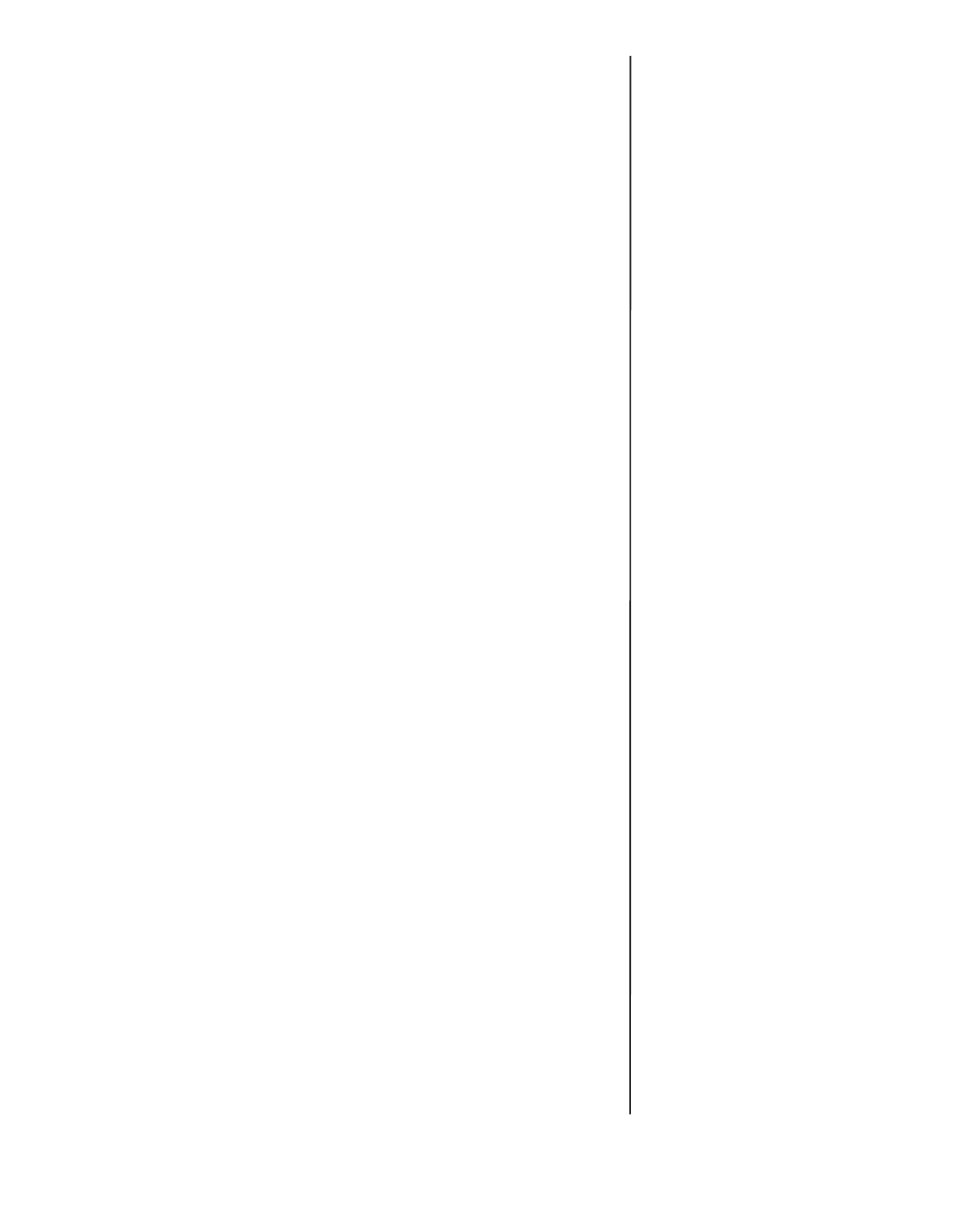# **TABLE OF CONTENTS**

| Data Contributing Programs<br><b>Additional Summaries</b> |
|-----------------------------------------------------------|
| 36                                                        |
| Appendix A: LGBT Language and Terminology38               |
| Appendix B: LGBT Power and Control Wheel40                |
| Appendix C: LGBT IPV Quick Reference Guide41              |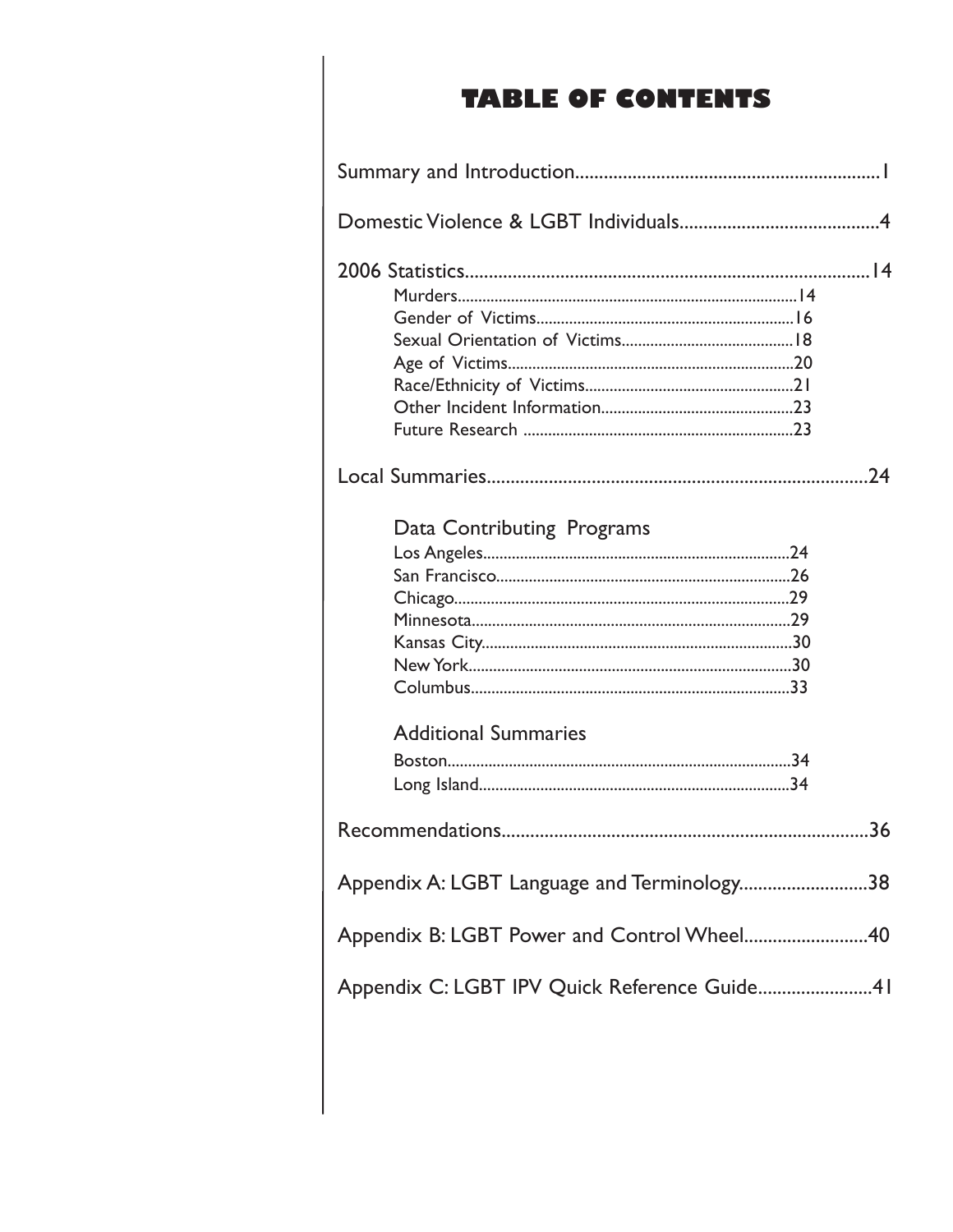# **Summary and Introduction**

This report describes incidents of domestic violence (DV) against people of lesbian, gay, bisexual, and transgender (LGBT) experience that were reported during the year 2006 to community-based anti-violence organizations in 12 regions throughout the U.S. In addition, this year's report also includes general information about LGBT DV as well as regional-specific data, LGBT langauge and terminology, the impact of homophobia and transphobia on LGBT people experiencing domestic violence, and recommendations for changes to eliminate discrimination against these communities. The author of this annual report is the National Coalition of Anti-Violence Programs (NCAVP), a network of 33 community-based organizations responding to violence in all its forms affecting LGBT and HIV-affected individuals.

Fourteen organizations, all of whom are NCAVP members, participated in collecting data for this report. Twelve out of the 14 organizations submitted statistical data for 2006. Those regions include Tucson, AZ; San Francisco, CA; Los Angeles, CA; Colorado; Chicago, IL; Boston, MA; Minnesota; Kansas City, Missouri; New York, NY; Columbus, OH; Philadelphia, Pennsylvania; and Houston, TX. All of the regions above were able to submit 2005 data, except for three - Los Angeles, Colorado, and Chicago. Thus, previous-year data comparisons will inlcude 9 out of the 12 regions represented.

There were 3,534 reported incidents of domestic violence affecting LGBT individuals in 2006, a slight decrease(-15%) over incidents reported by NCAVP members in 2005. As in past years, the largest numbers of reported incidents continued to be to NCAVP members and affiliates in coastal metropolitan areas. Los Angeles reported 2,243 incidents, the lead group in number of reports, followed by San Francisco with 420 incidents. San Francisco was one of the few organizations logging an increase  $(+13%)$ over 2005. New York City reported 401 incidents, a 16% decrease, mirroring the national trend. Colorado reports remained consistent with previous years, tracking 145 incidents of DV in 2006 while Tucson noted a 22% decrease over 2005 with 127 reports. Chicago tracked 83 incidents and Boston noted no signficant change in numbers with 52 reports in 2006. Houston reported a 31% increase with 29 DV cases, while Columbus (43 reports in 2006) Kansas City (34 reports in 2006)and both reported decreases (-27% and -46%, respecitively). Minnesota (23) and Philadelphia (12) recorded the lowest figures for 2006 and decreases of 48% and 38%, respectively.

# **NCAVP MISSION STATEMENT**

The National Coalition of Anti-Violence Programs (NCAVP) addresses the pervasive problem of violence committed against and within lesbian, gay, bisexual, transgender (LGBT) and HIV-positive communities.

NCAVP is a collaboration of grass roots organizations working together to document incidents of violence against our communities and to advocate for victims of anti-LGBT and anti-HIV/AIDS violence/harassment, intimate partner violence, sexual assault, police misconduct, and other forms of victimization.

NCAVP is dedicated to creating a collective, national response to the violence plaguing our communities. Further, NCAVP supports existing antiviolence organizations and emerging local programs in their efforts to document and prevent such violence.

If you are interested in becoming a member of the National Coalition of Anti-Violence Programs or if you live in a region where there are no organizations addressing LGBT violence issues and you need help or are interested in getting involved, contact the NCAVP at info@ncavp.org or 212.714.1184.

We can also be reached via our 24 Hour bilingual (English & Spanish) Hotline at 212.714.1141.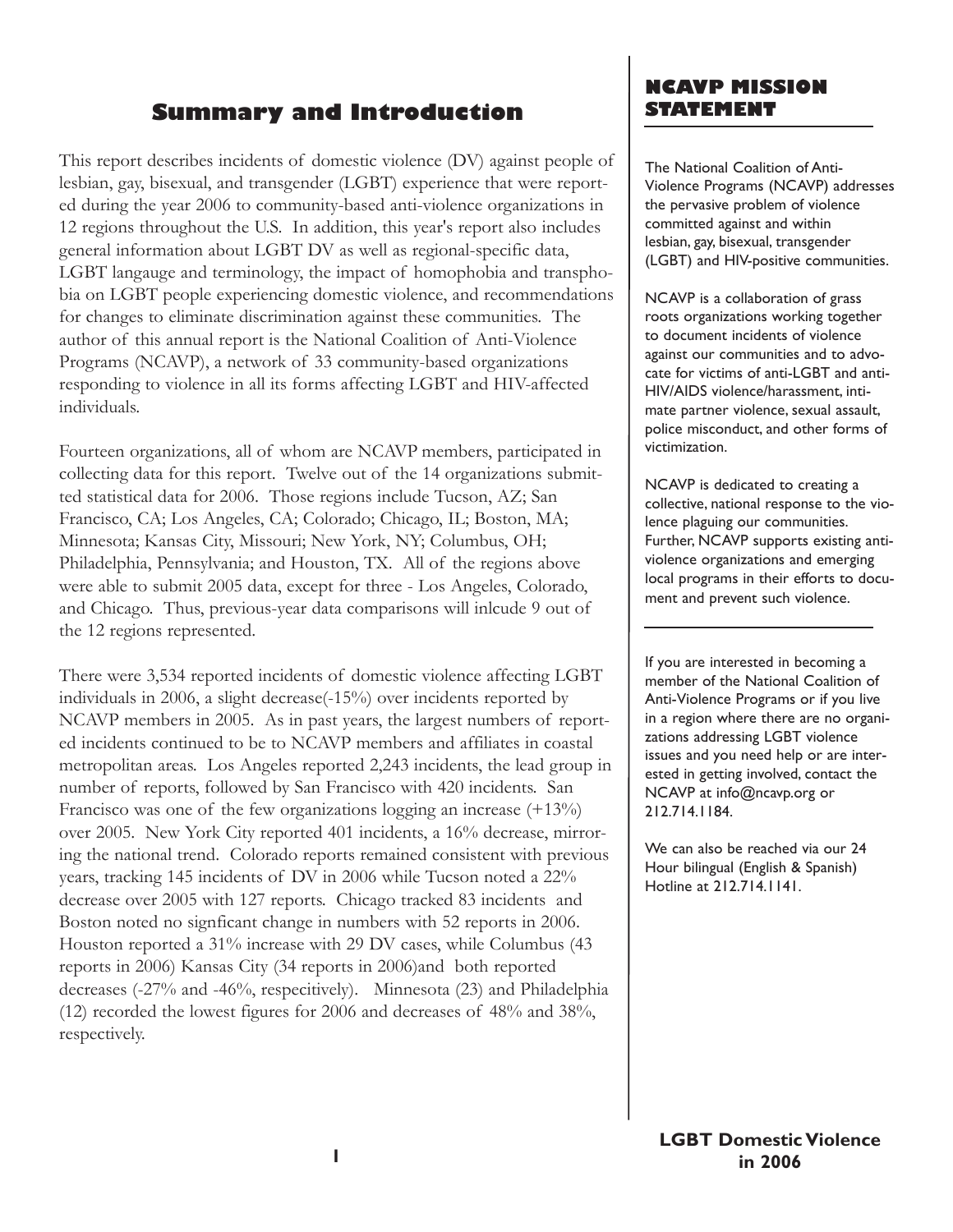## **NCAVP MEMBER ORGANIZATIONS**

ARIZONA **Wingspan Anti-Violence Project** 425 E. 7th Street Tucson,AZ 85705 Phone: (520) 624-1779 Fax: (520) 624-0364 www.wingspan.org

#### ARKANSAS

**Women's Project**

2224 Main Street Little Rock,AR 72206 Phone: (501) 372-5113 Fax: (501) 372-0009 www.womens-project.org

#### **CALIFORNIA**

**Community United Against Violence** 

170 A Capp Street San Francisco, CA 94110-1210 Phone: (415) 777-5500 Fax: (415) 777-5565 www.cuav.org

#### **L.A. Gay & Lesbian Center/STOP Partner Abuse/Domestic VIolence Program**

1625 N. Schrader Blvd Los Angeles, CA 90028 Phone: (323) 860-5806 Fax: (323) 308-4114 www.lagaycenter.org

#### **San Diego LGBT Community Center**

2313 El Cajon Blvd. San Diego, CA 92104 Phone: (619) 260-6380 Fax: : (619) 718-644 www.thecentersd.org

While these findings reveal something of the magnitude and perhaps even the relative distribution of domestic violence affecting LGBT individuals in the United States, it is not currently possible to generalize them any further. Specifically, changes in the number of domestic violence incidents reported to NCAVP are almost entirely the function of evolving program and organizational capacities, as well as outreach campaigns and program activity focus. The 15.3% decrease in the total number of cases reported over those reported in 2005 is not likely an indication of a diminishing problem, rather shifts in staffing and a year interrruption in the production of this report, as well as other program variables are much more likely causes of the decrease. For reasons this report will make clear, domestic violence affecting LGBT individuals continues to be grossly underreported throughout most of the country, even where there are some LGBT-specific resources.

In addition, it is important to note that there are other community-based programs in some areas of the country addressing and documenting LGBT DV who, for a variety of reasons, including lack of knowledge of our mutual existence, discrepancies in data collection, or lack of staff resources, do not contribute to this report. However, NCAVP does maintain relationships with many of these agencies and is committed to an ongoing effort to include as much information as possible from the widest representation of service providers doing work in this area and hopes and expects that in future years the number of contributing programs and regions will increase. Nevertheless, these agencies are still few and while a handful are well known and longstanding within this movement, many more struggle with inconsistent capacity to maintain operations and services to LGBT individuals on an ongoing basis.

The purpose of this report is to give credence to the reality and voice to some of the stories of DV within the LGBT community. There is such a lack of awareness and denial about the existence of this type of violence, both by those who are part of the LGBT community, as well as those in the "mainstream" anti-DV movement, where services are primarily oriented to heterosexual women. Conversely, there are many who misuse and disproportionately exaggerate information about the existence of LGBT DV to further their own causes of blocking and curtailing the rights of LGBT people to equal protection under the law and within society. Both the exaggeration and denial of LGBT DV, and truly of any type of DV, only serves to exacerbate the isolation of survivors and assists in maintaining an environment in which intimate partner violence is able to flourish within all communities, across all demographic lines.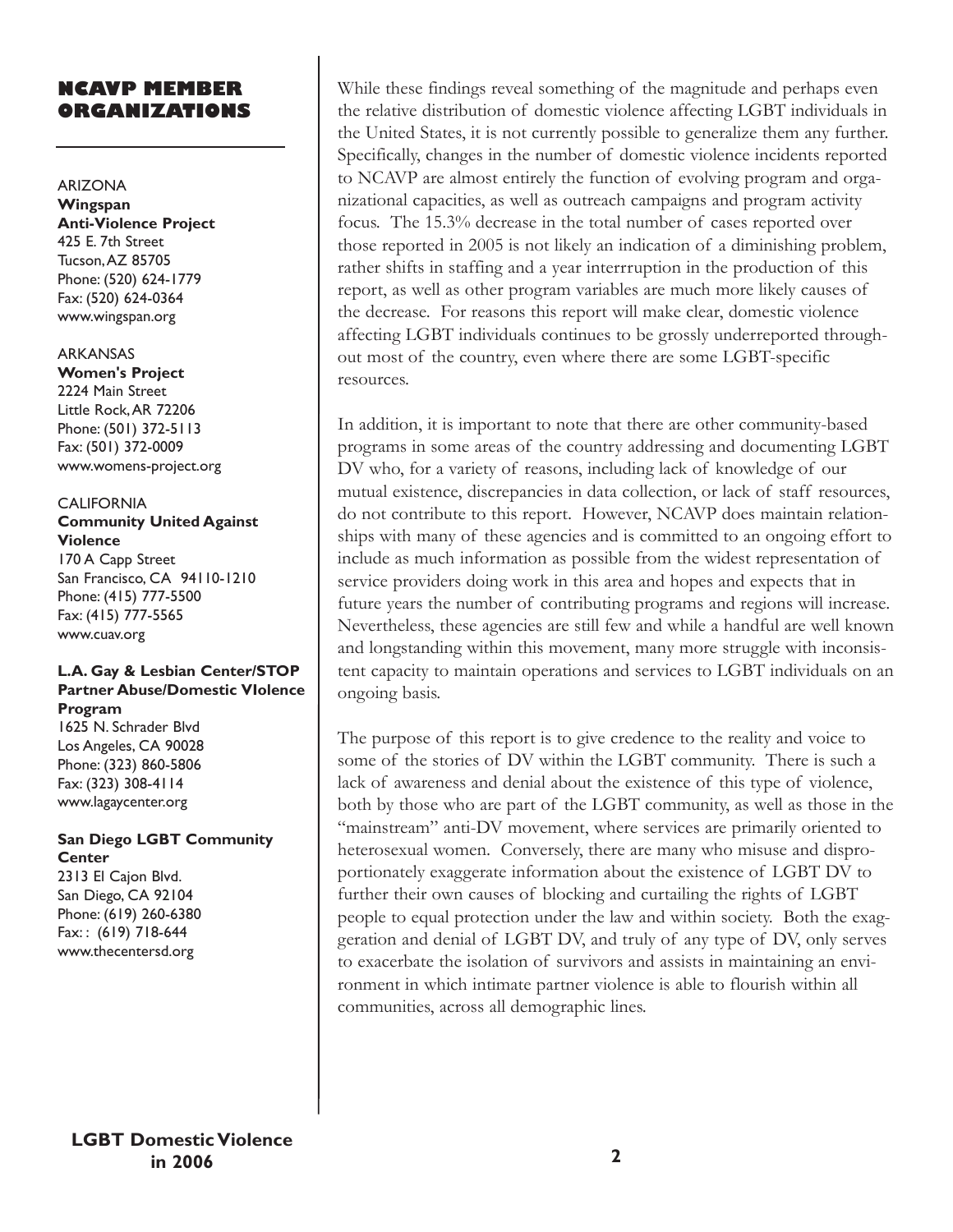There is relatively little unique scientific or academic research that has been done on the topic if LGBT DV and its prevalence, though some of the existing research will be referenced throughout this report. However, as service providers and community members we speak with people living in these situations every day, and know that many more continue to suffer silently within abusive relationships. As a result of this gap between published documentation and the experience of many within the LGBT and anti-DV movements, NCAVP and contributors to this report have made a commitment to documenting and reporting the cases of DV we see each year. This report shows only a fraction of the LGBT domestic violence incidents we extrapolate actually happens around the United States every year. We hope that our work to compile these stories and numbers will inspire other service providers, law enforcement, community leaders, families and friends to begin to pay attention to this vastly under reported and under addressed scourge of violence and to begin to work toward further research, development of programs, creation of funding opportunities and community-based solutions.

NCAVP and the contributors to this report look forward to a diminished need for its annual publication. This will result when more researchers, funders, service providers and community members take LGBT DV on and view it as equally important to other issues of violence that affect LGBT communities. This will happen when service providers, community leaders within LGBT communities, and the anti-DV movements integrate appropriate and effective services and prevention efforts for all DV survivors throughout the country. Until that time, we hope that this report will provide the reader with a snapshot of the very real existence of LGBT DV, the experience of survivors, and the work being done in programs in various parts of the country to stop it.

## **NCAVP MEMBER ORGANIZATIONS (continued)**

#### COLORADO

**Colorado Anti-Violence Program**  P.O. Box 181085 Denver, CO 80218 Phone: (303) 839-5204 Fax: (303) 839-5205 Website: www.coavp.org

**CONNECTICUT Connecticut Womens' Education and Legal Fund** 135 Broad Street Hartford, CT 06105 Phone: 860-247-6090, x16 Fax: 860-524-0804 Website: www.cwealf.org

#### ILLINOIS

**Center on Halsted Anti-Violence Project** 3656 N. Halsted Chicago, IL 60614 Phone: (773) 472-6469 Fax: (773) 472-6643 www.centeronhalsted.org

MASSACHUSETTS

**Fenway Community Health Center, Violence Recovery Program** 7 Haviland Street Boston, MA 02115 Phone: (617) 927-6269 Fax: (617) 536-7211 www.fenwayhealth.org

#### **The Network/La Red**

P.O. Box 6011 Boston, MA 02114 Phone: (617) 695-0877 Fax: (617) 423-5651 www.thenetworklared.org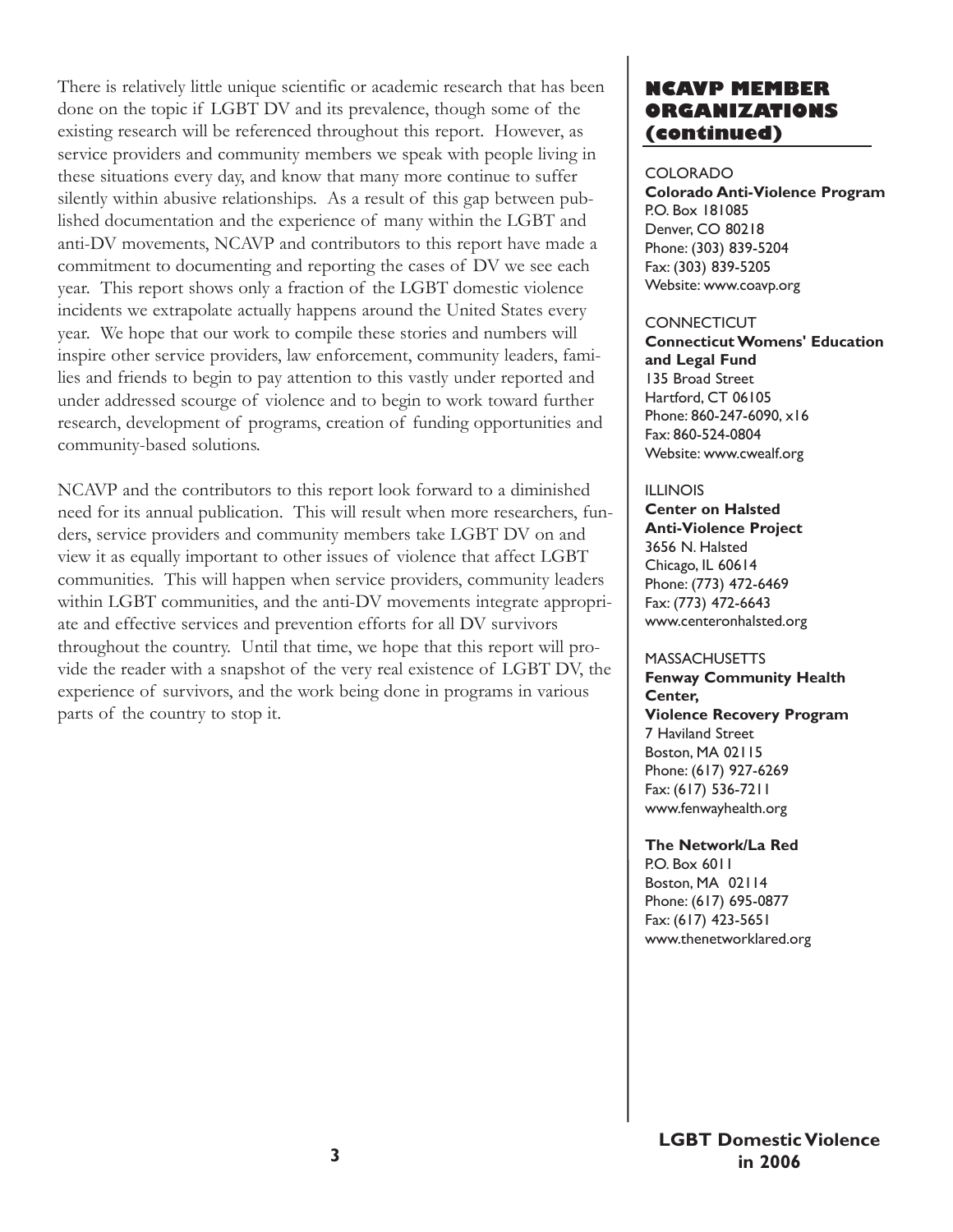## **NCAVP MEMBER ORGANIZATIONS (continued)**

#### MICHIGAN

**Triangle Foundation** 19641 W. Seven Mile Rd Detroit, MI 48219 Phone:(313) 537-3000 Fax: (313) 537-3379 www.tri.org

MINNESOTA

**OutFront Minnesota** 310 East 38th Street, Suite 204 Minneapolis, MN 55409 Phone: (800) 800-0350 Fax: (612) 822-8786 www.outfront.org

#### MISSOURI

**Kansas City Anti-Violence Project** P.O. Box 411211 KC, MO 64141-1211 Phone: (816) 561-0550 www.kcavp.org

**St. Louis Anti-Violence Project** 4557 Laclede Avenue St. Louis, MO 63108 reedy9@sbcglobal.net www.stlouisantiviolence.org

#### **MONTREAL**

**Groupe d'intervention en violence conjugale chez les lesbiennes (GIVCL)** C.P. 47577, COP Plateau Mont-Royal Montréal, (Québec) Canada, H2H 2S8 Phone: (514) 526-2452 Fax: (514) 526-3570

#### NEW YORK

www.givcl.qc.ca

#### **New York City Gay and Lesbian Anti-Violence Project** 240 West 35th Street, Suite 200

New York, NY 10001 Phone: (212) 714-1184 Fax: (212) 714-2627 www.avp.org

# **DOMESTIC VIOLENCE & LGBT INDIVIDUALS**

# An Inclusive Definition of Domestic Violence

Definitions for violent acts that occur across identity categories such as race, class, culture, and sexuality are difficult in that they risk both being too broad to have value and too narrow to encompass the enormity of differences in experiences. For trainers who need to communicate information and who seek to encourage change, the conundrum of definitions lies in the ways that interpretation of meaning affect understanding and action.

In the case of Intimate Partner Violence (IPV), several issues arise such as: what constitutes violence; who qualifies as partners; why move away from the commonly known phrase "domestic violence"; and can men be victims and can women be batterers? Within each question and many more, there also exist questions regarding power and control and who is privileged to define terms. What is at stake in answering these questions is everything from who gets services to who is funded to give services and what counts as services. For the purpose of this report, we define Intimate Partner Violence as "A pattern of behavior where one partner coerces, dominates, and isolates the other to maintain power and control over their partner."

The "Cycle" of Violence

Related to why many victims and survivors do not leave is the commonly used notion of a cycle of violence. According to this scheme, there are three main stages that cycle over and over. There is the honeymoon, where all is good, followed by a tension building stage where the victim feels impending violence and finally, there is the explosion where some form of violence occurs. The cycle then re-sets at the honeymoon stage. Though some parts may or may not be present in every situation, it is also generally accepted that this cycle can occur many times in a day or be stretched out over months. Further, the violence almost always escalates.

For years, this model has been used to explain why victims hold out hope that the batterer is generally a good and loving person. What trainers such as Pat Ferriolli of the New York State Coalition Against Domestic Violence, have discerned is that the "honeymoon" stage is more apt to be another tool used by the batterer to allow the abuse to continue. It is a time during which the batterer can appear remorseful or convince the victim that he or she is at fault for their abuse, or any number of controlling strategies based upon the relationship. It is also the point at which the victim is indeed made to feel hope that the batterer may change.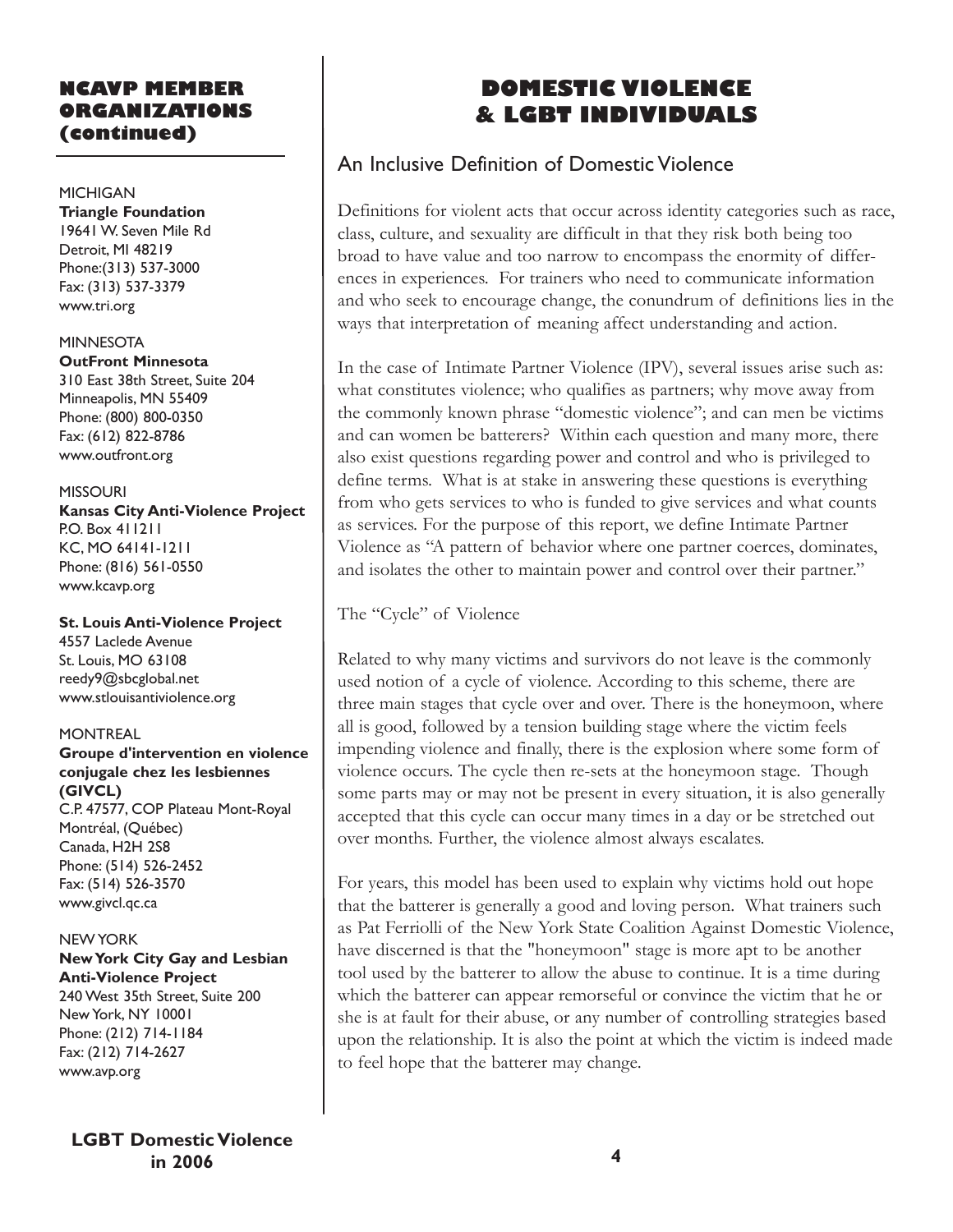Intimate partner violence is a pervasive issue that cuts across cultures, sexualities, classes and other identity categories. IPV can be found in an average of 1:4 relationships. The effects of someone's decision to batter results in tremendous amounts of pain and suffering for individuals and high costs for society in the form of health care, criminal justice involvement, lost wages, and tax dollars.

The results of someone who batters another person can span a range including but certainly not limited in form to: physical, emotional, economic, and verbal abuse. According to the National Coalition Against Domestic Violence, in 2001, 20% of all violent crimes against women was intimate partner violence, resulting in 691,710 nonfatal incidents of violence committed by current or former spouses, boyfriends, or girlfriends of the victims, and 1,247 deaths of women and 440 deaths of men killed by an intimate partner. In addition to the toll on human life, IPV costs exceeds \$5.8 billion annually, \$4.1 billion of which is for direct health care expenses. When "direct property loss, ambulance services, police response, pain and suffering and the criminal justice process are considered, the total annual cost of intimate partner violence grows to \$67 billion<sup>1</sup>."

When someone is battered, they most often will benefit greatly from supportive and effective services. Unfortunately, for lesbian, gay, bisexual, and transgender (LGBT) IPV survivors, such services are fraught with potentials for re-victimization that pivots on homophobia, transphobia and heterosexism. To this end, the deleterious effects of homophobia and heterosexism cannot be discounted in the lives of lesbian, gay, bisexual and transgender (LGBT) survivors of IPV.

Survivors, regardless of their identities, often need help to negotiate the manipulation tactics and harm inflicted upon them by batterers. The types of harm they experience as well as the types of assistance they may need, however, are very much impacted by their perceived or actual identities. Batterers often use racism, homophobia, classism, ableism and any other tool of oppression to inflict harm. When such tactics are used, this compounds the effects of the violence and need for help. Support frequently comes from victim service providers in the form of shelter, safety planning, help with orders of protection and court accompaniment. The aim for most providers is to make available the best possible services to victims in order to help them develop the safest possible options given the particular circumstances of the abuse and the relationship. Unfortunately, survivors from marginalized communities do not always receive services on par with those offered to mainstream survivors. As various cultures gain societal power and respect, they challenge inequities in myriad aspects of life, including IPV services.

## **NCAVP MEMBER ORGANIZATIONS (continued)**

**In Our Own Voices, Inc.** 245 Lark Street Albany, NY 12210 Phone: (518) 432-4188 Fax:: (518) 432-4123

**Gay Alliance of the Genesee Valley Anti-Violence Program** 875 E. Main St., Suite 500 Rochester, NY 14605 Phone: (585) 244-8640 x 17 Fax: (585) 244-8246 www.gayalliance.org

#### **Long Island Gay and Lesbian Youth**

Anti-VIolence Program 34 Park Avenue Bayshore, NY 11706 Phone: (631) 665-2300 Fax: (631) 665-7874 www.ligaly.org

OHIO **Buckeye Region Anti-Violence Organization** P.O. Box 82068 Columbus, OH 43202 Phone: (614) 294-7867 Fax: (614) 294-3980 www.bravo-ohio.org

**The Lesbian & Gay Community Service Center of Cleveland** 6600 Detroit Avenue Cleveland, Ohio 44102 Phone: (216) 651-5428 Fax: (216) 651-6439 www.lgbtcleveland.org

#### ONTARIO **The 519 Anti-Violence Programme** 519 Church Street Toronto, Ontario Canada M4Y 2C9 Phone: (416) 392-6878 Fax: (416) 392-0519 www.the519.org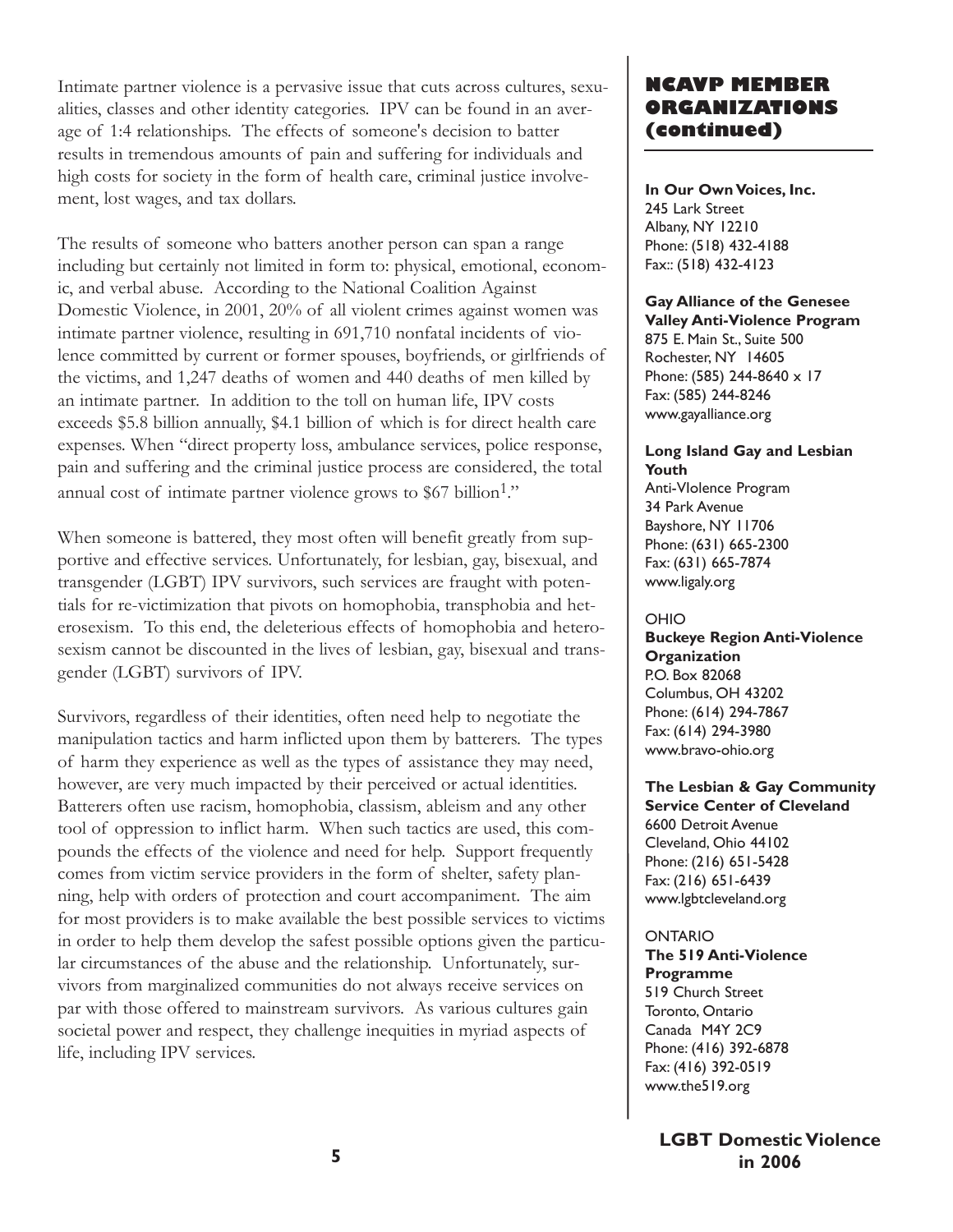## **NCAVP MEMBER ORGANIZATIONS (continued)**

#### PENNSYLVANIA

**Equality Advocates Pennsylvania** 1211 Chestnut Street Suite 605 Philadelphia, PA 19107 Phone: (215) 731-1447 Fax: (215) 731-1544 www.equalitypa.org

#### **TEXAS**

**Montrose Counseling Center**

401 Branard Avenue, 2nd floor Houston,TX 77006 Phone: (713) 529-0037 Fax: (713) 526-4367 www.montrosecounselingcenter.org

#### **Resource Center of Dallas Family Violence Program**

PO Box 190869 Dallas,TX 75219 Phone: (214) 540-4455 Fax: (214) 522-4604 www.rcdallas.org

#### VERMONT

**Safe Space a Program of the RU 12? Queer Community Center** P.O. Box 5883 Burlington,VT 05402 Phone: (802) 863-0003 Fax: (802) 861-6487 www.safespacevt.org

#### VIRGINIA

**Equality Virginia,Anti-Violence Project** 421 E. Franklin St., Ste 310 Richmond,VA 23219

Phone: (804) 643-4816 Fax: (804) 643-1552 www.equalityvirginia.org

# Resisting Change

Not all providers, advocates, and victim services staff feel that they need to learn more about LGBT IPV. Several factors come into play informing this opinion. Many victim services staff are overworked and underpaid. Learning about expanding services to include culturally respectful and effective approaches to services is viewed across a wide range. People may be interested in learning something new, annoyed that they are being distracted from their "real" work, or angered by what they feel is liberal propaganda. There are also the attendant ways that the information that people learn is distilled and utilized.

For those who seek to institute changes they are often met with great resistance as such changes constitute a shift in the common understandings of domestic violence. In response to the difficulties of changing a system with few resources, providers often fall back upon a "one size fits all" mode of thinking. They may feel that by treating all DV survivors "equally" they are doing the right thing. This is analogous to claims of 'color blind' services where people claim to not see the color of another's skin when making decisions. While ideal in theory, in practice, it is dangerous.

As sociologist Margaret L. Andersen points out, "Public beliefs about race and gender are framed by implicit liberal philosophy, presuming color-and gender-blindness as the ideal. But this masks the continuing inequities involving race, class, and gender.<sup>2</sup>"

*1National Coalition Against Domestic Violence Domestic Violence Facts, www.ncadv.org [accessed December 16, 2006]*

*2Anderson, Margaret. Whitewashing race: A critical Perspective on Whiteness. In White out: The Continuing Significance of Racism, edited by Eduardo Bonilla-Silva and Ashley W. Doane. New York: Routledge. 2003.*

*3Homophobia is defined in this report as overt bias against LGB people. Transphobia is defined as overt and systemic bias against Trans people and heterosexism is defined as the creation of systems that benefit heterosexual, non-trans people at the expense of LGBT people* 

*4In New York City alone, agencies such as The Violence Intervention Program, The Asian Women's Center, and the New York City Gay and Lesbian Anti-Violence Project all offer IPV services directed respectively at Latina, Asian, and Queer survivors of IPV because mainstream providers did not adequately meet the needs of their populations. This is not the ideal solution. Rather, it is an example that highlights the lack of adequate and effective services for all survivors.*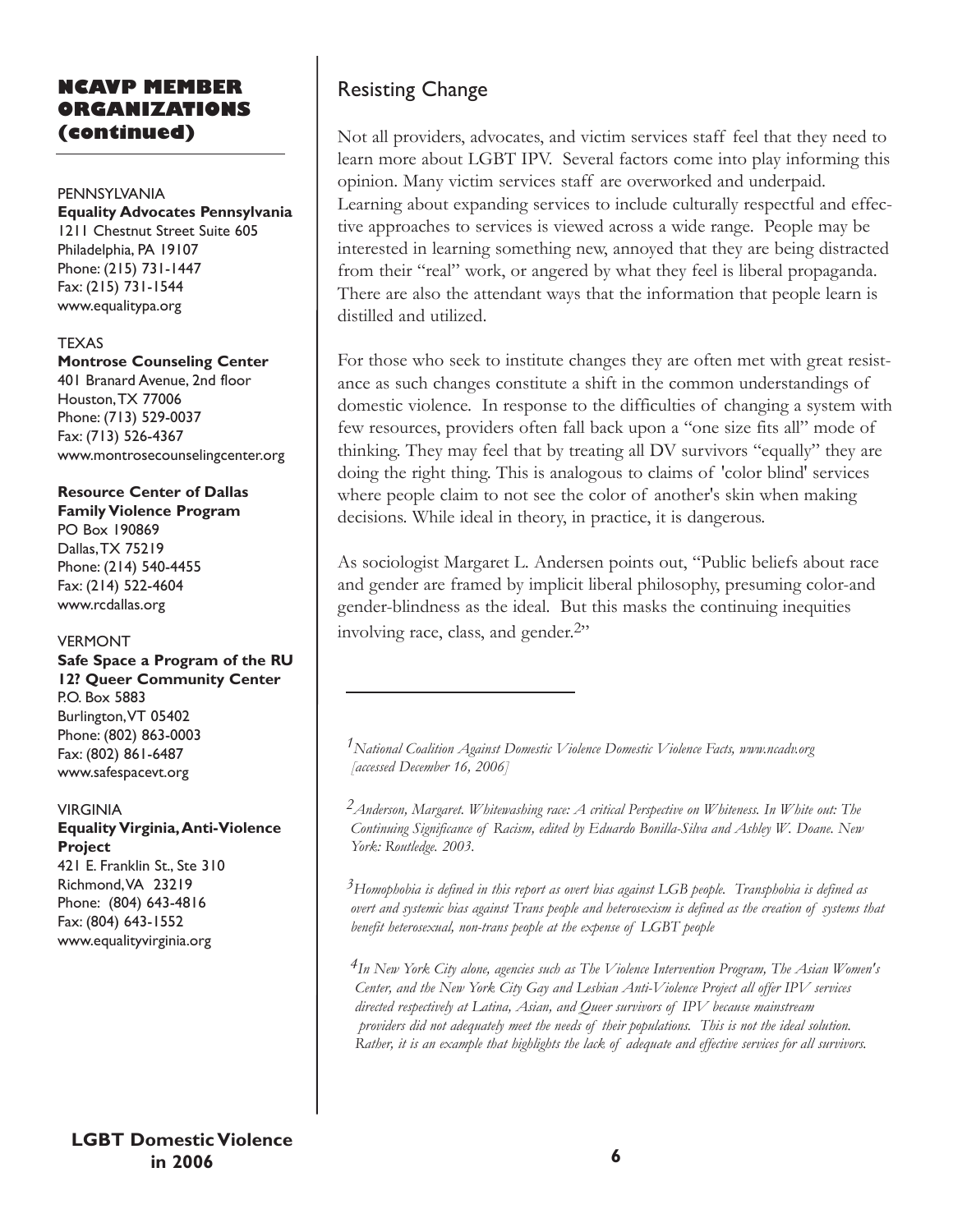Such claims to serve all equally without regard to sexuality, while sincere, miss the point that intimate partner violence occurs in a homophobic and heterosexist culture that works to limit the lives of LGBT people. Ignoring this is almost certain to cause further harm to LGBT survivors and does little to challenge the oppression. This report helps to demonstrate the extent to which IPV exists in the LGBT communities as well as some of the points of revictimization that are enacted when services are sought.

For many LGBT survivors of IPV, the harm enacted against them occurs at the confluence of streams of violence in the forms of bias and hatred that spring forth from interpersonal, institutional, and cultural points of origin. Experiencing victimization through societal stigma leaves many LGBT people vulnerable to commonly used tools of manipulation of batterers. Quite often, early experiences of bias and hatred results in a form of victimization that erodes the self worth of the survivor based upon self hatred. This is commonly known as internalized homophobia.

Service providers and their agencies do not always recognize how LGBTrelated bias impacts survivors. Much of this is due to the fact that traditional domestic violence models are based upon heteronormative conceptions of power dynamics and relationships and they do not tend to take into account the experiences of social stigma in the lifespan of an individual. Together, these two tendencies in service provision make accessing and utilizing IPV services more of an obstacle than a help for many LGBT IPV survivors.

Through a strong legacy provided by the domestic violence movement over the past thirty years, it is clear that to address, and eventually stop batterers, change needs to occur at societal levels through legislation, training, education, and the production of viable and effective options for survivors. Unfortunately, because the mainstream domestic violence movement relies heavily upon hetero-normative (and thus) homophobic practices, LGBT survivors, if they make it past internalized homophobia to accessing services, often suffer re-victimization. NCAVP exists, in part, to both remedy these inequalities and to offer services to LGBT IPV survivors through direct services to LGBT IPV survivors, advocating with other providers and law enforcement for equal services, ensuring equitable representation in legislative proposals, and to educating the LGBT public around issues of IPV.

As with many other forms of victimization that carry societal stigma and whose victims are often silenced, such as sexual assault and trafficking, it is estimated that those who do not come forward far outnumber those who do come forward. The statistics recorded in this report therefore, should be taken to represent only a fraction of the LGBT intimate partner violence that occurs throughout the United States every year. As service providers

# **NCAVP MEMBER ORGANIZATIONS (continued)**

#### **WISCONSIN**

**Milwaukee Lesbian, Gay, Bisexual and Transgender Community Center** 315 West Court Street Suite 101 Milwaukee,WI 53212 Phone: (414) 271-2656 Fax: (414) 271-2161 www.mkelgbt.org

#### **NATIONAL**

**For Ourselves: Reworking Gender Expression, Survivor Project** PO Box 1272 Milwaukee,WI 53201 Phone: (414) 559-2123 www.forge-forward.org

**National Leather Association - International Domestic Violence Project** P.O. Box 423 Blacklick, OH 43004-0423 www.nlaidvproject.us

#### **CONTRIBUTING NON-MEMBER ORGANIZATIONS**

**Asian Women's Shelter** 3543 18th Street, Box 19 San Francisco, CA 94110 Phone: (415) 751-7110 Fax: 415) 751-0806 www.sfaws.org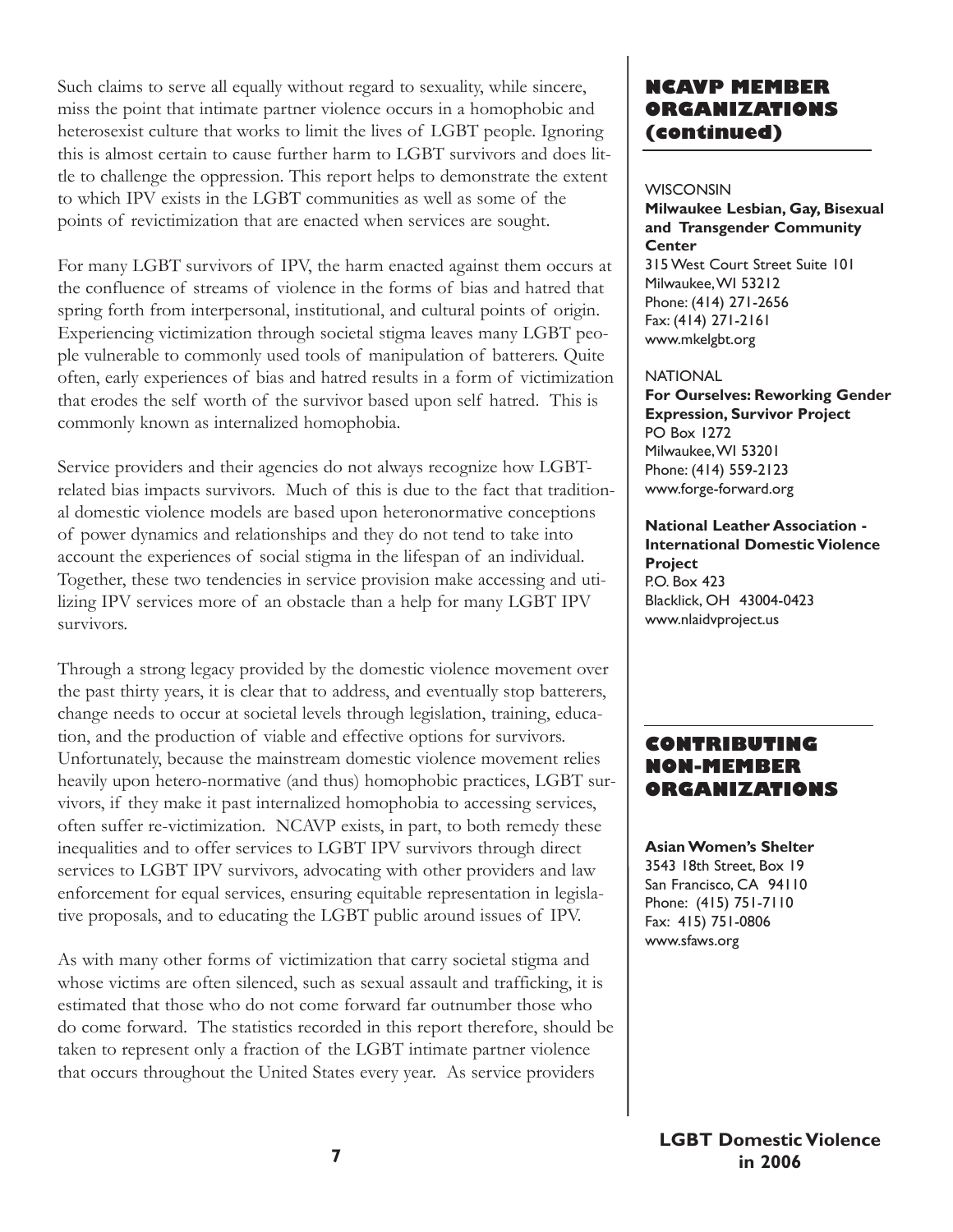# **INCIDENT NARRATIVES**

#### **Community United Against Violence**

#### *Salvador, 42, male, gay, Latino, urban*

I was taking a shower when Chuck came into the bathroom. He screamed at me that I was wasting all the hot water. I said I'd be done in a second, but he pulled me out of the shower and hit me in the stomach and struck me on the jaw. I tried to grab my cell phone but he threw it out the window. Then he grabbed my hair and pulled real hard. I tried to get away but he kicked me in the ribs. I ran into the living room and called the police. It's hard to keep track of how long everything took, but the police showed up and arrested Chuck. I was given an Emergency Protective Order and part of the order was that Chuck had to stay away from the apartment for five days. But he got out of jail the next morning and came home and told me to leave the apartment. I told him he was violating the EPO but he didn't care. I called a friend who said I could stay there a couple days. I was referred to CUAV by the SFPD. I called CUAV and my advocate and I have been working on getting a permanent Restraining Order. CUAV also got me a hotel room for two weeks. I admit I'm confused if I want a Restraining Order or not. Chuck's been my boyfriend for five years. He's attacked me on three other occasions.This time he fractured my rib.The last time I had to get stitches above my brow. I just wish he'd get some help because I feel he's my life partner. He's the only person who really understands me. I also know he loves me. Right now I'm sad and scared. I want to see him again.

and community members we speak with people living in DV situations every day, and know that many more continue to suffer silently or unheard within abusive relationships. To help ensure that one day, all IPV survivors will be able to make decisions from a full set of service options, NCAVP and contributors to this report have made a commitment to documenting and reporting the cases of IPV we see each year.

In a highly charged political arena in which many LGBT groups, agencies, and organizations use the 'but we are just like everyone else' argument in order to gain equality in everything from marriage to access to orders of protection, NCAVP is a daily witness to the ways in which while LGBT people indeed do reflect the incredible diversity within the United States, we are also different from other groups in ways that may leave us open to homophobia and heterosexism. It is the use, unintentional and otherwise, of these societal tools of oppression within the arena of IPV that are addressed in the next section.

# Anti-LGBT Violence

LGBT bias strongly affects the experiences of LGBT people across a lifespan. The emphasis on lifespan is crucial because it helps to situate how many victims may frame the intimate partner violence in their lives. Such framing will greatly influence the ways that services are sought, engaged, and utilized. To this end, it is important that providers and other victim services personnel have an understanding of the intertwined experiences of bias and intimate partner violence.

With this in mind, we present the following scenario in order to highlight a few potential ways that bias and IPV affect a person's life. It is by no means exhaustive or all inclusive. It is meant, rather, to demonstrate the devastating toll exacted by homophobia and heterosexism over time. It is often the cumulative effect of these forms of bias that result in debilitating trauma and suffering. The following scenario is a composite of reports received by NCAVP member programs.

#### Case Study: Jason

Throughout his life, Jason has heard what the average youth hears everyday in school, anti-LGBT remarks. He was also socialized strongly into a culture that profoundly privileges heterosexuality and punishes queerness in all its forms. Moving forward, Jason is a junior in high school. He is on the basketball team, gets good grades, is not dating anyone and has begun to lose his friends because someone started a rumor that he is gay. Six months ago, here is what his average day looked like: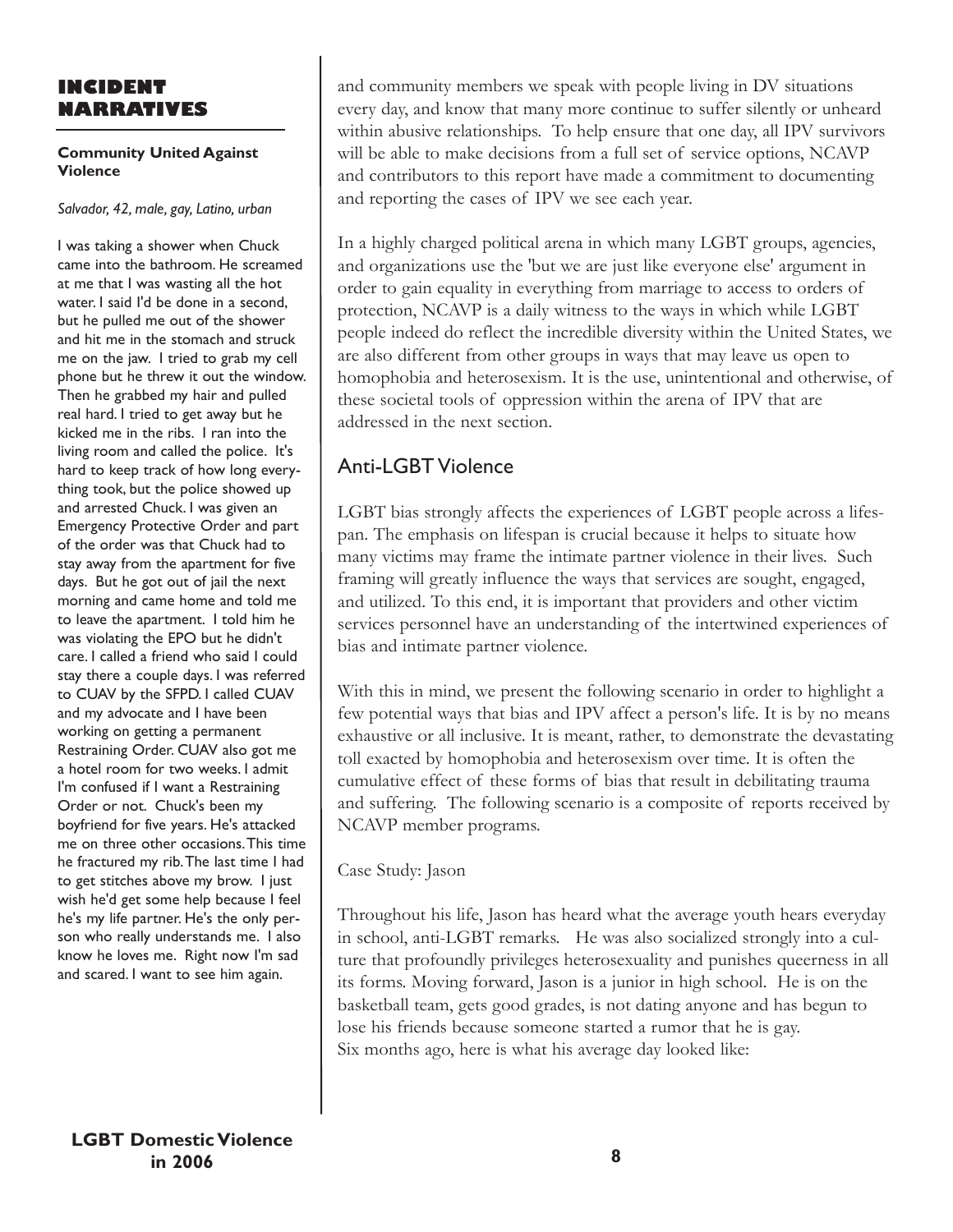o He would get into school and the kids would call him a faggot.

o Most of the time, the teachers didn't say anything to stop them.

o Empowered by the fact that they were able to get away with the name calling, the name calling was soon accompanied by kids throwing stuff at him during lunch and knocking him into the wall as they passed in the hallway.

o One day, during gym, while everyone was changing, he was thinking about how awful life was getting. He wasn't paying any attention to what was going on until some of the boys rushed over to him and started punching him. When the teacher stopped the fight, the boys said, "That faggot was looking at me in the locker room."

Jason was stunned. Even though he said he wasn't looking at anyone, he was called into the principal's office. The principal asked Jason if he was gay. When Jason refused to say anything, his principal made him start changing after the rest of the boys were finished.

o One day, after school, a group of kids met him outside school and beat him up while calling him a faggot<sup>1</sup>. They told him that they were going to kill him. He broke free and ran home. When his mother came home, she asked why his face was all bruised. He just said that he got into a fight over a girl. His father came home and said he was proud of his son for fighting over a girl and asked if she was attractive.

o Finally, after several more beatings, the school guidance counselor called him in and Jason told her that yes, he is gay and that he wants to stop being beaten up. The guidance counselor spoke to the principal. At first the principal was angry at Jason for being gay and claimed that he was the problem because boys will be boys and he should expect to be beaten up. The guidance counselor educated the principal to put the blame where it belonged and they made a plan to try to keep Jason safe.

o Even with this, Jason started getting calls at home where the caller would yell "faggot" into the phone. His father started getting angry and asked Jason what was going on. Jason said the kids were just being stupid.

o The pressure just kept building. Jason began to use drugs and to drink2 to numb the pain. His mother walked in while he was drinking and in a drunken state, he told her that he was tired of hiding everything and tired of being beaten up because he is gay.

o His mother was shocked and told him that he is nasty. His father began to beat him up, too.

Jason's average day became, wake up and have his mother ignore him because she was embarrassed and his father hit him to toughen him up. At school, he'd get beaten or just ignored. At home, he'd drink to sleep. Then his day would start all over again. How does this story potentially unfold?

## **INCIDENT NARRATIVES (continued)**

#### *Lori, 33, female, bisexual, urban*

Tammi and I met at a women's music festival about four months ago. Shortly after meeting her, we began dating. Two weeks ago we attended a party together.At the party she got jealous of attention I was receiving from other women, so we left. Outside I asked her what the problem was and she responded "You're the fucking problem!" She proceeded to push me in the chest and punched me in the face. A man walking by broke it up. I then got in my car and drove home. A few hours later Tammi showed up at my house but was still angry. She yelled that I "was a fucking bitch for embarrassing her". I had no idea what she was referring to and I asked her to leave. She threw a coffee mug at me. It missed me by an inch. Next she got me in a head lock and pushed me into a sliding glass door. I broke free and ran into my room and locked the door. She stayed in the hallway screaming at me. She finally left when I threatened to call the police. Immediately I put the chain lock on the front door. The next morning when I looked in the mirror I saw a bruise on my cheek from her punch.

Right after that I changed the locks. This was the most intense incident but I see now it wasn't the first. Right after we started seeing each other we went to a restaurant and on the way home stopped by a local women's club, where I ran into an old friend of mine. When Tammi saw me talking to her, she went outside and stayed in the car. She wouldn't talk to me the rest of the evening and the next morning she got angry at me. I was confused by this and tried to explain to her how attracted I was to her that I had eyes for no one else and I wanted her to know my friends.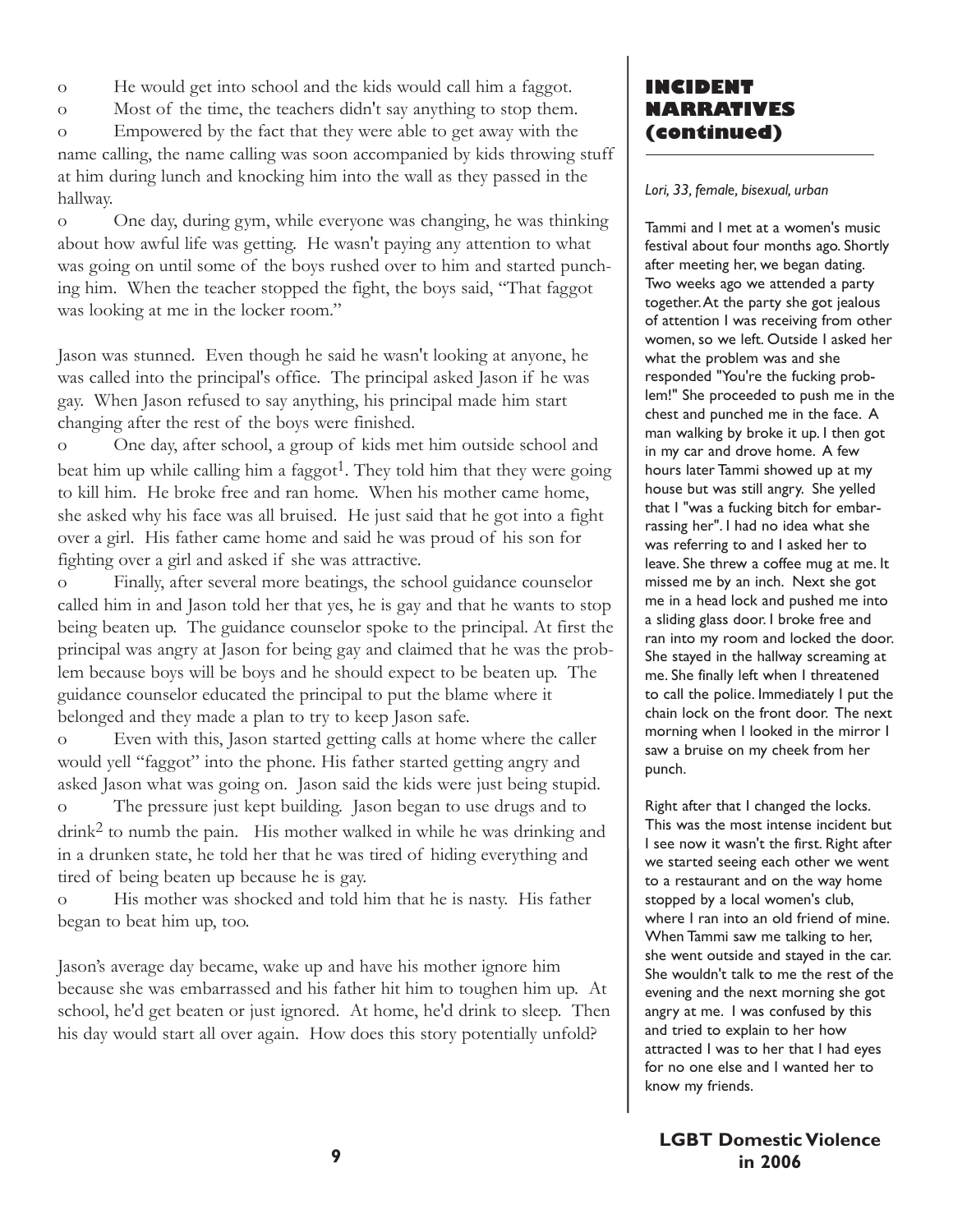# **INCIDENT NARRATIVES (continued)**

#### **Center on Halsted, Anti-VIolence Project**

A lesbian woman came to the AVP for crisis counseling and order of protection information after an ER visit for help in the beginning process of leaving her 3 year abusive relationship with her live-in partner. She had most recently sustained box cutter wounds, had been choked several times, even in her sleep, and repeatedly beat about her face and head leaving her so bruised she was required to miss work.

A gay man contacted the AVP seeking shelter services after a physically abusive incident with his partner of 20 years. The reporting man described the incident occurred as a "nightmare" when his partner's live-in mother, who is in poor health, cried as she witnessed the abuse when her son "whaled" on the reporting man, leaving him badly bruised.The abusive partner then disconnected the phones in the home, collected all coats and keys, while he screamed, "No one is going anywhere." The reporting man stated that he is bigger than abusive partner, and is afraid of his own strength if he were to defend himself.The reporting man also expressed concern in not wanting to hurt his partner's mother emotionally.

Jason's life may keep going in this manner, eventually leading to more and more potential for high risk behaviors. He may commit or attempt suicide as LGBT youth are three times more likely than their peers to try to commit suicide. He may run away, lending support to the fact that about a third of, for instance, the youth on the streets of NYC are LGBT and that many of them are there because they feel that the streets are safer than home. Or, tragically, he may be murdered, potentially even by someone related to him, who does not approve of his sexuality. He may also find help and lead a happy life. How does all this fit in with IPV?

Imagine Jason in all this turmoil and now imagine him trying to set up the parameters of a healthy relationship. Without mentors and people willing to be good role models, active allies, and supportive interveners, youth like Jason have a greater potential to end up in unhealthy relationships. Many of the survival skills learned in surviving abuse in youth extend to relationship building in later life:

o If one can hide their sexuality, chances are rather good that the person can hide IPV. Both are highly stigmatized.

Further, it is that much more difficult to access services if one does not have the language for what is happening because the main messages involve negative stereotyping.

o If one is not out, it may be stressful to try to find services. o Isolation is one of the strongest weapons that a batterer uses. If one is already many times removed from support because people have abandoned them, then a batterer's work is that much easier. Many youth do not have an opportunity to build a large LGBT community unless they belong to groups, which means being able to get to the group as well as being able to tell your parent or guardian where you are going, or lying.

Surviving into adulthood is a challenge for youth who have been taught that part of their identity is sick, sinful, a mistake, unnatural, etc., that they should hide who they are, that adults who are supposed to provide safety and care cannot be trusted, and that the systems that they are expected to

*2According to the Massachusetts Youth Risk Behavior Surveillance, "Gay, lesbian, and bisexual orientation was associated with an increased lifetime frequency of use of cocaine, crack, anabolic steroids, inhalants, 'illegal,' and injectable drugs. Gay, lesbian, and bisexual youth were more likely to report using tobacco, marijuana, and cocaine before 13 years of age." (SEICUS.org, http://65.36.238.42/pubs/fact/fact0013.html, accessed June 26, 2007)*

*<sup>1</sup>According to the 2005 National School Climate Survey from GLSEN, 75. 4% of students heard derogatory remarks such as "faggot" or "dyke" frequently or often at school, and nearly nine out of ten (89.2%) reported hearing "that's so gay" or "you're so gay" frequently or often. (http://www.glsen.org/cgi-bin/iowa/all/library/record/1927.html, accessed June 26, 2007)*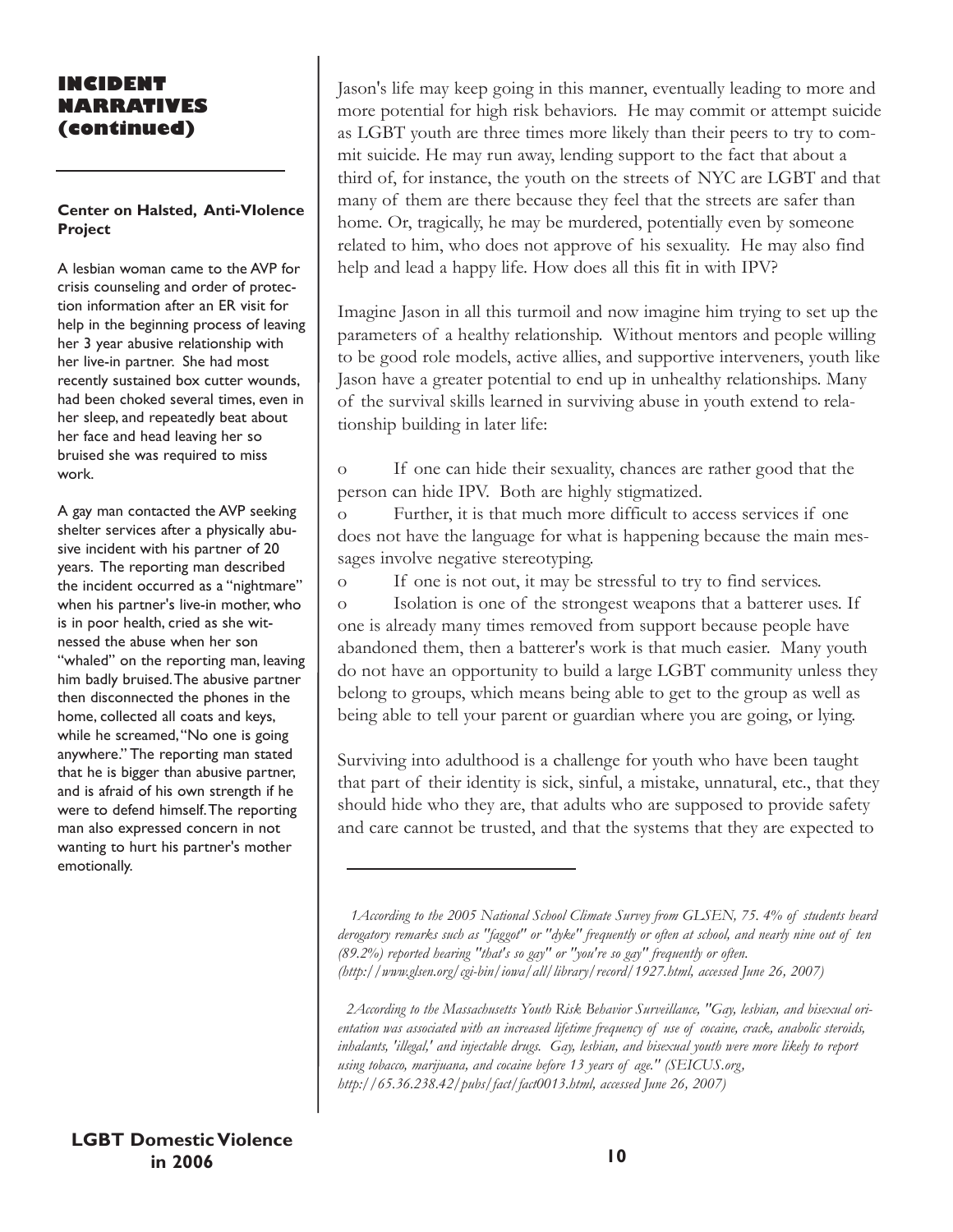support are not designed to help them. These youth also often prove to be incredibly resilient. Unfortunately, as with heterosexual adults, many become involved with batterers who rely upon societal tools of oppression and who count on homophobic or heterosexist systems and providers to allow the battering to continue.

# The Impact of Homophobia and Transphobia on DV

Tools that may be used by the batterer to gain and maintain control are often highly individualized to the situation, relationship and people involved. It is important in any given situation of IPV to investigate the way the survivor defines the abuse and understand the ways that behaviors which we may not traditionally see as typically abusive can be utilized as such in a context where IPV already exists. However, there are several tactics that are commonly used by batterers against their victims. These behaviors may include:

 $\sim$  Verbal abuse such as name calling

 $\sim$  Emotional manipulation

 $\sim$  Isolation, including limiting or prohibiting a partner's contact with family or friends

~ Stealing, limiting access to or destroying a partner's property

~ Withholding or otherwise controlling or restricting access to finances

 $\sim$  Depriving partner of shelter, food, clothing, sleep, medication or any other life sustaining mechanism

~ Limiting or prohibiting a partner from obtaining or keeping employment, housing or any other station, benefit or service

 $\sim$  Harming or attempting to harm a partner physically

 $\sim$  Harming or threatening harm to partner's family, friends, children and/or pets

 $\sim$  Sexually assaulting or raping a partner

 $\sim$  Using intentional exposure to sexually-transmitted and other diseases

 $\sim$  Threatening suicide or harm to self, if a partner tries to end a relationship or does not comply with an abuser's demands

 $\sim$  Stalking or harassing a partner

 $\sim$  Using of facets of abuser or survivor's identity including race, gender, class, sexual orientation, national origin, physical ability, religion, level of education, occupation, or legal immigration status, etc., to demean, insult, endanger, isolate, or otherwise oppress

All of the above tactics may be used by a batterer. There are additional concerns for LGBT survivors. LGBT domestic violence is as prevalent as heterosexual domestic violence. And perpetrators often attempt highly specific forms of abuse, including:

## **INCIDENT NARRATIVES (continued)**

A transgender male contacted Center on Halsted AVP for support after being attacked by his brother in law. A family dispute occurred where the male defended another family member which caused the brother in law to verbally assault the male by calling him a "piece of shit freak transvestite." The offender chased the male throughout the home, lunging at him on a flight of stairs resulting in the reporting male "flying" down the stairs, landing and bouncing against the edge of the sofa. The reporting male got up and ran out of the home to call police.The reporting male required a backboard and neck brace while in transit to the ER in an ambulance.The reporting male sustained head, neck and back injuries which included brain trauma.

#### **Kansas City Anti-Violence Project**

*Tara, 19, transgender woman, straight, urban*

I'm Tara and I lived with my boyfriend Adrian. We had been dating for 4 months when we moved in together. Adrian was the most amazing man I've ever met when we started dating. He was so charming. When I'd go out with him to the club, he told me I couldn't talk to any other guys there. I thought he wanted me all to himself. One night when we left the club, he grabbed me on my arm and said that if I ever talked to another man like I did tonight, he would kill me. From then on, things were different. I was afraid to go out after that because I didn't know what Adrian was capable of. My friends eventually got me out of the apartment and I went out one night without Adrian. When I got home, Adrian was there and he started yelling at me.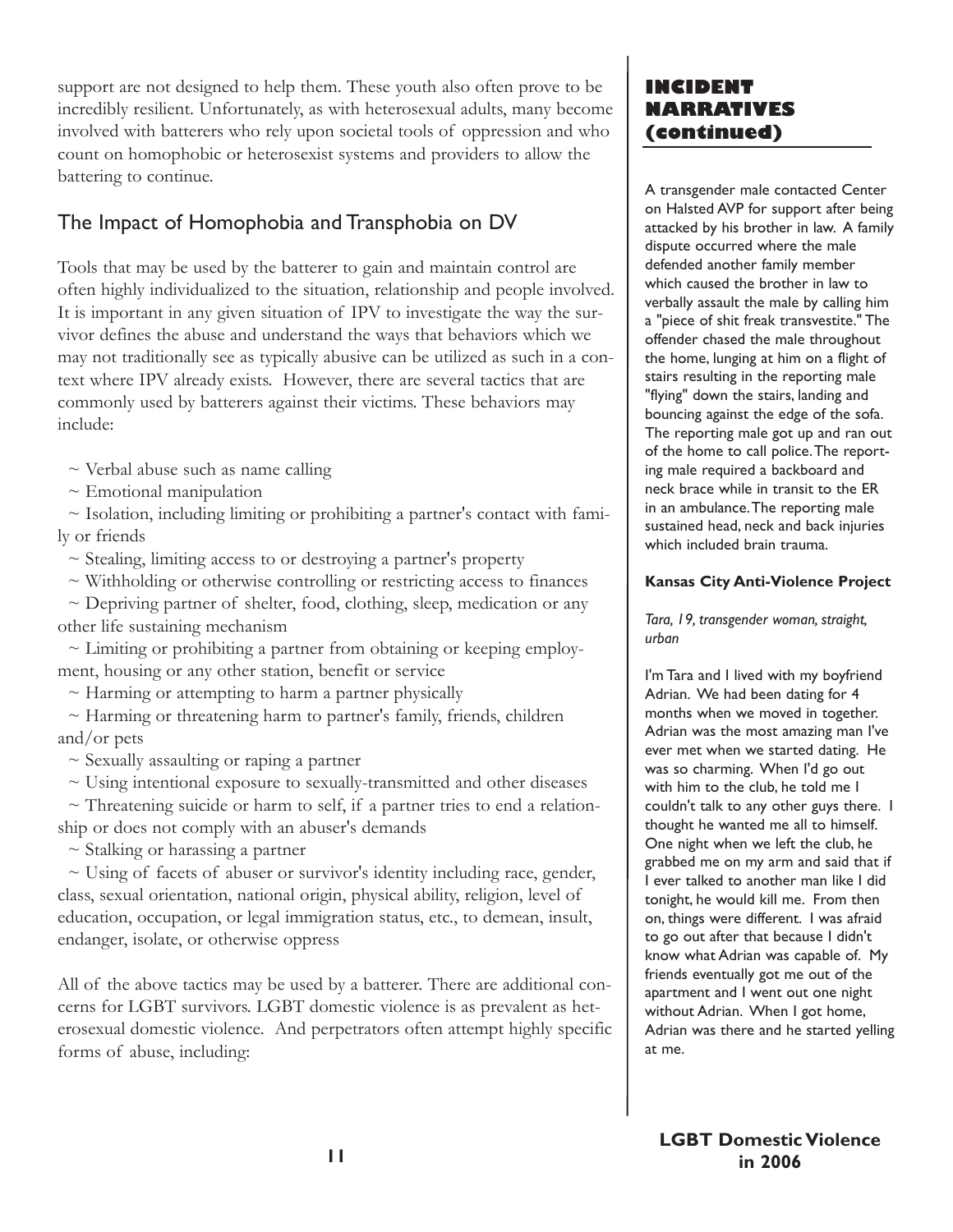# **INCIDENT NARRATIVES (continued)**

It was intense and scary. He threw my belongings at me and told me that if I left him, he'd hunt me down and kill me. After that night, he would tell me that no one else would ever want a freak like me, that I'm not a real woman, and that I'm worthless. Adrian forced me to have sex with him many times after threatening my life. I finally called KCAVP for help. I used their emergency housing program and found a safe place to live with my friend. Adrian is out of my life now, but I could not have done it if I didn't reach out for help.

#### *Jake, 43, male, gay, rural*

I'm Jake and I've been with my partner, Chris, for 11 years. I have been clean and sober for 7 years. Chris and I did it together. Then he started drinking again 3 years ago and our relationship changed. Chris started coming home drunk and picked fights with me. The fights were always about small things like not taking out the trash or unloading the dish washer when it was done. Chris started pushing and choking me during these episodes. I learned how to avoid things that set him off, but felt like I was always walking on eggshells. When I called KCAVP my advocate and I talked about what I can do to keep myself safer. I love Chris and did not want to leave him. I'm still with Chris and work with my advocate to plan a safer future for myself.

~ "Outing" or threatening to out a partner's sexual orientation or gender identity to family, employer, police, religious institution, community, or in child custody disputes

 $\sim$  Reinforcing fears that no one will help a partner because s/he is lesbian, gay, bisexual or transgender, or that for this reason, the partner "deserves" the abuse

 $\sim$  Alternatively, justifying abuse with the notion that a partner is not "really" lesbian, gay, bisexual or transgender; i.e., s/he may once have had or may still have relationships with other people, or express a gender identity, inconsistent with the abuser's definitions of these terms

 $\sim$  Telling the partner that abusive behavior is a normal part of LGBT relationships, or that it cannot be domestic violence because it is occurring between LGBT individuals

Following the work of Kimberle Crenshaw on intersectionality, defined as "The need to account for multiple grounds of identity when considering how the social world is constructed<sup>1</sup>", NCAVP recognizes that no one experiences life or moments of oppression, through a singular understanding of his or her identity. For instance, when an African American lesbian is attacked on the street, she experiences the attack as an African American person, a lesbian, a woman, and any number of other identities, and in the context of all her past experiences of violence and bias. This report, while focusing on LGBT identities, recognizes that there is no monolithic LGBT identity and that there is a significant need to work with people as full individuals.

It is important to note that all barriers present in both prevention and intervention of LGBT intimate partner violence are rooted in sexism, heterosexism and transphobia. These attitudes, though often unspoken, are still pervasive in our police depatments, court systems, medical centers, shelters, and organizations. The butch lesbian survivor in shelter who is watched more closely by staff than her fellow more feminine heterosexual fellow residents; the gay man who stays at all-night diners and couch hops with friends because he cannot access DV shelter or homeless shelter; the transwoman who is arrested and placed in a men's jail cell along with her abusive boyfriend because the officer "believes" she provoked a fight; the trans man who is denied an order of protection in court because the judge refuses to acknowledge that his girlfriend is a real threat to his safety. Policy and legislation change alone will not eliminate these barriers for our communities.

Over the past several years, many articles, websites, and a handful of books have been written to address LGBT battering. Some take a statistical approach in order to "prove" that LGTBQ IPV exists (Island and Letterlier, 1991), others move toward more anecdotal stories to let victims and sur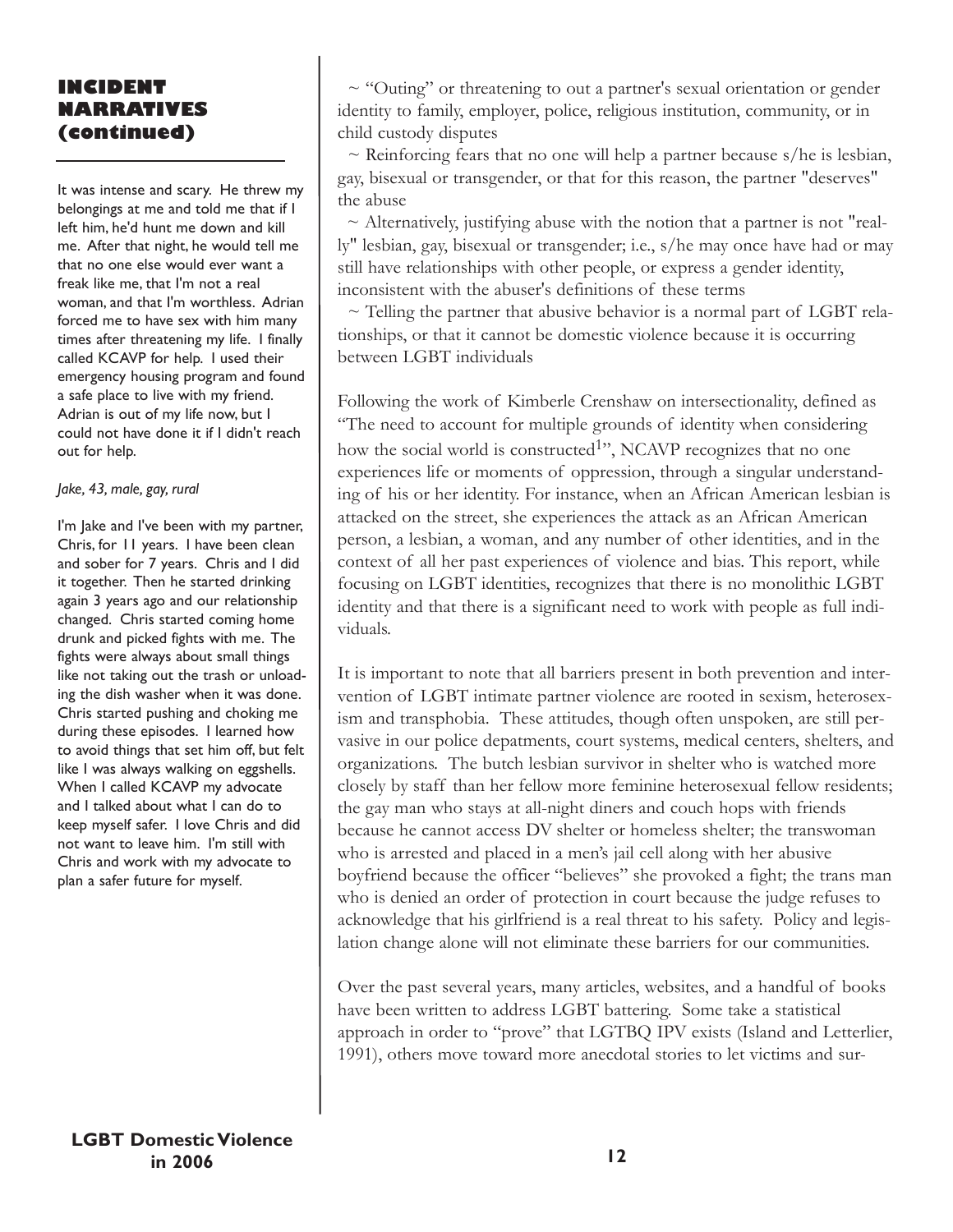vivors speak of their own experiences (Ristock, 2002), and others rely upona legal (Fray-Witzer, 1999) or ethnographic/historic approach (Ristock and Timbang, 2005). Combined, these essays, articles and books represent a genealogy that begins to substantively take shape with the second wave of feminism and proceeds forward through queer theory. As these sources, combined with past NCAVP reports indicate, LGTB IPV does exist.

Intimate Partner Violence services that rely solely or predominantly on the rule, that "men beat women while they are in relationship"' misses the centrality of the workings of power and control in domestic violence. Rather than focusing on the dynamics of power and control, they focus upon the gender relationships and the assumed roles within the relationships. This method misses the thousands of victims that do not fit this model. It also misses the nuances of how power and oppression affect each of us individually, from the moment we are born. For a survivor who accesses services, their identities will also impact many aspects of these experiences. Differences between the material and symbolic experiences of LGBT victims and those of heterosexual victims are held in tension through the heteronormative imperative within the prevailing discourse on IPV that frames LGBT victims ultimately as less than or an additional burden. Difference becomes the focus of exclusion and reinforcement of normal behavior rather than an opportunity to expand the scope of services. Far too little is done to compensate for the discrepancies in services, leaving already vulnerable populations subject to further harm. An enormous shift must occur that allows providers to identify how power and oppression work in the lives of individuals with intersecting identities<sup>2</sup>.

Publicly exposing the effects of heterosexism, homophobia, and transphobia within IPV and within our institutions helps combat the stigma inflicted upon LGBT people by breaking the conspiracy of silence that society demands of them. As LGBT people work to lift the stigma that keeps many people in some way shamed or silenced about their experiences of abuse, or wary of sharing their identity, we begin to move closer to a day when LGBT victims and survivors are adequately and fairly provided services, including orders of protection, real safety planning, and shelter. And closer to a day when no single person experiences violence from those they love.

## **INCIDENT NARRATIVES (continued)**

#### **New York City Anti-Violence Project**

#### *Andrew, male, African American, gay, urban*

I was referred to AVP by a social worker at a city hospital where I was being treated after being beaten up by my boyfriend. There were many other times before, but this one was the worst of all. I had to have surgery on my right hand for a snapped and cut tendon and my left eye was swollen shut. I didn't even know if he was arrested. The police had come other times but just saw us as two guys who lived together having a disagreement. A couple of times it was pointed out that I'm bigger than my boyfriend so I should just defend myself. They never said that it was domestic violence. My boyfriend had come home after I was asleep. He was drunk again. I woke up to him beating me. I don't know if he used a weapon or what but I felt this hot liquid coming down my face. When I touched it I realized it was my own blood. I was able to somehow get up and run into the living room. I asked him what was wrong. He went into the kitchen and got a knife. I ran out of the apartment, only wearing a t-shirt and underwear. My neighbors saw him chasing me with a knife and called the police. EMS came and brought me to the hospital. Here I was, homeless (because I feared for my life if I went back home), no money, no ID and no clothing. What was I to do? AVP advocated and placed me in a domestic violence shelter, gave me counseling, and safety planned with me.

*<sup>1</sup>Mapping the Margins: Instersectionality, Identity Politics, and Violence Against Women of Color. By: Crenshaw, Kimberle Williams. In: Kimberle Cresnshaw, Neil Gotanda, Gary Peller, and Kendall Thomas, eds. Critical Race Theory: The Key Writings that Formed the Movement. New York Press, 1995.*

*<sup>2</sup>There is evidence of first wave feminists addressing domestic violence, but this did not become a very sig nificant or defining part of early organizing efforts.*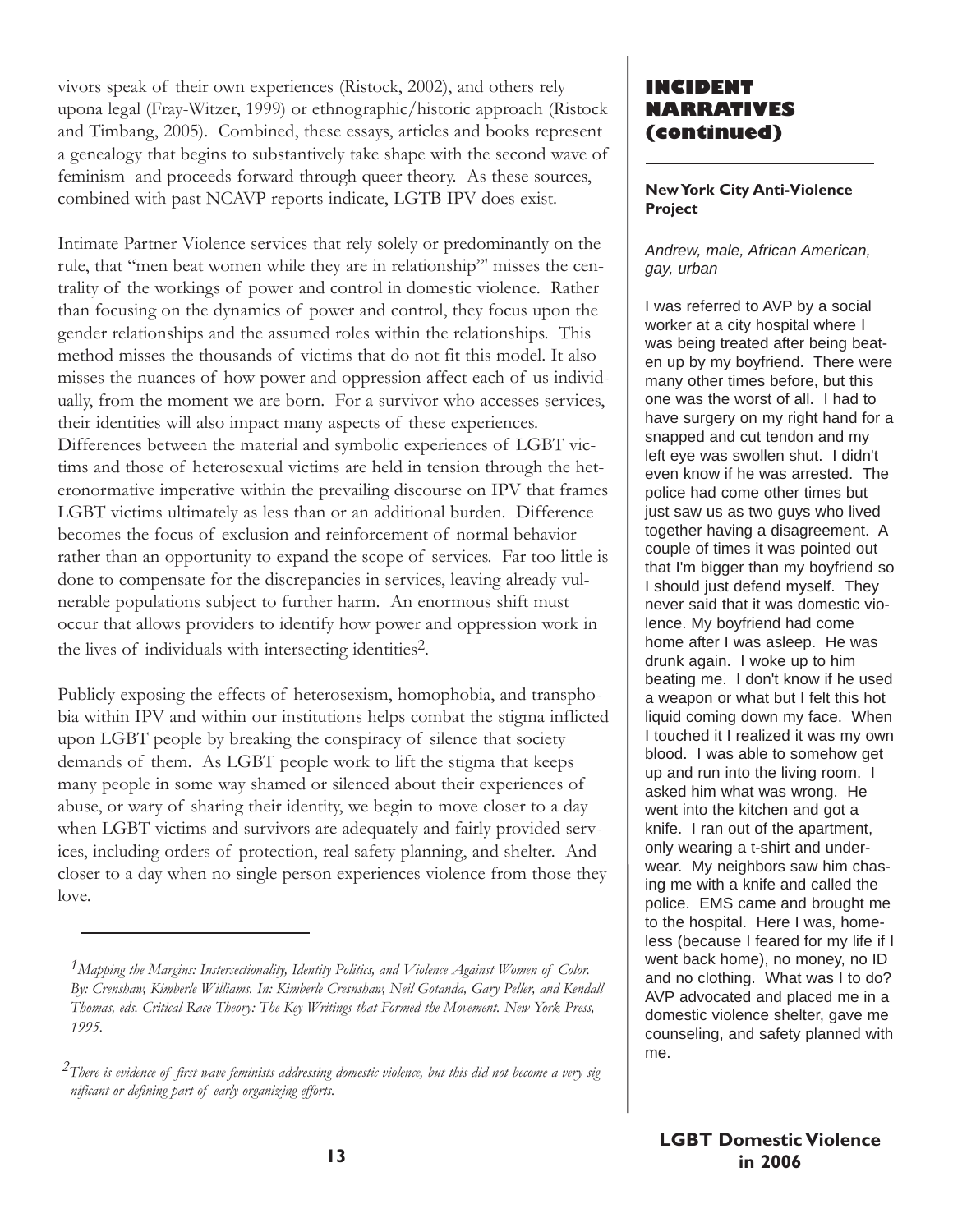# **INCIDENT NARRATIVES (continued)**

They gave me money for car fare, food and a list of food pantries; I was also given community voicemail for safe contacts. NYC AVP advocated with the police, and the District Attorney's office and I got an order of protection. AVP advised me to write to other agencies to get clothing, like the Salvation Army and Model's. They also gave me the name of and advocated with the domestic violence contact person at Public Assistance for emergency Food Stamps and Medicaid because of the injuries. Six months after my incident I was in my own apartment and had clothes on my back.

#### *Chris, 24, male, gay, white, urban*

I'm Chris; I'm twenty four years old, and a survivor. When I was seven years old I was abused by my stepfather, who thought that I was too soft and that he could show me how to be a real man. The Administration for Children's Services (ACS) sent me to live with my maternal grandmother in the South. I graduated from Colgate University in South Carolina. After I graduated I reestablished contact with my mother and she asked me to move up to New York City to live with her and my stepfather. To me this was a dream come true; I thought things had changed. But not long after being in New York the abuse started up again. It was hard finding a job and the jobs I found were never good enough for them. My mother had become very religious; one Sunday after she came home from church she began the verbal abuse. She called me "faggot" and said I was bringing shame to the family and that I would go to hell for the life I was living. Then she slapped me and called the police on me.

# **YEAR 2006 STATISTICS**

#### Number of Cases Reported

As noted in the introduction to this report, the twelve regions that compiled data for this report documented a total of 3,534 incidents of domestic violence affecting LGBT individuals in 2006. The following analysis provides information and explanations about the 2006 statistics, as well as previous year comparisons, and some comparisons over a ten year period, from (1997 - 2006). Data comparisons between 2005 and 2006 can be done only with nine out of the overall twelve participating regions (three regions were unable to submit data for 2005).

The most significant increases in overall reported cases compared with 2005 occurred in San Francisco (from 366 to 420, +15%) and Houston (from 20 to 29, +45%). Boston reports stayed about the same and reported cases decreased significantly in the six other regions. Tucson (from 162 to 127, -22%), Minnesota (37 to 23, -38%), Kansas City (63 to 24, -46%), New York City (474 to 323, -32%), Columbus (from 59 to 43, -27%), and Philadelphia (23 to 12, -48%).

Caseloads in excess of 100 were recorded in five of the reporting regions: Los Angeles, San Francisco, New York City, Colorado and Tucson. Seven other regions - Philadelphia, Minnesota, Houston, Kansas City, Columbus, Boston, and Chicago - each reported smaller numbers of cases, ranging from 12 in Philadelphia to 83 in Chicago.

#### **Murders**

Three regions reported murders attributable to LGBT intimate partner violence for a total of 4 DV-related deaths in 2006. Murders were reported by New York (1), Illinois (2), and Minnesota (1). It should not be assumed that these were the only LGBT domestic violence related murders that occurred last year throughout all regions represented in this report. Many NCAVP member programs struggle with how to classify murders reported by news media as "roommate conflicts" or murders in which the victim is reported as single and where there was no apparent forced entry. Secrecy surrounding both LGBT issues and DV issues make it clear that DV murders in our communities will be significantly under-reported, perhaps even more so than non-lethal incidents of DV.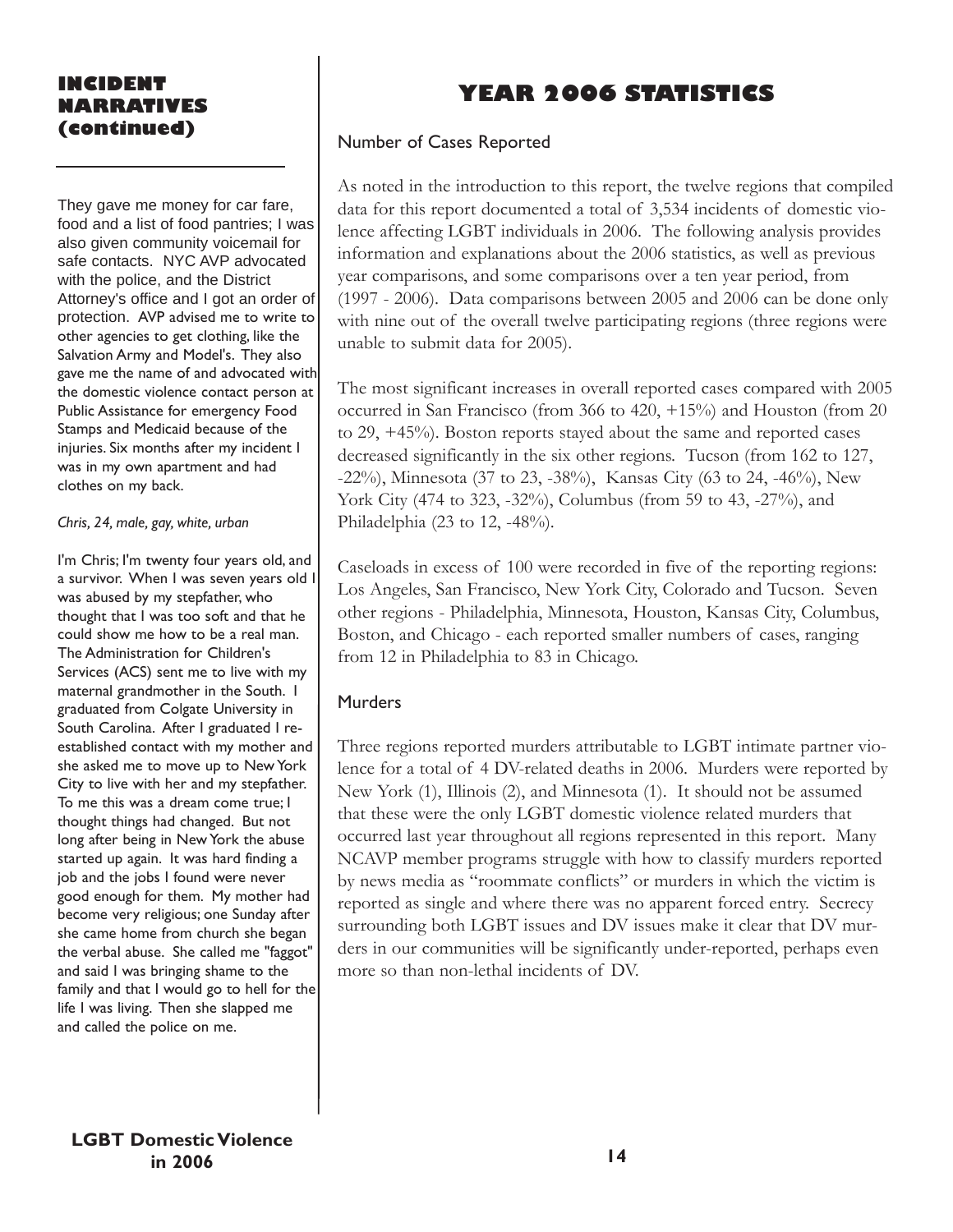# **NCAVP documented the following domestic violencerelated deaths in 2006:**

# Illinois

On February 19, 2006 Frances McCoy, 28, died of multiple injuries after her estranged husband, Martin McCoy was accused of running her over with his SUV when he saw her with her female partner. On February 17, Martin McCoy appeared outside his wife's suburban apartment and shattered her car window with a golf club. After putting his SUV in reverse and missing Frances, he shifted into drive and accelerated, hitting her and pulling her under the vehicle before speeding off. Frances McCoy was the mother of two children. After turning himself in, Martin McCoy was later charged with first degree murder.

Krystal Heskin's body was discovered in a suburban motel on April 18, 2006. The transgender woman, 31, died due to injuries and blunt force trauma to the head after being repeatedly hit with a hammer. Michael Davis, 20, of Chicago was arrested and charged with two counts of first degree murder.

# New York

The body of Ryan Paul Boody (23), who had been missing for several days, was found on December 3rd, 2006 stuffed inside a container in his exboyfriend's apartment in Wellsville, NY. Police first discovered Mark Harkenrider (26), Boody's ex-boyfriend, lying on the floor of his apartment. He later died of drug overdose. An autopsy showed that Boody had been strangled. Police are investigating this as possible murder-suicide. According to reports from Boody's friends and mother, Boody left Harkenrider because he had been abusive.

# **Minnesota**

Kathy Rabideau, 47, was charged with two counts of second-degree murder and a single count of third-degree murder in the death of her intimate partner, Susan Keezer, also 47, in Bagley, Minnesota. At 6:43 a.m. on July 22nd, local law enforcement received a phone call from a woman requesting a welfare check on Susan. When an officer arrived at the home Rabideau and Keezer shared, he saw Rabideau run into the street, covered with blood and waving her arms. She allegedly said, "Wake up my wife! Wake her up!"

## **INCIDENT NARRATIVES (continued)**

I didn't wait for the police to come; I ran to my sister's home and stayed there. I couldn't stay there for long though, because it would be too difficult for my sister. I had been suicidal in the past because of their abuse and I was feeling suicidal again. That's when I called AVP. The agency advocated with Safe Horizon and I was placed in a designated domestic violence shelter. I was given community voicemail for safe communication so all my contacts could reach me. At the shelter I was referred to go through a number of medical and psychological evaluations. I had panic disorder anxiety attacks and was suicidal. The shelter referred me to Bronx Lebanon Hospital for treatment, but because I did not have medical insurance I couldn't get my medications. AVP and the shelter advocated with public assistance to get an emergency Medical card and I was able to get my medications and have my case opened on an emergency basis. AVP provided me with supportive counseling for inter-familial domestic violence as well as subway fare while the shelter helped me look for Section Eight and Housing Stability Plus housing, and helped me with the necessary forms. Now I have my own Section Eight apartment and am getting long-term psychological treatment at Callen -Lorde Community Health Center. My plan is to go back to school and train as a social worker.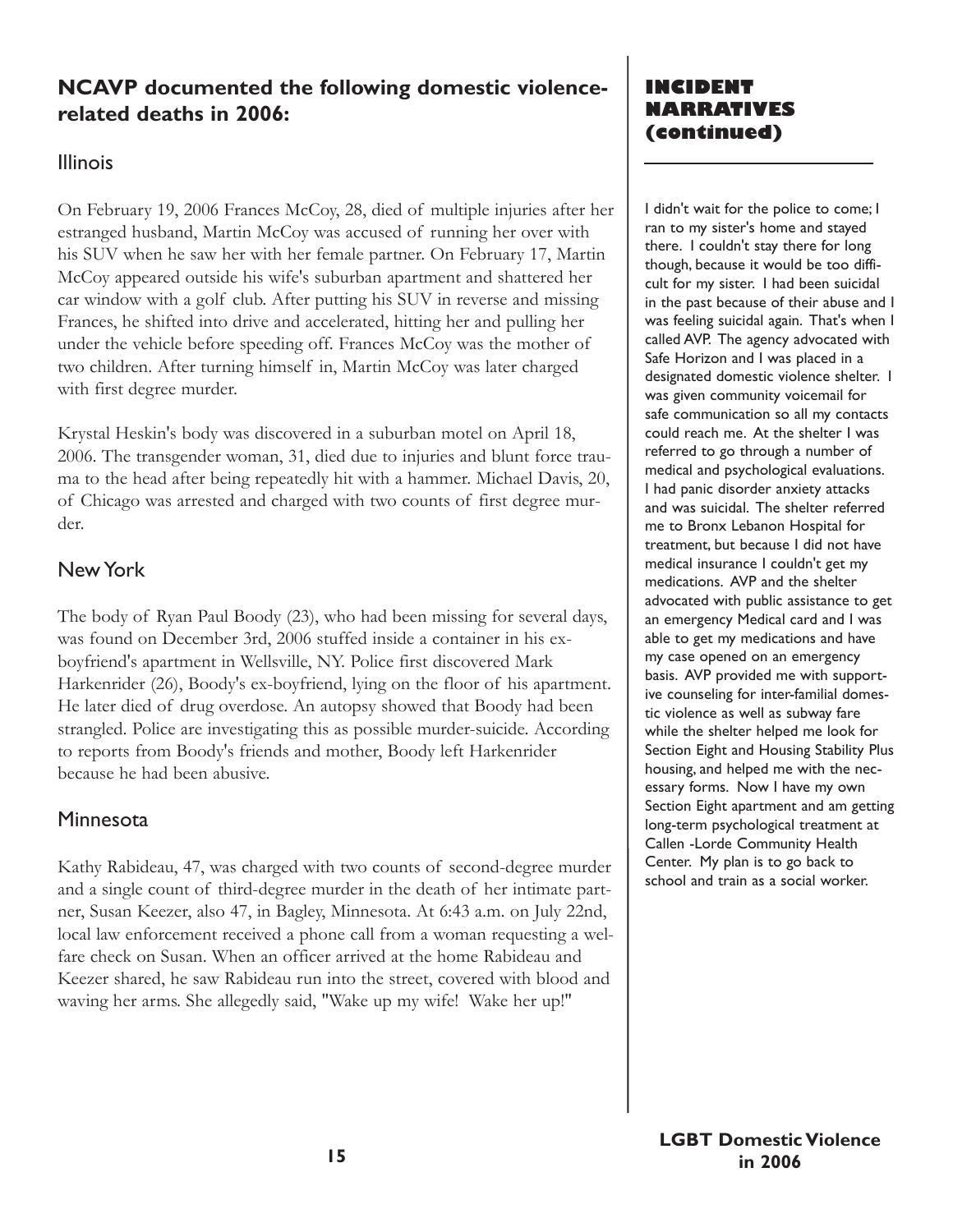## **INCIDENT NARRATIVES (continued)**

*Luna, 20s, transgender woman, Mexicana, rural/urban*

My name is Luna. I am from Mexico and have been in the US for seven years; I'm also HIV positive. I was at a men's shelter when I met my boyfriend and we hit it off very well. After the second month I noticed that he wanted more control of me and what I was doing. He did not want me to see any of my friends at the shelter and became very controlling of my time. He made threats that he would kill me if I did not do what he wanted me to do, and once he pulled a knife on me. That's when I called AVP. I went there and they placed me in a domestic violence shelter and gave me money for carfare and food & a list of food pantries. They advocated with Immigration Equality so my case could be reviewed for my green card and I could begin the steps to becoming a US citizen. They also advocated with the Sylvia Rivera Law Project to have my name changed legally and made contacts with Gay Men's Health Crisis and other health agencies so my health needs could be taken care of. I was given community voicemail so people would be able to contact me and I could have a safe link of communication. At AVP I received domestic violence counseling I needed and learned that real love has no demands. I also learned a lot through their Power and Control wheel about the general characteristics of partners in abusive relationships. I learned that I could be a productive person if I set my mind to it, and that I had talents I could use for my own benefit. I now have my own cleaning business and share an apartment with another transgender girl who was also in the shelter.

She led the officer to the kitchen, where he found Susan lying facedown in a pool of blood. Stab wounds were seen in Susan's back and a bloody knife was found in the yard. A neighbor reported that she heard the two women arguing the evening of July 21 and the early morning hours of July 22. The criminal complaint stated that Rabideau and Keezer had been in a relationship for three or four years. Rabideau was convicted of second-degree murder and sentenced to twenty years in prison.

#### The National Picture

In discussing trends and demographics of this report, a few considerations are important to note. First, in most examples, data will not be collapsed into an overall national statistic because there is currently a large range in numbers of reported cases. Los Angeles, for example, reported over 2,000 of this year's 3,534 total DV cases. Thus, providing a national figure of men verses women reporting, for example, would essentially be reporting on trends in Los Angeles and individual variations within other regions would be lost. Second, many regions have small sample sizes for a variety of reasons discussed throughout this report. Therefore, changes in numbers either between regions or from year-to-year within regions will only be reported when they amount to an absolute percentage change of 5% or greater. Any graphs however, will illustrate all the reported cases, regardless of sample size.

#### Gender

For the nine regions that reported in both years, the overall trend from 2005 to 2006 was a decrease in reports of DV cases to NCAVP programs (-15%). Thus, changes in demographics will be discussed not as simple increases or decreases, but rather changes in the distribution of men, women, trans people, intersex people, and self-identified people within each reporting region. The graph on the following page is a snapshot of the gender demographics from the twelve reporting organizations in 2006. See Appendix A for NCAVP's definitions of the gender categories listed in the graph.

The majority of organizations receive about equal reports from male and female victims of DV. Tucson is a notable exception, with 67% of DV cases in 2006 being female, an absolute increase of 8% over the 59% female cases in 2005. Kansas City also saw an increase in the percentage of female victims, an absolute increase of 18% over 2005. The corresponding distributional decreases came out the male and transwoman categories.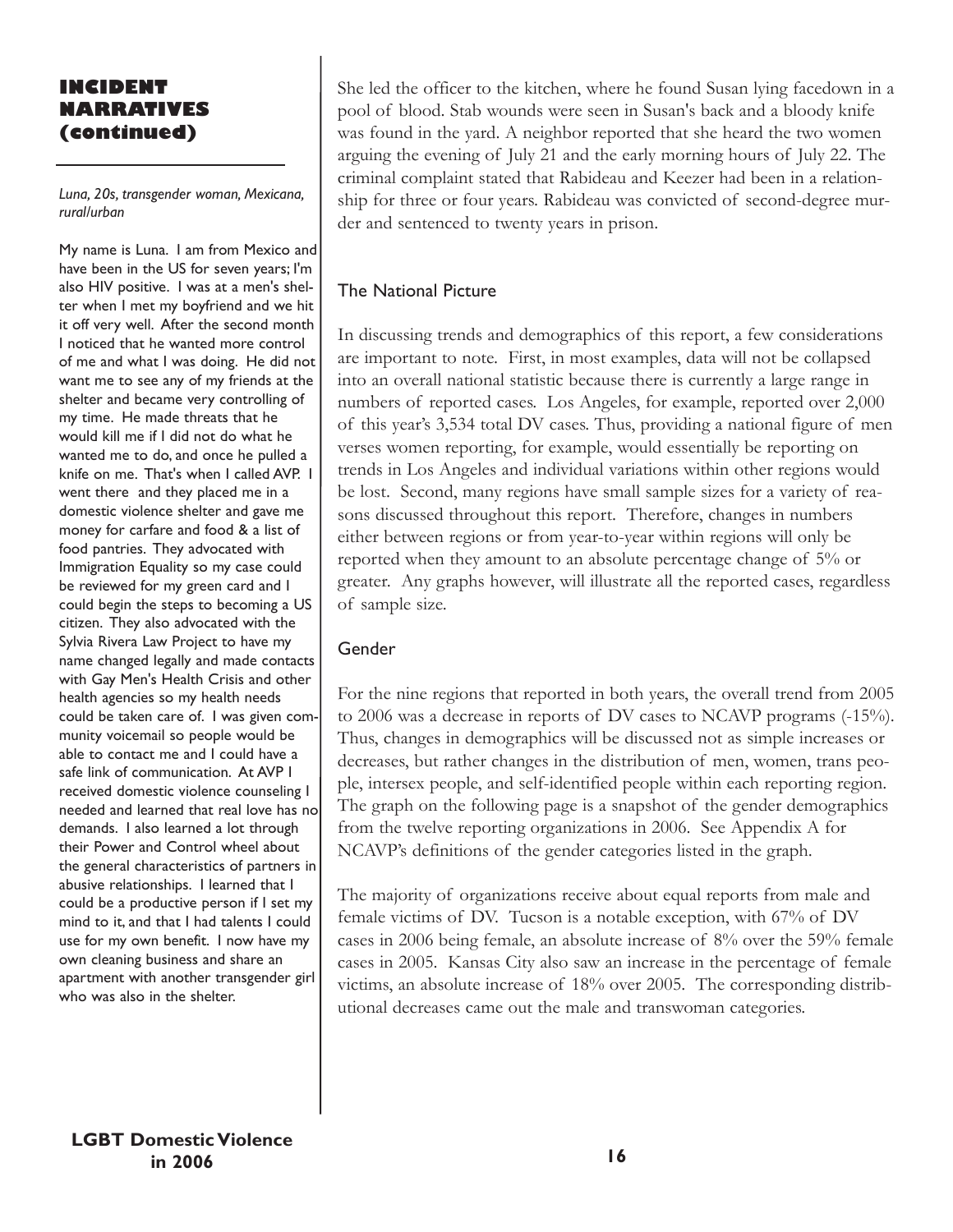# **Gender of victims reporting to NCAVP member organizations in 2006**

(in percentages of total number of victims)



Boston saw an absolute increase of 11% in male victims, from 49% in 2005 to 60% in 2006. Minnesota had only 23 cases in 2006, so the percentages by gender are somewhat unstable. The data for this region reflect a large drop in female victims from 65% to 22% of the total. The decrease was offset by absolute percentage increases for males, transwomen, and people of unknown gender.

Almost all regions report a very small sample size of transgender, intersex, and self-identified/other categories. Because identity terminology can vary between inidividuals, many people who may be gender non-conforming in some way may not self-identify as such, especially when seeking services. However, small numbers of trans-identified and intersex clients can also be an indication of real or perceived levels of accessiblity of our organziations, or fear of reporting in general. However, Minnesota and Columbus both logged absolute increases in the percentages of transwomen from 2005 - 2006 (+9% and  $+12%$ , respectively).

# **INCIDENT NARRATIVES (continued)**

*Jane, 34 female, white, bisexual, urban*

I am the mother of two boys, ages 13 and 12. I met my partner in a shelter in Queens. She also has a son, who's five years old. We were both survivors of domestic violence. We got along well and so did the children, so we decided to get Domestic Partnership and move into a Section Eight apartment as a family. Soon after the move my partner began to get very aggressive with me, and started verbally abusing me. I contacted AVP then, but chose not to begin counseling. Five months later, the abuse became physical. I tried to move out, but because I wasn't the head of household I couldn't get my own budget and couldn't get the transfer I applied for. Our case worker at New York City Housing Authority (NYCHA) told my partner that I had tried to apply for new housing and that made the abuse worse. I didn't want to file police reports on her because of her child, so I kept taking the abuse. But when she began to abuse my kids I had to put a stop to it. I called AVP again and asked for assistance. This time I went to the counseling session and they advocated and safety planned with NYCHA to review my case. They also connected me to the domestic violence officer at my local precinct. They made a house visit to make sure that all was well in the home and had me file a report. After NYCHA reviewed my case I was given a new voucher and my own budget and began to look for my own apartment. I didn't feel safe in the city so I asked if I could transfer to my home state of Vermont. AVP wrote letters of recommendation for the move. I'm now living with my children in own apartment and safe from abuse.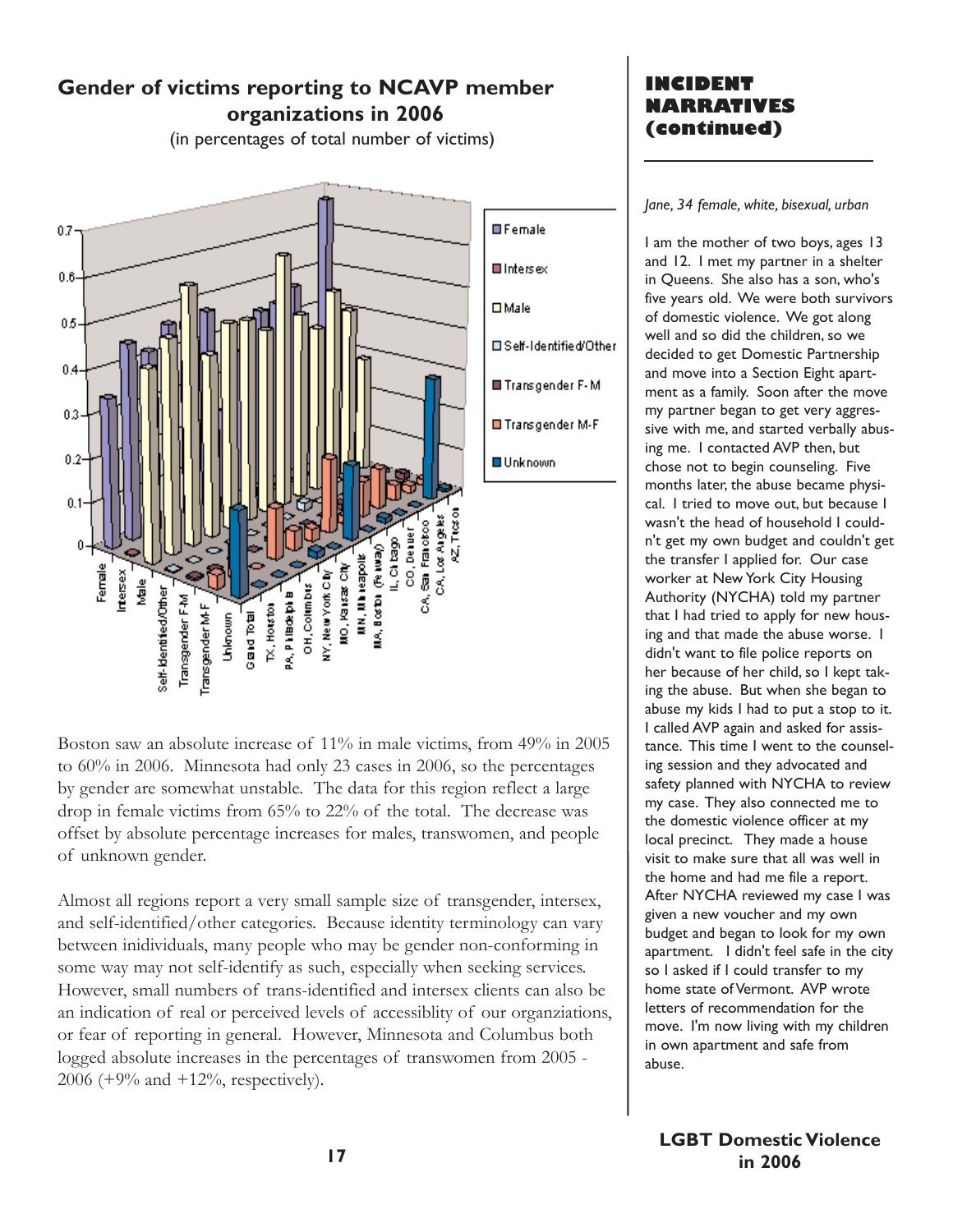## **INCIDENT NARRATIVES (continued)**

*Claudia, 42, female, Latina, HIV +, lesbian, urban*

My name is Claudia. I'm forty two years old and HIV positive. I have six children in my care; they are from twelve to twenty-one years of age. My oldest has an 11 month old baby boy. I first heard of AVP when they did domestic violence training at the agency I work at. I was in a ten year relationship with my partner.We had met at a shelter in the city and gave support to each other. She had been arrested three years into the relationship for trying to kill me by choking me. She was arrested and spent time in jail. I had an order of protection but it ran out. After she completed her sentence she made contact with me and begged me to take her back. I thought things had changed and she'd learned her lesson. But soon after she moved in she began to carry on with the same controlling routine. One night when I came home she was waiting for me in our bedroom. She told me that she did not want me working anymore because it was taking time away from her, and if I did not stop she would hurt my children. She also said that she had a gun. I was not going to go through that again and my tolerance ended when she threatened my kids. I contacted AVP to see how they could help me. AVP advised me to come into their office and sign releases so we could call the necessary agencies, and my job. We did a lot of safety planning for me and my children and called ACS. Because the threats were verbal and I was willing to report them to the police,ACS thought that the case didn't require its services.

In 2006, both Minnesota and Los Angeles had significant percentages of victims of unknown gender (17% and 29% respectively). San Francisco, New York City, Houston, and Philadelphia had no signficant shifts in the gender breakdowns of victims from 2005 to 2006.

#### Sexual Orientation of Victims

Among all the victims reported to NCAVP in 2006, 57% (2,050) identified themselves as lesbian or gay. The next highest sexual orientation category was 'Unknown' (22%) with Los Angeles, Minnesota, and Chicago reporting the largest percentage of sexual orientation unknowns (31%, 30% and 24% respectively). Heterosexual-identified victims made 9% of the total reports. In Tucson, heterosexual identified victims accounted for 35% of their total reports in 2006 and this was not a significant increase over 2005 when 33% of callers identified as heterosexual. San Francisco logged the next highest numbers of heterosexual identified people (21.2) while the remaining regions hovered between 0% - 15%.

Heterosexuals who access domestic violence services at LGBT agencies, do so for a variety of reasons. Some are transgender individuals who identify as heterosexual. Others are HIV-affected individuals who seek services from LGBT agencies because the latter are better equipped to address the occurrence and consequences of domestic violence involving HIV-affected partners. Finally, some are people who choose to access services at a particular LGBT agency because of its reputation, advertising, location, referral by an LGBT acquaintance or relative, or for other reasons, which may include their questioning their sexual orientation, or that they do not see people like themselves reflected in the public advertising or outreach of other domestic violence service providers.

Changes from 2005 - 2006 of note include a decrease in San Francisco in the percentage of lesbian/gay victims from 71% to 58%. This was largely offset by increases in the heterosexual and "unknown" percentages. In contrast, Kansas City saw an absolute increase of 14% in the percentage of lesbian/gay victims which was counterbalanced by decreases in the heterosexual and "unknown" percentages. In New York City, the primary change was a significant increase in questioning/unsure victims, accompanied by a decrease in the unknown category. Overall, the questioning/unsure category and the self identified category accounted for a very small percent of overall reports (3% for each). Bisexual victims accounted for the fourth highest category reported by victims, at 6%.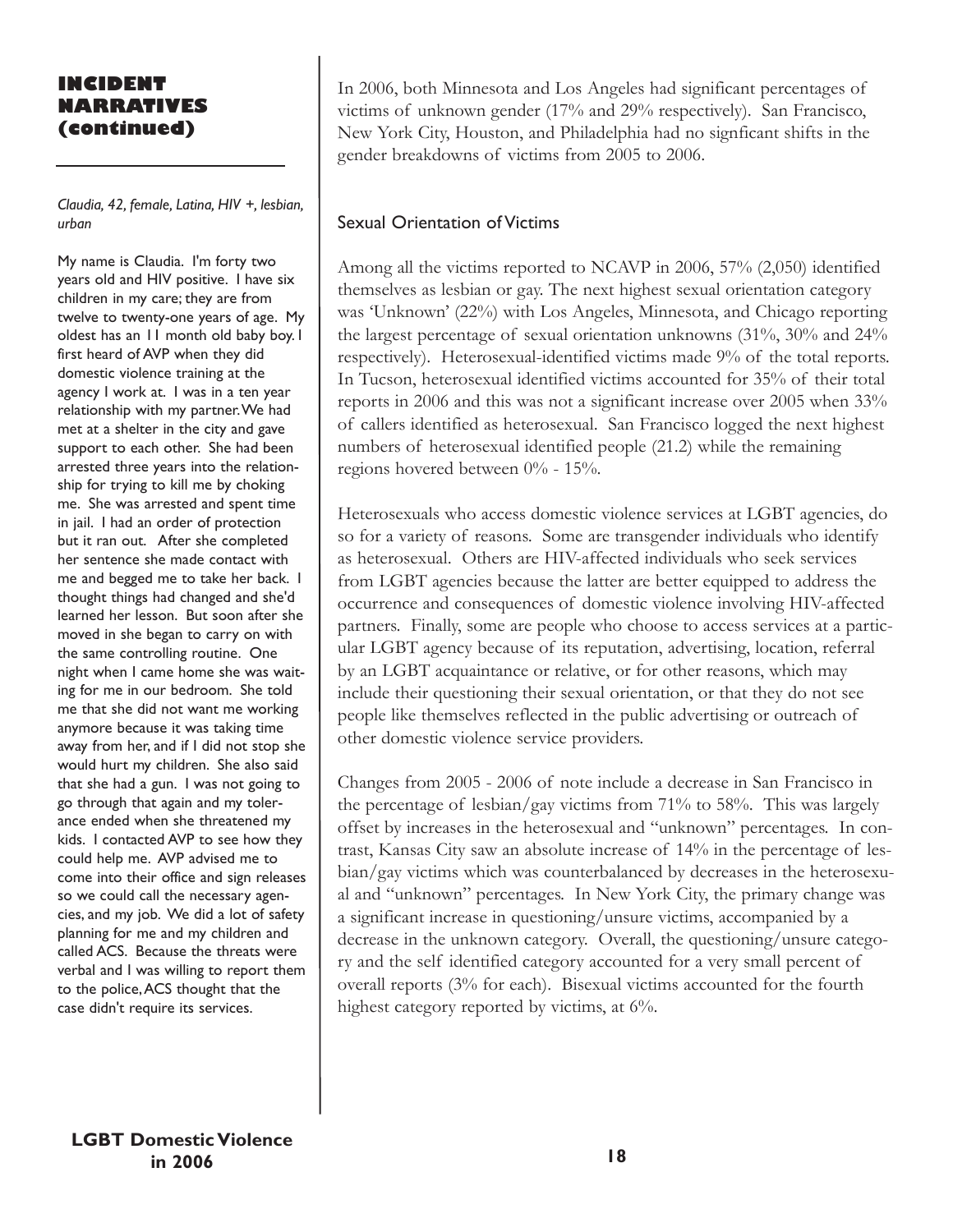Bisexual victims are likely to be undercounted if the agency from which they seek services constructs the sexual orientation of the victim based on the gender identity of the abusive partner and does not explicitly query victim self-identification. In general, however, NCAVP member agencies strive to avoid such assumptions by asking for victim to self-identification.

These figures should be approached with caution. Some people seeking services from LGBT agencies may identify themselves as "lesbian" or "gay" even if they might describe themselves as "bisexual" or "questioning" or "queer" in other contexts. Conversely, some individuals who say they are bisexual do so as an alternative to describing themselves as lesbian or gay: identities they may not wish to express for reasons that have little if anything to do with their actual gender or affectional preferences. It is also likely that some bisexual individuals will try to seek assistance from mainstream service providers, particularly if the domestic violence they experience occurs within the context of an opposite sex relationship - so too, may some self-identified lesbian women, particularly if they are seeking shelter. See Appendix A for NCAVP's sexual orientation definitions. The graph below illustrates sexual orientation of victims in each reporting region.

# **Sexual Orientation of victims reporting to NCAVP member organizations in 2006**



(in percentages of total number of victims)

# **INCIDENT NARRATIVES (continued)**

NYC AVP called to have our family placed at a shelter but I was not willing to put my children through that again because we were separated in the past and I had young men, and they wouldn't be allowed in a women's shelter. We then planned to file a police report, and called my local precinct and spoke to the domestic violence officer. I filed a report for harassment. This scared my partner and she left the apartment and moved down south, but before she left she called ACS and reported that I was abusing my children. ACS came and took the children away and placed them with my family while they did an investigation. After three days my children were returned to me. Thanks to the previous call that AVP and I had placed to ACS, the case was dropped. AVP connected me with project safe and I had my locks changed. I received domestic counseling and I'm going to preventive classes at ACS. This will help keep our family in a positive atmosphere. I am so relieved that I'm safe, and the environment in my home is positive. My children go to school not having to worry if I am safe at home.

#### **Buckeye Region Anti-VIolence Project**

*Robin*

*Columbus (Urban), 32 year old,African-American,Transgender female*

Six months ago a friend moved in with me. We were just roommates at first, but we have become involved. I quit my job and am taking care of the household. Lately he has become demanding and controlling and I am not sure what to do. He comes home drunk sometimes and demands sex.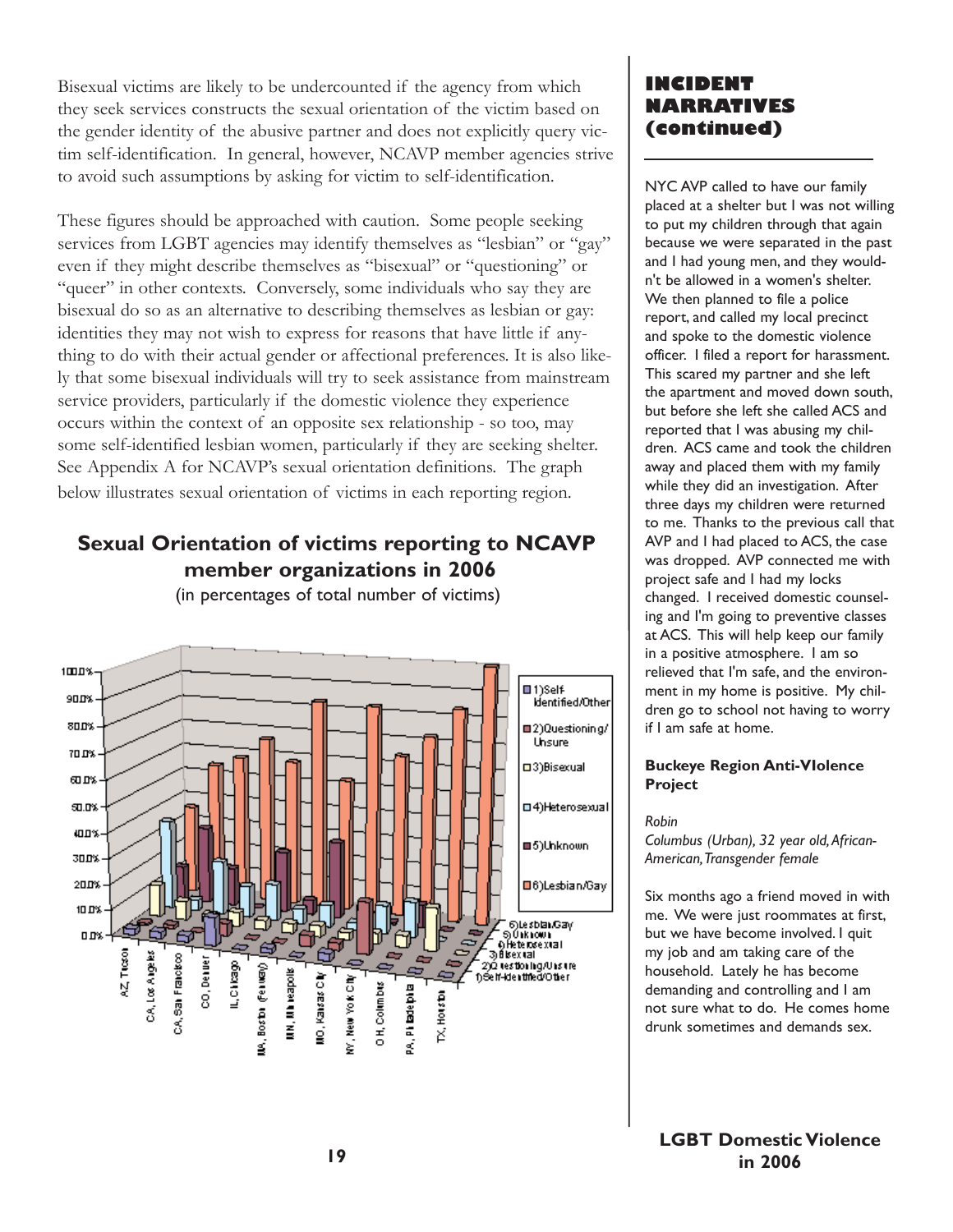## **INCIDENT NARRATIVES (continued)**

He has forced oral and anal sex on me. I don't want to leave, but have no place to go.The local domestic violence shelter will not take me in because they consider me a male. I cannot afford hormones or surgery to change my body and not sure if I even want to. I just want to be treated better by my boyfriend and don't know what I can do to make things better.

#### *Aaron*

*Dayton (Urban) 26 , male, white gay*

My boyfriend and I have been together for eight years. In the past one to two years things have gotten very bad. My boyfriend likes to drink and get high. When he does he becomes aggressive and yells and screams at me. Last night I was out with friends. When I came home he said,"did I tell you you could go out." He grabbed me and put me in a chokehold. I got away, but he hit me and broke my nose and jaw.This is the worst it has ever gotten and I am really scared. My boyfriend collects knives and has a gun and I know now that I really need to get out. My family lives in another state and cannot help me. I called BRAVO and got information about resources in my area.They said the local shelter was good with working with LGBT people. I called them and they made an appointment for me to come in and speak to an advocate the next day. BRAVO also told me of a shelter in Marion that will take men in and who have housed BRAVO's clients before. It was a relief to have someone to talk to. I really need to do something.

## Age of Victims

NCAVP changed our age categories on our intake forms in 2005. Therefore, accurate comparisons of age trends from year-to-year will be more accurate in next year's report. This section will focus on ages of victims reporting in 2006 specifically.

"Unknowns" dominate this demographic category as the single largest age category overall and the largest category for six of the twelve participating programs: Chicago (59%), Columbus (56%), Minnesota (39%), Los Angeles (37%), San Francisco (34%), and Tucson (27%).

For all regions, when age is reported, the percentages are highest for the following ranges: 19 - 29, 30 -39, and 40 - 49. Overall, when unknowns were excluded, 81% (1,187) of the 2,463 remaining cases fall into the 19 - 49 range. This probably reflects the circumstance that most of the organizations participating in this report have been designed to serve non-elderly adults. NCAVP believes that in actuality, domestic violence affecting younger and older LGBT individuals occurs with much greater frequency than is documented here.

Houston documented the highest percentage of victims in 50 - 59 age range. Tucson, Colorado, Boston, and New York City also reported siginificant numbers in the 50 - 59 category. In all age categories over 59, no program reported significantly high numbers. When "unknowns" were excluded, only four regions reported 10% or higher for victims under 18: New York City (29%), Chicago (18%), Philadelphia (17%) and Colorado (10%).

It is important to note that violence in the lives of LGBT people under the age of 18 or over the age of 65 may be characterized somewhat differently. While both groups on either end of the age spectrum experience violence within their intimate partnered relationships, abuse by family of origin, guardians or other care-givers is also of major concern during these stages of life. As well, teenagers may be reluctant to report violence by any person in their lives for fear that service providers will make reports to child welfare personnel or statutory rape reports to police.

There are additional barriers to charting partner violence among young people, given anecdotal evidence that they may be the least likely group to respond to outreach using "domestic violence" terminology. It is clear that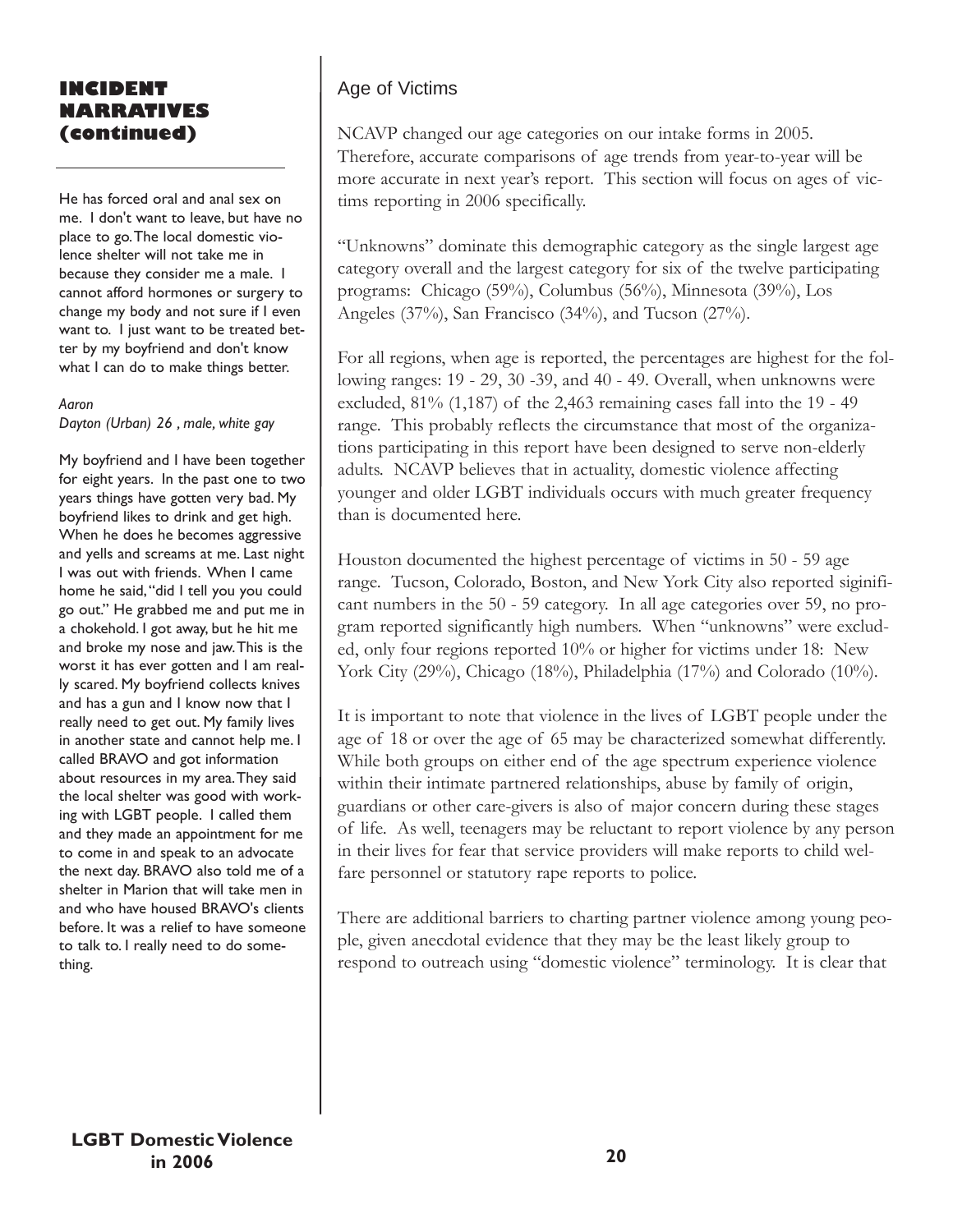the existence of violence in the lives of LGBT teenagers and seniors is real and may even present more of a threat than for people in middle age ranges. Specific programs need to continue to be developed to address violence experienced during the earlier and later stages of life.

# **Age of victims reporting to NCAVP member organizations in 2006**



(in percentages of total number of victims)

## Race/Ethnicity of Victims

As with age, the race/ethnicity of a large number of reporting survivors was unknown, representing 31% of all reports received in 2006. The next largest race/ethnicity category is white, accounting for 30% of the total. This is a decline from previous years when whites acocunted for around 43% of the total reports. However, comparisons with previous reports may be somewhat unreliable because participating regions have differed to some extent from year to year.

## **INCIDENT NARRATIVES (continued)**

#### **Outfront Minnesota, Anti-VIolence Project**

*Gabriel, 31, male, multi-racial, gay, urban*

I had been dating my boyfriend for 2 years and we broke up recently. I ran into him last night and he punched me in the face several times and broke my nose. He also stole keys to my car and apartment. I went to the hospital and am now staying with a friend but I am still very scared. I am afraid that he will be angry enough to kill me.

*Sue, 21, female, white, lesbian, rural*

I was out with some friends and was verbally harassed by my ex-girlfriend at a local bar. I decided it would be safest for me to leave but my ex followed me to the car, tore off my shirt and and hit me several times.

*Elizabeth, 43,African American, transgender woman, urban*

I confided recently to my boyfriend that I was raped, not too long after he and I had started dating. He accused me of cheating on him and beat me up. I knew he he might be upset but I was not expecting this and now I don't know what to do.

#### *Joe, 29, male, Latino, gay, urban*

I was recently beat up by my boyfriend. He me held hostage for three days in my own apartment. He tied a rope around my neck and strangledme until I passed out. He said to me: "I could kill you whenever I want to." My boyfriend then destroyed my apartment including punching holes in the walls and urinating on my clothes. During the beating, I saw my blood sprayed across the living room walls.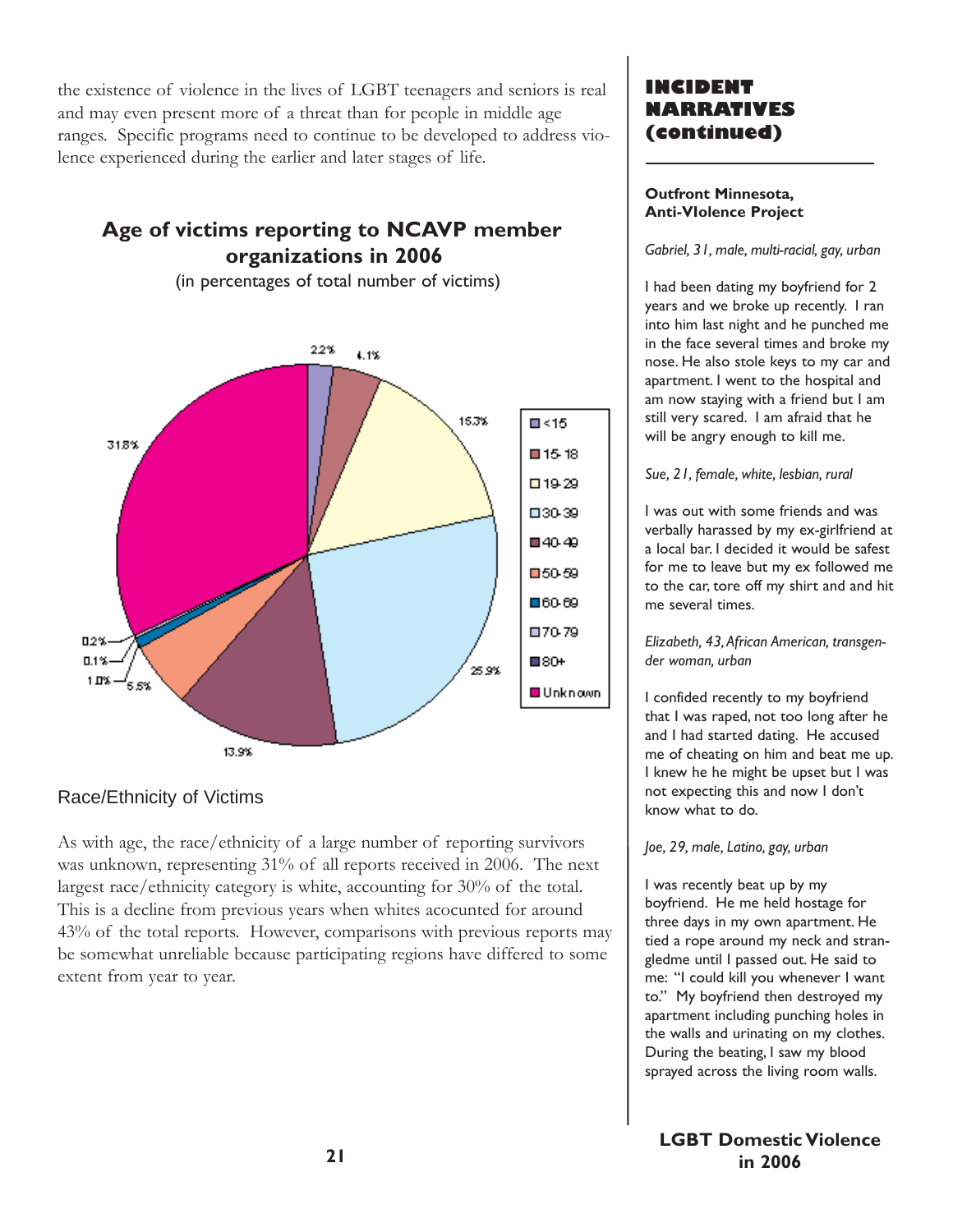The next highest percentages are for Latina/o (19%) and African descent (11%) victims. Members of several communities continued to account for very small percentages of domestic violence reports in 2006. These groups include Asian/Pacific Islanders (2%), Native Americans (1%), and Arab/Middle Easterners (1%).

From 2005 to 2006, the percentage of reports from victims of African descent increased in both Houston and New York City. These two cities also have the largest percentages of victims of African descent, 45% and 30% respectively. Boston had a decline in victims of African descent, accompanied by an increase ib reports from Latina/o victims. These changes ideally speak to changes in perceived accessibility of these orgamizations to their local communities. However, in almost all the reporting organizations for 2006, white victims still predominate.



**Race/Ethnicity of victims reporting to NCAVP member** 

# **LGBT Domestic Violence in 2006**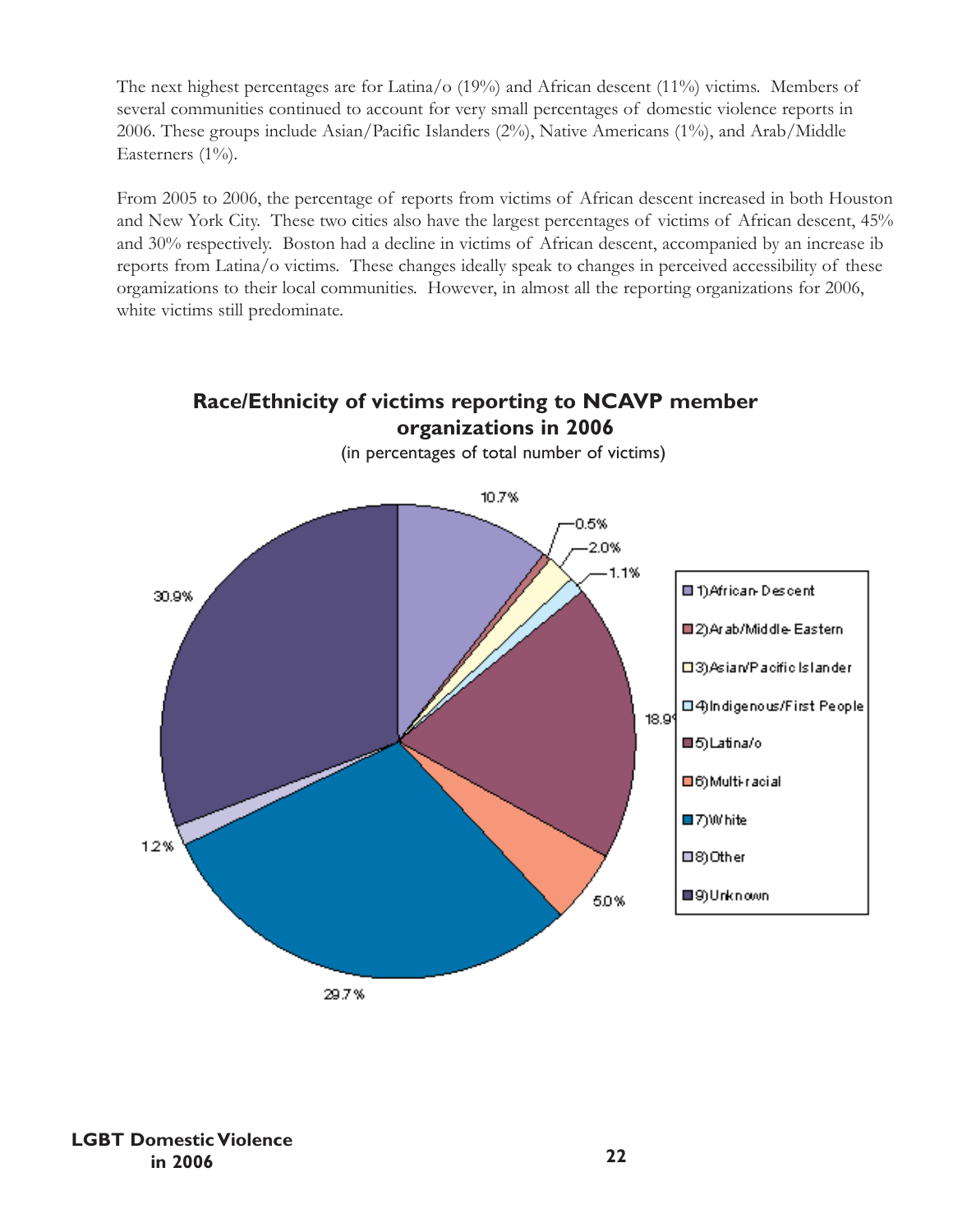Generally, few conclusions can be drawn from NCAVP's limited data about the racial/ethnic distribution of LGBT domestic violence victims as a whole. Barriers to reporting domestic violence in some communities of color may be even greater than described elsewhere in this report, especially if the victims have additional reason to fear or mistrust the police. The increased hostility of U.S. policy to undocumented immigrants probably also creates a hesitancy to report and even a belief that services are not available to undocumented people experiencing DV. Finally, large numbers of LGBT people in every racial/ethnic community do not necessarily identify themselves using some language or definitions found in this report, nor do they willingly seek services from LGBT-identified organizations. People in some communities of color may not feel comfortable utilizing many of the venues traditionally offered by many DV organizations as gateways into services, including hotlines, support groups, etc. These ways of reaching out for assistance or communicating may be less culturally aligned with some particular communities of color.

#### Other Information Recorded About Incidents

There is significant variation between regions of percentages of cases in which police were called. NCAVP does document whether the victim, the batterer, or a third party calls police in each case, but it is interesting to note that cases involving police range from as low as 5% (San Francisco) to 50% (Philadelphia). 12% of cases in Columbus involved police, 14% in Houston, 25% in Colorado, 25% in Chicago, 26% in Minnesota, 33% in Boston, 34% in New York City, and 35% in Kansas City (Tucson and os Angeles did not report numbers of cases involving police). At 12%, Colorado reported the highest number of cases of police misconduct (defined as verbal abuse, physical abuse, and/or the use of slurs). All other regions, reports of misconduct hover around 2%-5% of cases in which police were called. Cases of misarrests, in which a victim of DV was arrested either instead of, or along with, their abuser averaged to about 3% of cases, with Colorado again logging the highest number of misarrests at 5%. In 2007, we hope to have more organizations reporting data on police involvement and conduct in LGBT DV cases.

There is also significant diversity in reports of weapon use, indicating that NCAVP may need to standardize our definition of what constitutes weapons use. In Columbus, 0% of cases involved use of a weapon but in Boston, 27% of victims reported weapons use. Other regions that reported weapons use rates include Tucson (1%), San Francisco (2%), Philadelphia (8%), Kansas City (9%), Chicago (16%), Colorado (17%), and New York City (19%). The remaining organizations did not report weapons use.

#### Future Research

NCAVP hopes to soon be capable of reporting on mulitvariate data as it pertains to our communities. For example, it would be interesting to know if the majority of transgender victims reporting to our programs are of a particular age group or if police misconduct is more prevalent against DV victims of a specific racial catregory or if weapons use correlates with age or gender of the batterer. Such data will offer a much more nuanced understanding of the ways in which IPV is experienced in our communities and inform our outreach, prevention, and services. As our programs increase in capacity, so does our ability to collect such data. It is also unclear how accurately data from victims who call to seek services can be extrapolated to the larger LGBT victim population. We can only speculate how many people experiencing LGBT DV are not calling our organizations. Recommendations for research and LGBT program accessibility can be found at the end of this report.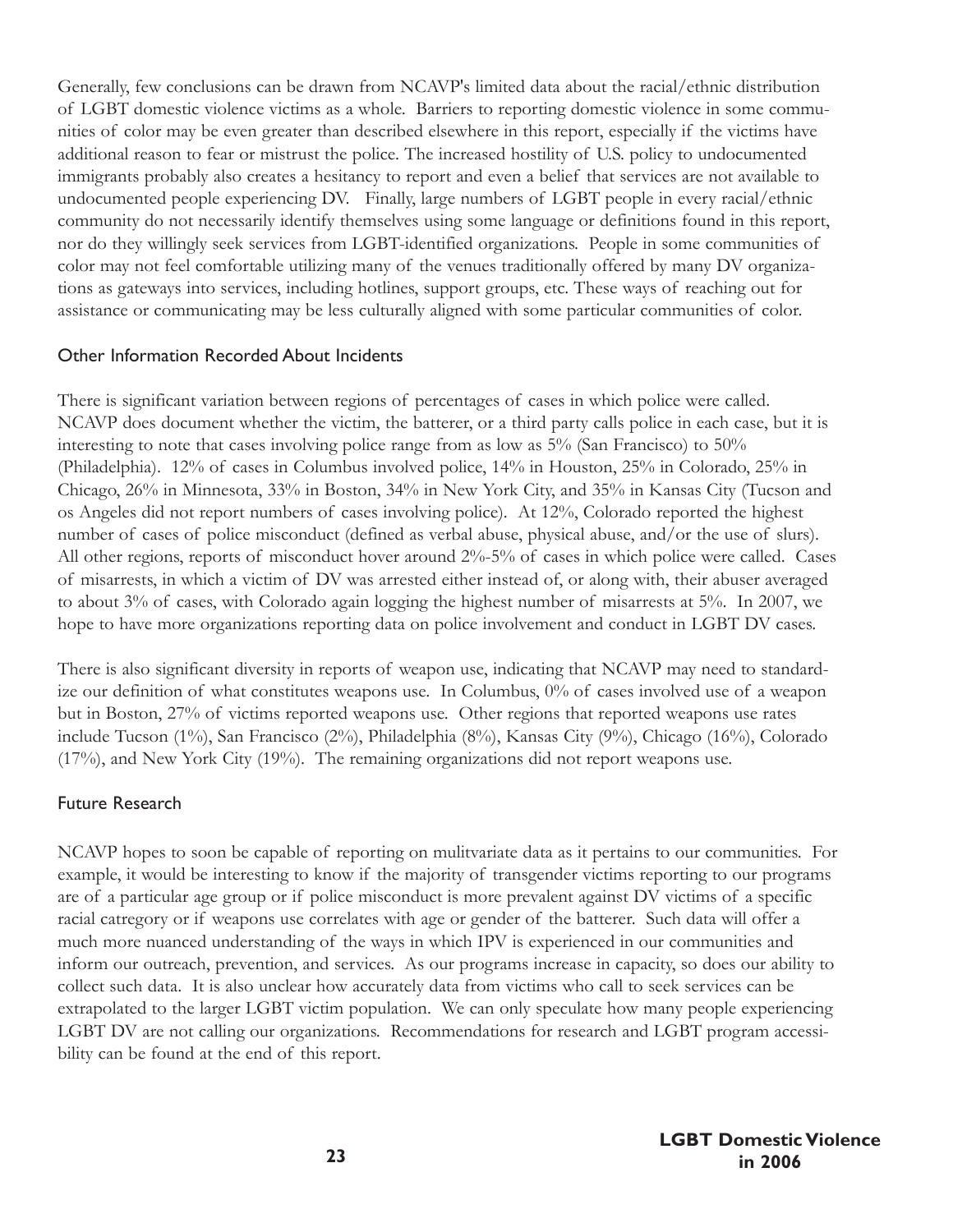# **LOCAL SUMMARIES**

The following local reports were prepared directly by NCAVP members. The first group of summaries is from regions/programs who contributed statistics to this report. The second group of summaries is from NCAVP member programs who will be contributing statistics to this report in the future. All Summaries have been edited slightly to ensure consistency of presentation.

# Regions That Contributed Statistics to this Report

Los Angeles, California The L.A. Gay & Lesbian Center's STOP Partner Abuse/ Domestic Violence Program

The L.A. Gay & Lesbian Center (LAGLC) offers a wide array of domestic violence-related intervention, prevention, and legal services through its STOP Partner Abuse/Domestic Violence Program (Support, Treatment/Intervention, Outreach/Education, and Prevention) and its Domestic Violence Legal Advocacy Project. Services for survivors and those at risk, a court-approved batterers' intervention program, a prevention project, training and consultation, and legal assistance exists to address the unique needs of youth and adults in the lesbian, gay, bisexual and transgender (LGBT) and closely aligned communities in Los Angeles County as well as in neighboring Orange, Ventura, Riverside, and San Bernardino Counties.

Reported cases of domestic violence in greater Los Angeles decreased from 4,964 in 2003 to 2,243 in 2006. The vast majority of cases were either reported to, or assessed by, the L.A. Gay & Lesbian Center's STOP Partner Abuse/Domestic Violence Program and the L.A. Center's Domestic Violence Legal Advocacy Project. A smaller number of cases were tracked by the L.A. County Sheriff's Department-West Hollywood Station and Women Shelter of Long Beach.

Between 1996 - 2003, the L.A. Gay & Lesbian Center's STOP Program saw a consistent increase in the number of LGBT persons who reported domestic violence, or were assessed to be experiencing it. The increases were attributable to progressively expanded domestic violence programming by the L.A. Gay & Lesbian Center, funding from the City of West Hollywood as well as the California Department of Health Services, and an increase in the ability of law enforcement in Los Angeles to document LGBT cases of domestic violence.

However, for the first time in nearly a decade, several factors resulted in the decrease reported by the L.A. Center for the 2006 calendar year including: (2) the decision by STOP's primary funder (the California Department of Health Services) to re-distribute all prevention funding exclusively to mainstream domestic violence shelters and the subsequent decrease in outreach, education, prevention & counseling services that LAGLC was able to offer; (2) the failure of previous contributing agencies to track/collect LGBT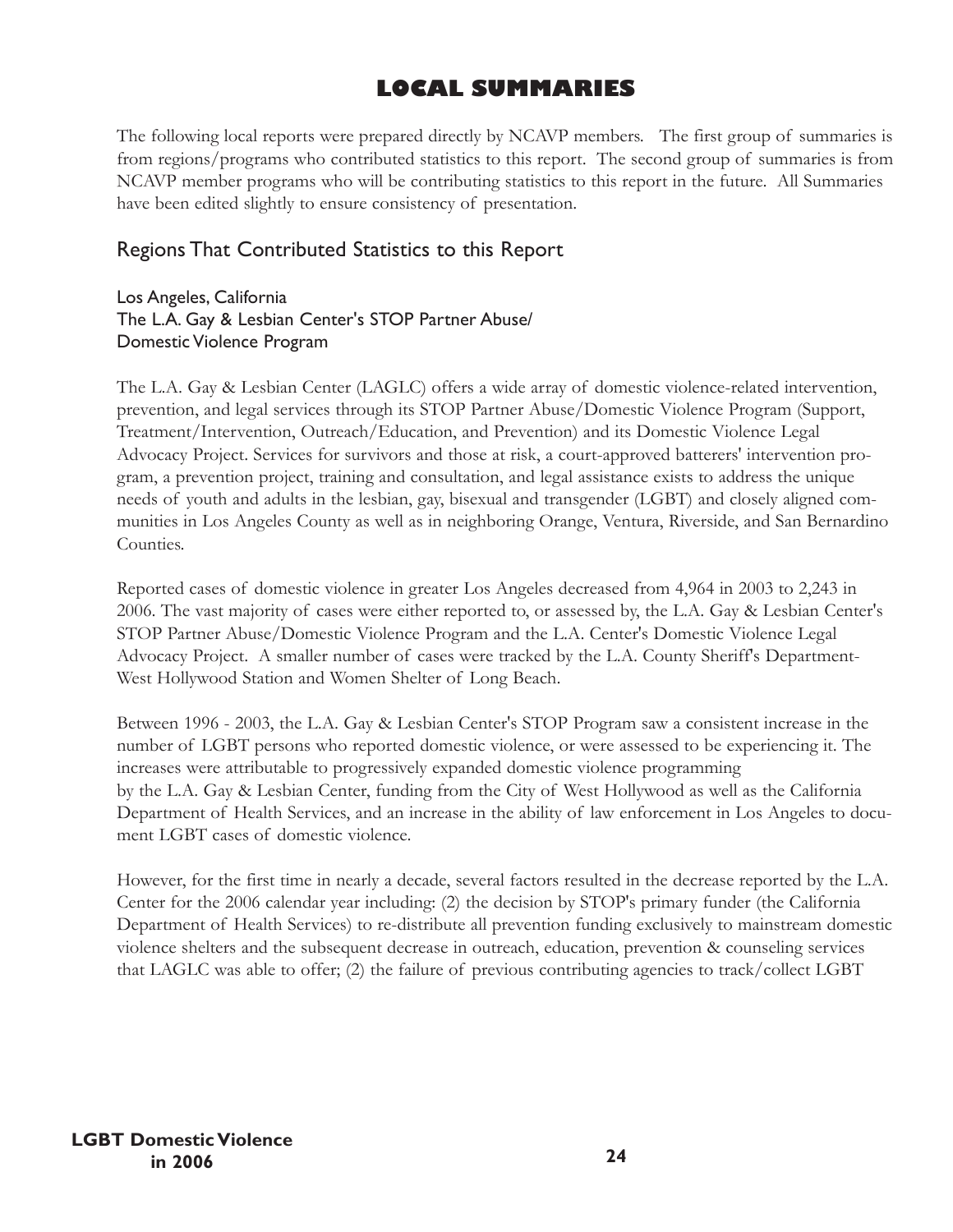data in 2006; and (3) a difference in the way that crime statistics were categorized by the Los Angeles Police Department (Note: the LAPD reported a reduction in domestic violence cases overall because of the new categorization method used and failed to contribute any LGBT domestic violence statistics to this report).

Los Angeles County is one of the nation's largest and most diverse counties with 4,060 square miles and a 72 mile coastline. It has the largest population of any county in the United States. In 2004, the county's population was larger than the population of 42 states and home to a quarter of all of California's residents. Because members of the highly diverse LGBT community in a region as geographically vast as L.A. County can be challenging to reach, the L.A. Gay & Lesbian Center maintains collaborative relationships with other domestic violence organizations including the California Partnership to End Domestic Violence, the L.A. County Domestic Violence Council, and the City of L.A.'s Domestic Violence Task Force among others. Nevertheless, the substantial loss of state funding to the Center's STOP Program made it significantly more challenging to provide outreach, education, and crucial domestic violence services to the area's LGBT population To help address this loss, the Center works closely with various members of the California Legislature as well as Equality California. One result was Assembly Bill 2015 - the Equality in Prevention and Services for Domestic Abuse Fund. This fund utilizes fees collected by persons registering as domestic partners to support a number of initiatives to address the problem of domestic violence in the LGBT community.

As in previous years, the L.A. Gay & Lesbian Center saw a large number of victims and abusers who were inaccurately assessed by non-LGBT specific service providers and/or the criminal justice system. In 2006, the L.A. Center saw an increase in the severity of aggressive behaviors displayed by abusers as well as an increase in the number of victims who reported fighting back in self-defense or retaliation. The organization also saw higher numbers of victims and abusers who reported using methamphetamine.

Females accounted for 588 of the total of reported cases in 2006 while males accounted for 939 of the total. There were 41 documented M - F transgender cases and 5 cases involving F - M transgender individuals. 5 individuals identified as intersex. Gender identity was undisclosed for the remainder of the reported total.

The majority of reports (1209) came from individuals who identified as gay or lesbian. 163 individuals identified as bisexual while individuals identifying as heterosexual accounted for 95 cases. 33 individuals identified themselves as questioning and 57 identified as other. Sexual orientation was not reported for 686 of the documented cases. Of those cases in which the ethnicity of the individual was known, 155 identified as being of African descent, 430 identified as Latino/a, 44 identified as Asian/Pacific Islander, 7 identified as Arab/Middle-Eastern, 599 identified as Caucasian, and 126 identified as multi-racial. Of those cases in which the age of the individual was known, 618 were between the ages of 30 - 39, 330 were between ages 40 - 49, 284 were between 19 - 29, 82 were between 15 - 18, 74 were between 50 - 59, and 1 was in the 70 - 79 age range.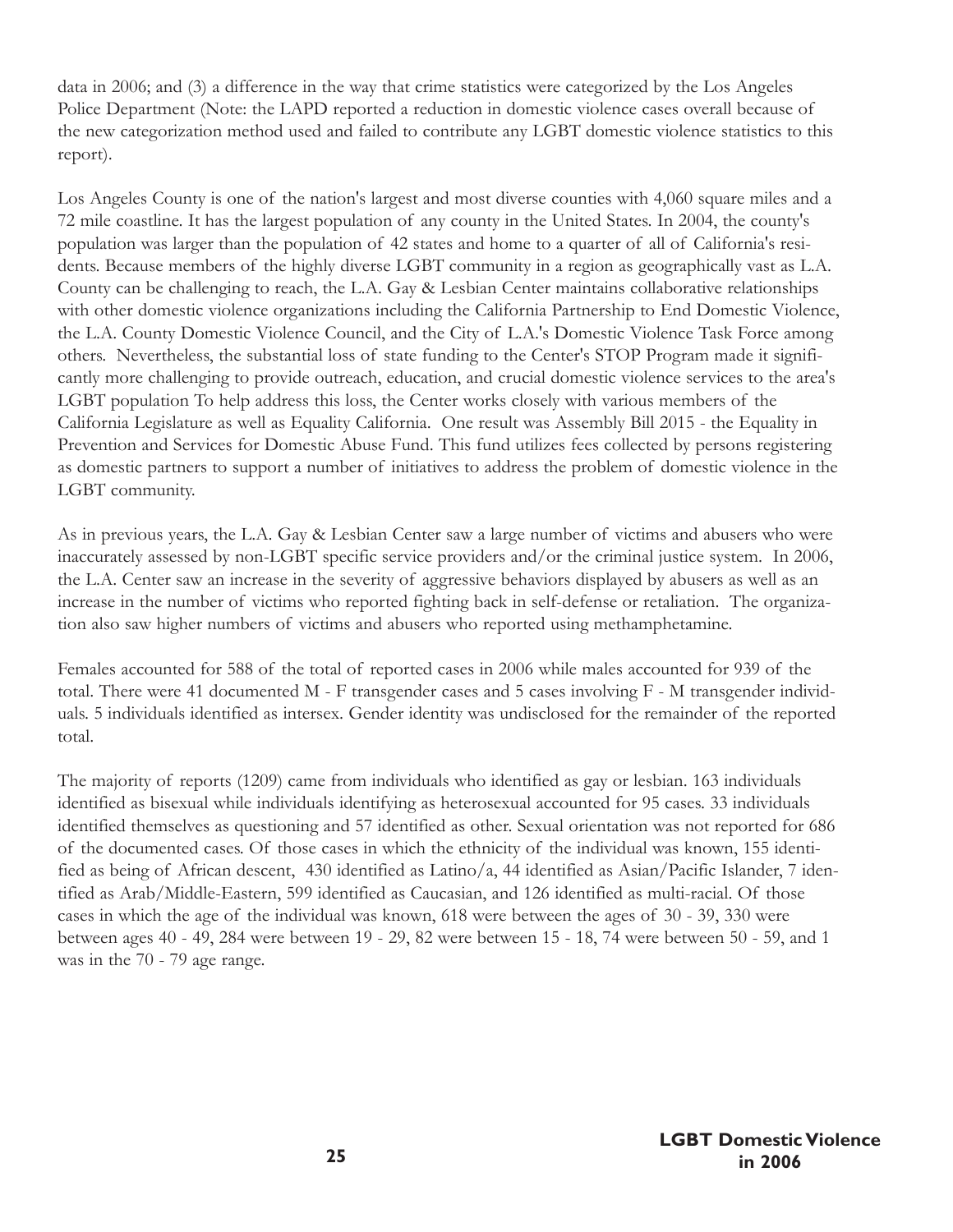#### San Francisco, California Community United Against Violence Queer Asian Women's Services of Asian Women's Shelter

For lesbian, gay, bisexual and transgender people who are abused by their intimate partners, finding help can be extremely difficult. No more than a mere two dozen agencies across the entire United States provide services to this population. Even fewer offer help or resources to LGBT people who batter their partners. As a result, battering in LGBT relationships is left largely unchecked by outside institutions and by the LGBT community itself, leading only to greater isolation and injury for domestic violence survivors.

Statistics about LGBT battering must be viewed in this context. In other words, the 457 cases of LGBT domestic violence reported to two San Francisco agencies in 2006 are but a small part - an infinitesimal part, in fact - of a much larger problem that has two distinct dimensions: the public health crisis of domestic violence in the LGBT community; and the utter absence of services available to the vast majority of people dealing with this crisis.

In addition to a desperate dearth of services, LGBT people who seek help because of domestic violence often face prejudice or outright hostility from the institutions that are supposed to help them: the police and criminal justice system; the medical system; and the mainstream DV movement.

In a 2006 report on police brutality in America , for instance, Amnesty International found that, "across the country, lesbian, gay, bisexual and transgender people endure the injustices of discrimination, entrapment and verbal abuse as well as brutal beatings and sexual assault at the hands of those responsible for protecting them - the police."

This mistreatment, of course, extends to LGBT survivors and perpetrators of domestic violence, many of whom are understandably reticent to call the police for help. Amnesty also found that transgender people and all LGBT people of color, as well as immigrants, youth and homeless LGBT people are at risk for even greater levels of police abuse and misconduct, rendering these individuals more vulnerable to the isolation that fuels domestic abuse.

The impact of such widespread brutality is obvious when examining LGBT battering in San Francisco. Of the 457 incidents of LGBT domestic violence reported in 2006, the police were called in just 24 (approximately 5 percent) of the cases. And despite reports by survivors that weapons were used in 15 incidents (approximately 3 percent), arrests were made in just 7 cases (approximately 2 percent). It is likely that even in a city with many out gay police officers, years of abuse and misconduct by individual officers against LGBT people - abuse which generally receives widespread coverage in the LGBT media - still deters many LGBT people from calling the police for help.

Due to a California law passed in 2006, LGBT survivors of domestic violence in this state may, in coming years, face fewer barriers when they seek help. The Equality in Prevention and Services for Domestic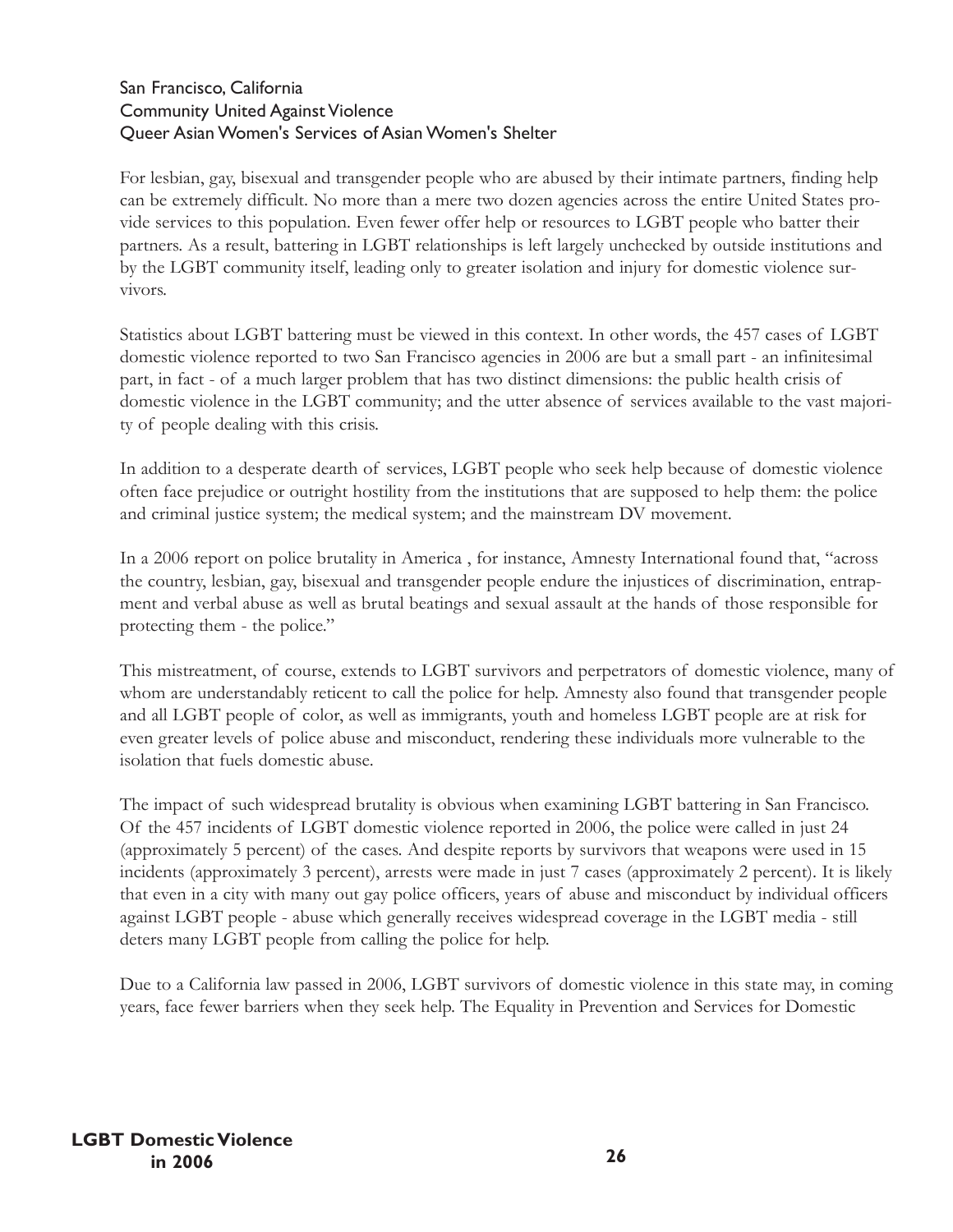Abuse Fund, which went into affect in January, 2007, attaches a \$23 fee to domestic partner registrations across the state. Those funds will be used to conduct educational campaigns about LGBT battering, support agencies that provide help to LGBT domestic violence survivors and, as importantly, train police officers and other services providers to recognize and respond appropriately.

The limited funds this law is likely to generate - particularly in a state that is home to two of the largest LGBT communities in the U.S. (in Los Angeles and San Francisco) - make the law a noteworthy, if small, step in the right direction. In addition, given Amnesty International's deplorable findings on police brutality, trainings are an absolute and immediate necessity in California and in every other state, and will require significant additional funding in order to be effective.

On a hopeful note, the experience of San Francisco shows that, when accompanied by community activism, such trainings can work. In San Francisco, incidents of police brutality against LGBT people have decreased remarkably in recent years. Just five years ago, and for many years before that, police officers were perpetrators in nearly half the reported incidents of hate violence against transgender people. In 2004, however, police officers were implicated in just 8 percent (or 27) of such incidents. That number shot up again to 82 incidents in 2005, demonstrating that the problem, though greatly improved, is far from solved. Nonetheless, police sensitivity trainings, improved police-LGBT community relations, and the presence of an out transgender woman, Theresa Sparks, on the city's Police Commission have all contributed to a marked decrease in anti-LGBT violence by San Francisco police officers.

Such improvements are sometimes reflected in the reports of LGBT domestic violence survivors. Salvador, a 42-year-old gay man who had been with his abusive partner for five years, reported this assault to CUAV:

"He [the abusive partner] pulled me out of the shower and hit me in the stomach and struck me on the jaw. I tried to grab my cell phone but he threw it out the window. Then he grabbed my hair and pulled real hard. I tried to get away but he kicked me in the ribs. I ran into the living room and called the police. It's hard to keep track of how long everything took, but the police showed up and arrested Chuck. I was given an Emergency Protective Order and part of the order was that Chuck had to stay away from the apartment for five days."

Salvador, whose ribs were fractured in this attack (a previous assault had resulted in stitches on his face), was also referred to CUAV by the arresting officers. In other words, the officers on the scene handled this incident effectively: they arrested the right person, issued an Emergency Protective Order, and made an appropriate referral.

Besides the low level of police intervention in cases of LGBT battering in San Francisco, three other findings stand out this year. First, the 457 incidents reported in 2006 represents an almost 25 percent increase (or 91 incidents) over 2005. This is the highest number of reported incidents in the past four years. (In 2002, 521 incidents were reported).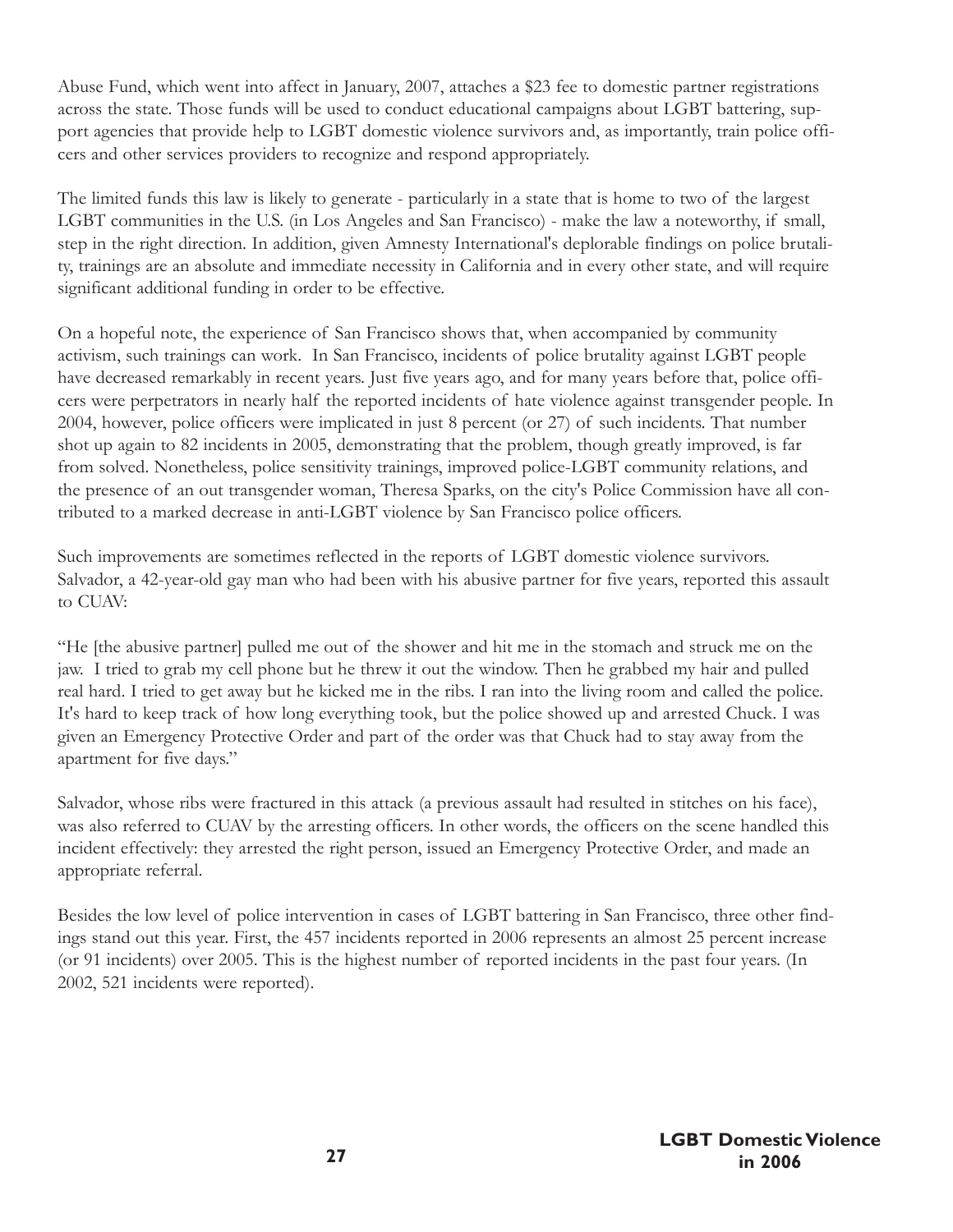Second, the number of incidents reported by LBT women jumped from 166 in 2005 to 232 in 2006 - an increase of almost 40 percent. The increase in female clients may be due to the consistent and increasingly visible female members of the domestic violence counseling staff at CUAV. Over time, female community members who see themselves reflected at the agency itself may be increasingly willing to turn to the agency for help.

Third, the number of incidents reported by transgender people (24 incidents, or 5 percent of the total) in San Francisco is among the highest of any city in the nation.

Transgender survivors of domestic violence are among the LGBT community's most underserved populations. In general, transgender people report experiencing high levels of abuse and violence in their lives - including family members who assault them for their gender non-conformity, hate-violence by strangers, abuse by police officers, medical providers and other authority figures, and intimate partner violence. Given these high levels of abuse, transgender survivors of domestic violence can face seemingly insurmountable obstacles in seeking help.

The high numbers of transgender reports of battering in San Francisco may stem, in part, from the large, organized and politically active transgender community in the Bay Area. Additionally, CUAV has for many years had highly visible transgender people among its volunteers, staff and board. The agency's director of domestic violence services, for instance, is a transgender woman and a visible community activist. The organization strives to be a safe place for transgender survivors of abuse and for the transgender community as a whole.

CUAV staff report anecdotal evidence that some attacks against transgender women that are thought to be perpetrated by strangers, and are classified as hate violence, may in fact be committed by partners or former partners of transgender individuals. Like many other domestic violence survivors - regardless of gender or sexual orientation, transgender survivors may have difficulty accurately identifying intimate partner abuse, even as it's happening to them. And like other survivors, they may be tremendously reluctant to name their intimate partners as their abusers. Their transgender status in no way shields them from the complicated psychological process of having to admit that someone they love may be deliberately hurting them.

Other key findings at CUAV:

Number of incidents involving survivors ages 18 or younger: 10 (up from 6 in 2005) Number of incidents involving survivors ages 50 or older: 37 up (from 25 in 2005) Number of incidents involving survivors who are Asian/Pacific Islander: 51 (up from 31 in 2005) Number of incidents involving alcohol and drug use: 19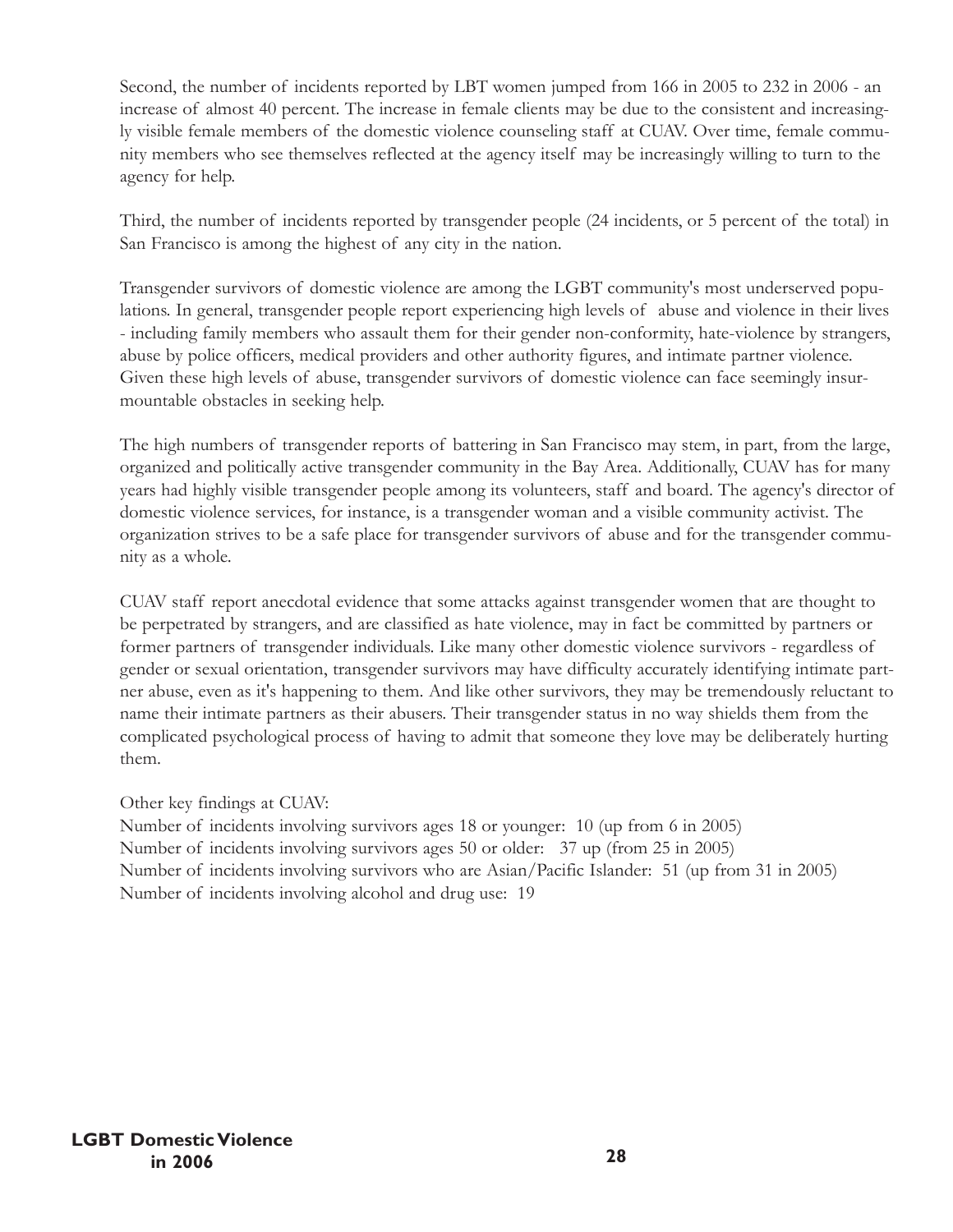#### Chicago, Illinois Center on Halsted,Anti-Violence Project

The Center on Halsted Anti-Violence Project offers a 24-hour crisis hotline, counseling, support groups, legal advocacy, information and referrals, and in addition, provides professional trainings and presentations on violence, discrimination, LGBTH sensitivity and workplace issues. Services are available in both English and Spanish.

During 2006 83 survivors of domestic violence accessed services through the Anti-Violence Project. This is an increase from the 72 survivors who accessed services in 2004, when the last domestic violence report was released. Females accounted for 36 of the total reported cases while males accounted for 37 of the total. There were 7 M-F and 1 F-M transgender reports, 1 inter sex and 1 undisclosed gender identity report. The majority, 48 of the reports came from individuals who identified themselves as gay or lesbian. Three individuals identified as bisexual while 12 people identified as heterosexual and the remaining 20 did not disclose their identity. Reflected in these numbers are two female murder victims whose lives were taken by ex- intimate partners.

The Center on Halsted Anti-Violence Project hosted their 3rd annual vigil in October to remember LGBT victims and survivors of violent crimes. The vigil was held in collaboration with a local university who later that evening hosted a speaking event by Judy Shepard, mother of Matthew Shepard. As in the past, Djembe drummers, survivor stories, local activists and community co-sponsorship all contributed to the evening's success.

The Anti-Violence Project increased the volume of advertisement in local LGBT media in 2006. Weekly ads that promoted the Anti-Violence Project's 24-hour crisis line led to an increase in program visibility and client services. In addition, the AVP added several new organizations to its list of educational trainings and presentations.

#### **Minnesota** Outfront Minnesota,Anti-Violence Project

While we had a significant drop in reported domestic violence cases, we continue to see the effects of intimate partner violence in all of the work that we do. Much of the reported violence has been as a result of severe physical assault and has been in conjunction with writing orders for protection and harassment restraining orders.

We have continued to see a constant level of male identified clients although our female identified client numbers have dropped. Finally, we are seeing more reporting of domestic/intimate partner violence within the transgender communities as well.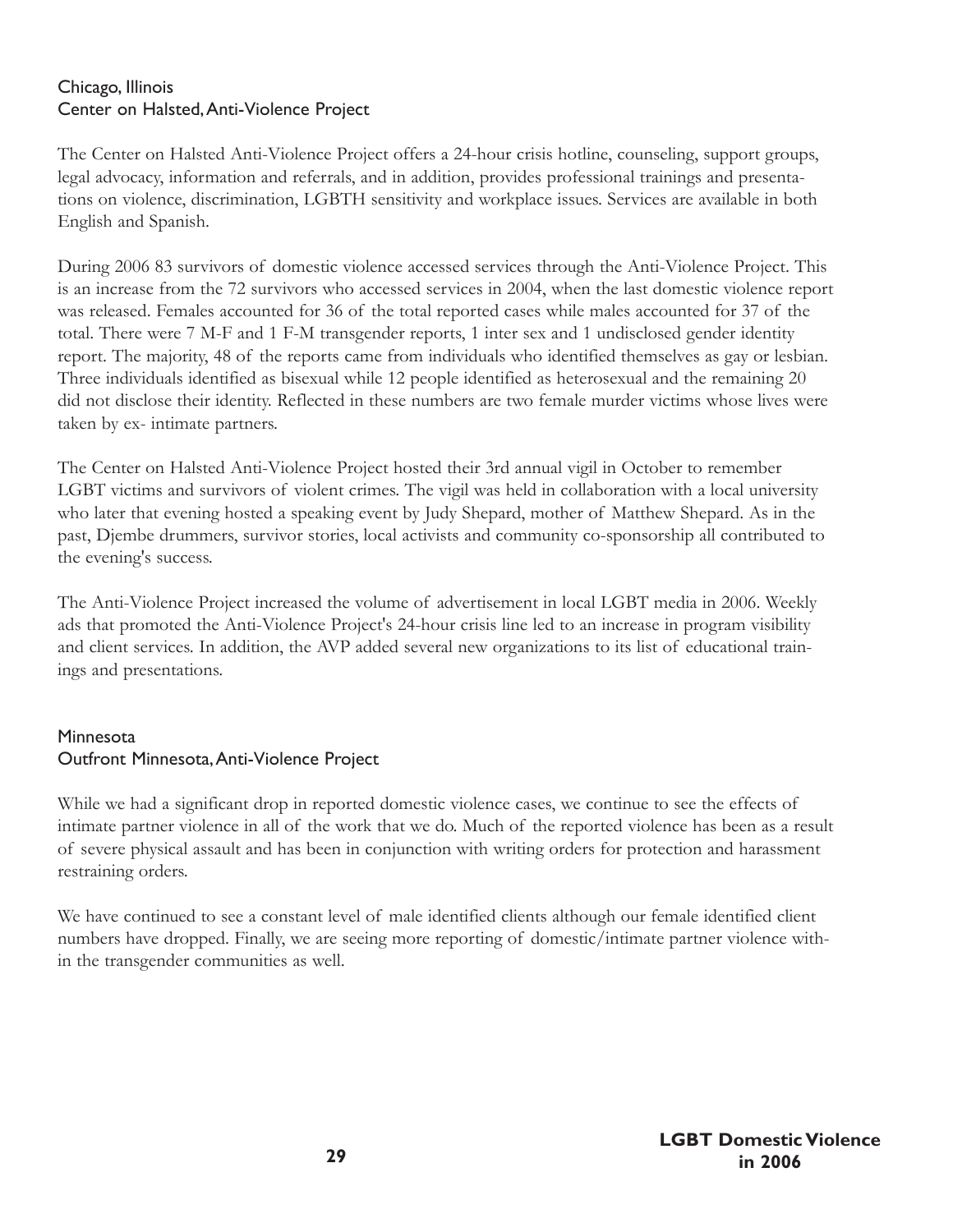The use of weapons has more that doubled this year. The weapons have included guns, knives, ropes and other household objects. In addition to the increased use of weapons, we have had a 100% increase in the reported use of sexual violence/sexual assault during the course of domestic violence incidents.

While law enforcement seemed to be responding in an improved way to intimate partner violence reports, very few of the cases were actually reported to the police. Less than 1/3 of cases were reported to law enforcement and of those, only two cases reported an arrest at the scene.

## Kansas City, Missouri Kansas City Anti-Violence Project

The Kansas City Anti-Violence Project serves lesbian, gay, bisexual and transgender victims of violence, including domestic violence, sexual assault, and hate crimes in the Kansas City metro area, eastern Kansas and Western Missouri. KCAVP was started in 2003, with 2006 being the third year of data collection in the Kansas City area. KCAVP experienced a decline in the number of total clients in 2006. The decrease may be due to a greater need for outreach to the LGBT community. In 2006, KCAVP received finding to hire a full-time outreach and education coordinator to address prevention of LGBT violence through education.

KCAVP continued to add sites for emergency housing for victims who need a safe haven from domestic violence or other violent situations in the metropolitan Kansas City area as well as western Missouri and eastern Kansas. KCAVP also ran the only support group for LGBT victims and survivors of domestic violence. KCAVP established new relationships with other service providers and offered technical assistance for other service providers to become friendly to LGBT people.

#### New York City Gay and Lesbian Anti-Violence Project New York, New York

In 2006, NYC AVP opened 322 new domestic violence cases and served 401 new victims. This constitutes a 30% decrease in victims from 2005, when NYC AVP opened 466 new cases and served 577 new victims. NYC AVP also continued to serve 71 on-going domestic violence victims who had come to the organization for services prior to 2006, totaling 393 victims/survivors who received services from NYC AVP this year.

A decrease in the number of DV victims seeking services in 2006 was reported by other agencies serving domestic violence victims city-wide. The reduced number of victims seeking services is believed to reflect a change in city policy that has severely limited access to housing supports for domestic violence victims after securing safety in confidential shelter locations. Before 2006, shelter residents were able to secure up to two additional extensions on a three-month shelter placement, providing up to nine months to apply for subsidized housing and other benefits for victims and their families.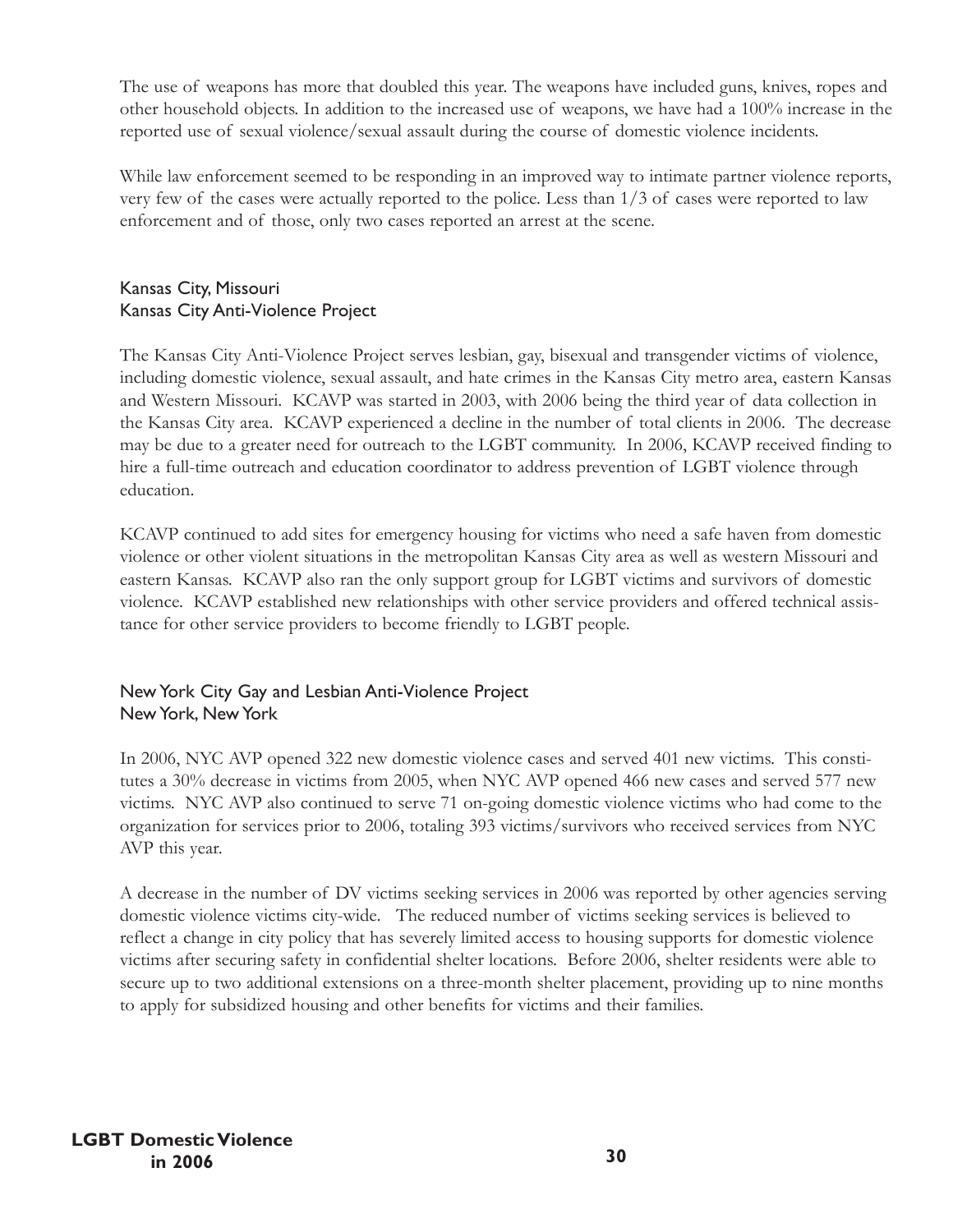Under new regulations effected in 2006, shelter residents were given a maximum of three months in which to secure work and independent housing in a location unknown to their perpetrators if the safety of children was not an issue. Subsidized housing has also been sharply cut in the New York City metropolitan area, and affordable housing in general has become a thing of the past.

For childless lesbians and gay men in particular, this diminished availability of resources may be impeding their ability to re-establish life independent of a perpetrator who maintains economic, social and psychological control of their lives. NYC AVP is closely monitoring this trend, and is working with other DV service agencies and coalitions to advocate for improved supports for LGBT victims of domestic violence, who are particularly vulnerable to such policy changes given the lack of access to family court remedies for LGTB domestic violence victims in New York.

In 2006, 50% of new reports to NYC AVP came from females (201 clients), and 48% of new reports came from males (194 clients). Of these, clients who identified as transgender accounted for 5% (18 transgender female and 3 transgender males), compared with 6% in 2005 (31 transgender females and 2 transgender males). In addition, NYC AVP served six new clients who preferred to identify as unknown/unspecified gender in 2006. This category includes victims/survivors who identify their gender identity beyond these binary gender categories, and represents the remaining 2% of clients served by NYC AVP this year. In the previous year, 24 victim/survivors declined to state their gender identity, representing 4% of the total 577 clients served by NYC AVP in 2005.

Lesbians represented 28% of victim/survivor reports in 2006 and gay males represented 35%, reflecting the same percentages based on sexual orientation as were reported in both categories in 2005.

Victim/survivors who identified as heterosexual represented 11% of reports to NYC AVP in 2006, of which 37% identified as transgender. In 2005, 13% of victim/survivors identified as heterosexual, of which 32% identified as transgender. It has been the experience of NYC AVP that the majority of transgender clients seeking services have identified as heterosexual. However, this should not be taken as representative of the overall composition of the transgender community, but more likely speaks to who chose to access the agency's services. Victims/survivors identified as bisexual continued to represent 4% of all reports, as in 2005.

The relative number of African American victim/survivors reporting to NYC AVP increased from 23% in 2005 to 30% in 2006. Reports by Latina/os, on the other hand, decreased from 26% of the total number of victim/survivors in 2005 to 24% in 2006, and reports by whites decreased from 24% in 2005 to 21% in 2006. The number of Asian/Pacific Islander, Native American, Arab/Middle Eastern and Multi-racial DV victims who reported to AVP each dropped slightly (1% or less) from 2005 to 2006.

The comparative number of incidents reported in the five boroughs of New York City was highest in Manhattan at 26% in 2006, the same percentage as in 2005. Bronx reports comprised 16% of cases in 2005 and increased to 20% in 2006. Queens reports increased from 9% of all cases in 2005 to 11% in 2006. Brooklyn reports actually decreased from 20% of cases reported in 2005 to 16% in 2006, and Staten Island stayed the same at 1%. An additional 9% of reports were made from undisclosed locations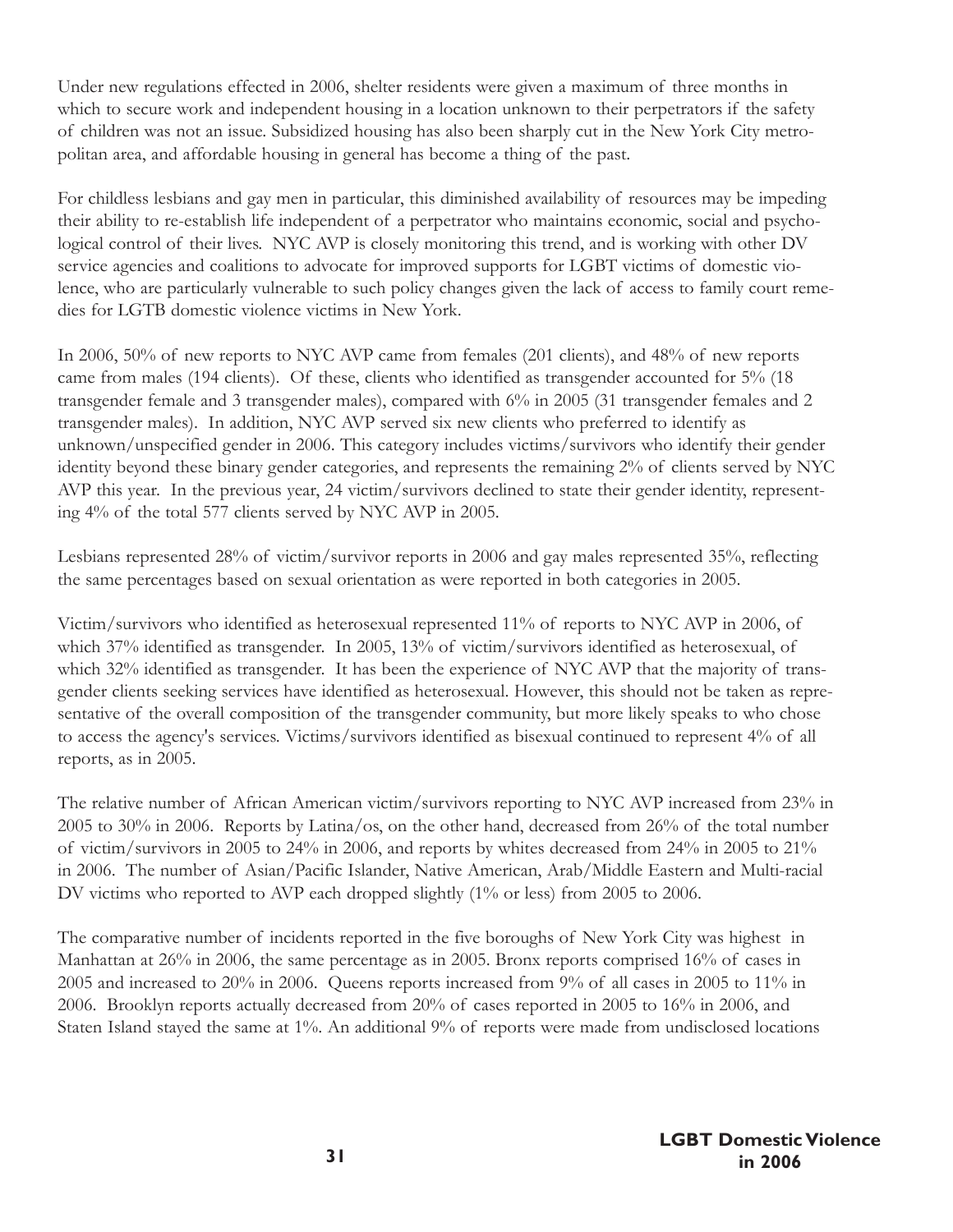within the five-borough area. Reports form the outer counties, upper New York State and other areas beyond New York accounted for 13% of cases, and New Jersey represented 4% of cases in 2006.

The number of victims who called to report their own experience of victimization increased, in an encouraging trend, from 67% in 2005 to 74% this year. Service providers initiated the first contact with NYC AVP in 12% of cases reported, a figure consistent with advocacy efforts reported in 2005. The percentage of perpetrators who contacted AVP before their victims did remained steady at 7%. A significant aspect of clinical assessment in same sex domestic violence work is the challenge of distinguishing victim from perpetrator based on the dynamics of power and control demonstrated by the individual seeking services. NYC AVP client services staff assess the presentation of any caller reporting domestic violence or abuse with the understanding that there is a fifty-fifty chance that any potential client may be either the victim or the perpetrator, and maintain focus on safety planning for both partners until it becomes clear who holds the power and control in the relationship.

The most prevalent forms of domestic violence victimization reported in 2006 were intimidation at 31%, including economic threats (33%), heterosexist threats such as outing (24%) and HIV-related threats, including status disclosure and discontinuation of medical treatment supports (also 24%). Verbal harassment, including emotional abuse, telephone stalking, and other forms of psychological control, represented 30% in 2006. These percentages remain level with reports made in 2005. Percentage of assaults reported, both with and without a weapon, remained fairly steady in 2006 (5% with a weapon and 18% without a weapon). Injuries requiring medical attention were up 6% in 2006, and those who needed medical attention but did not receive it increased from 9% in 2005 to 21% in 2006.

Current abusive partners constituted 50% of all reported offenders, ex-partners accounted for 28%, and relatives, including foster parents, accounted for 11%, the next highest category of offenders. The number of reported cases of intra-familial domestic violence affecting youth increased from 14% in 2004 to 17% in 2006. NYC AVP has begun to develop new programs to reach out to LGBTQ identified youth, including safe dating education, sexual assault prevention initiatives and a youth drop-in center.

Consistent with the overall trend of reduced domestic violence reporting, NYC AVP saw a 30% decrease in the number of incidents reported to the police in 2006 (209 incidents reported in 2005 and 148 reported in 2006). In cases where victims did report to the police, 37% fewer offenders were arrested (68 offender arrests in 2005 and 43 arrests in 2006). On a more encouraging note, 47% fewer victims were arrested (15 in 2006 compared to 7 in 2005) when the police called to the scene of a domestic incident. Police response when called to the scene of a domestic incident reflected a 50% decrease in abusive language and slurs, and there were no reports of physical abuse on the part of police responding to domestic violence incidents in 2006. Disturbingly, there was a 75% increase in the number of incidents where police refused to take a report when called to the scene. The number of victims/survivors who did interact with the police reported that police attitude was courteous in 32% of total instances in 2006, consistent with statistics from 2005.

NYC AVP continues its partnership with Safe Horizon, the largest mainstream domestic violence and crime victim services in New York City. Through this partnership, Safe Horizon has set aside safe space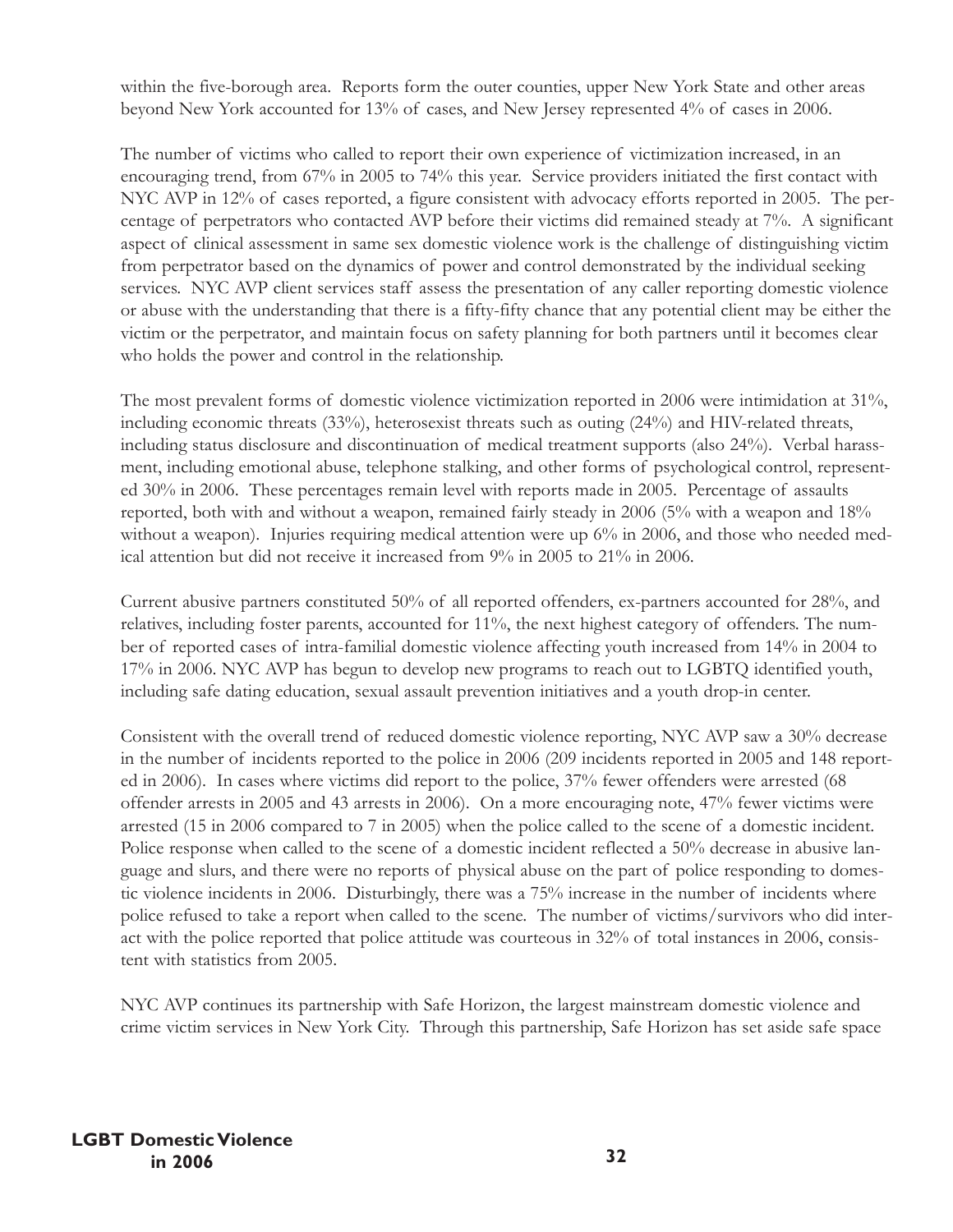in a secure domestic violence shelter for LGBT victims of domestic violence. This is the first known mainstream shelter space formally set aside for LGBT victims/survivors of domestic violence. NYC AVP works closely with Safe Horizon staff to support the case workers and mainstream residents in their efforts to support and include LGBT domestic violence survivors in all resources available to the residents in the shelter. Regular case conferencing with Safe Horizon shelter staff and ongoing counseling supports for LGBT shelter residents are provided by NYC AVP staff. This successful collaboration is resulting in expanded access for LGBT victims/survivors in other shelter residences throughout the five boroughs of New York City.

## Columbus, Ohio The Buckeye Region Anti-Violence Organization

Columbus reported 43 incidents of domestic violence in 2006, a decrease from the 59 reports collected in 2005. This decrease was in part a result of having fewer calls from heterosexual women. This year lesbian, gay, bisexual, and transgender survivors reported increasing levels of violence by their perpetrators and an increased use of weapons when attacked. More survivors reported that their partners had sexually assaulted them. We also had an increase in reporting from transgender individuals. This year we had five transgender women (M-F) report. We had none in 2005.

Lack of access to domestic violence shelters continues to be an ongoing concern for LGBT people. In Ohio, many mainstream shelters and domestic violence programs recognize that LGBT people are an underserved population. Many programs in Ohio are genuinely striving to train and educate their staffs to address this gap. Most shelters, some of whom provide sensitive and caring services to lesbians, bisexual women, and transgender women will only accept women. There are a very few shelters throughout Ohio who will house gay, bisexual, and transgender men.

The Ohio state constitutional amendment banning same-sex marriages, passed in the year 2004, continues to plague LGBT relationships. The amendment has caused much confusion in the LGBT communities regarding the issuance of and access to civil and criminal orders of protection. The Supreme Court of Ohio heard the first case, in January 2007, involving an unmarried woman whose boyfriend's criminal conviction was overturned in a domestic violence case due to the "marriage amendment." A decision is expected this summer (2007), which will affect eight other appellate cases. All of these appellate cases have involved unmarried heterosexual couples, and as a result, Ohioans see this amendment as only harming heterosexual women. This continues to perpetuate the notion that LGBT intimate partner violence does not exist or is rare.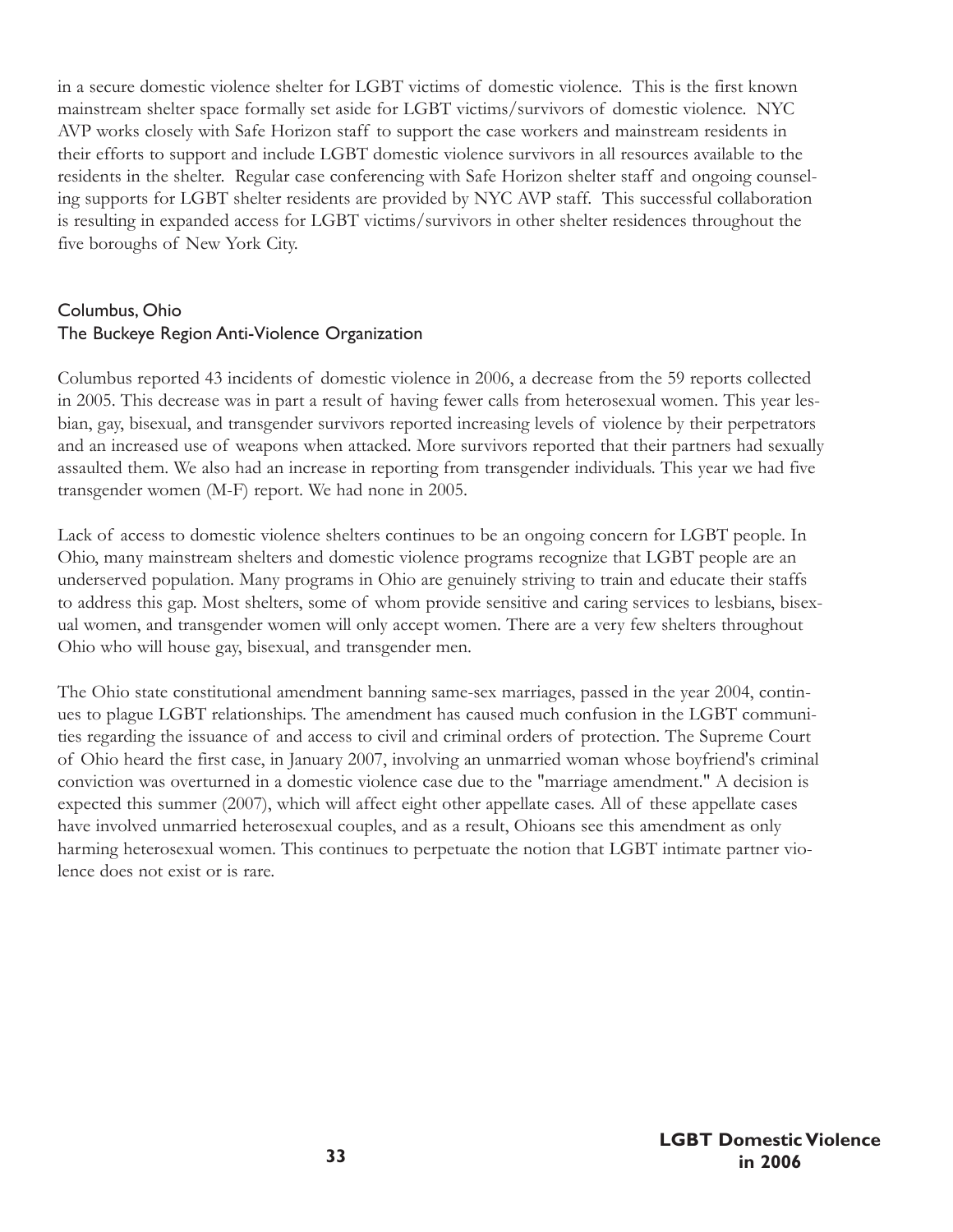# Regions Contributing Summaries Without Statistics for 2006

#### Boston, Massachusetts The Network/La Red

While the debate of same-sex marriage may, for some, be a strictly political one, for the communities we work with, this debate has a very tangible affect on their lives. There are currently efforts underway to amend the state constitution and make same-sex marriage illegal in Massachusetts. While the survivors we work with may or may not be married, the anti-GLBT atmosphere alone is enough to impact their daily life, safety and choices. As a community under siege, it can be difficult to publicly acknowledge domestic violence for fear of giving ammunition to those who view LGBT relationships as invalid, unhealthy, and/or inferior.

Abusers use this "fear of airing our dirty laundry" as a means to manipulate and coerce silence. Survivors fear coming forward because to do so not only means acknowledging what has happened to them as individuals but it may feel like they are somehow letting down the larger community. In addition, in this atmosphere of hate how can we expect survivors to come forward and talk about their abuse when the very validity of their relationships is debated by our government and the larger community?

In the latter part of 2006 we noticed an increase in the number of male-identified survivors accessing our safehome services. While Massachusetts has always been woefully unable to provide adequate housing for GLBT survivors of domestic violence there was a shift in October that made this reality even worse. Prior to October there were eight programs that would provide emergency housing for a male survivor of domestic violence for at least a few days. After a shift in philosophy by the primary funder of domestic violence shelters, of those eight programs, three completely lost their safehomes and are now not providing any sort of shelter services to men. The loss of these housing resources for male survivors is devastating.

In addition, there have been several instances over the last year in which domestic violence survivors would comment that The Network/La Red was their only option as a place for support. Many of the individuals who have reported this could identify with three or more of the following terms: differentlyabled, immigrant, non-English speaking, homeless, person of color, LGBT, on Section 8 Housing, poor, mentally ill, etc. It was sobering to observe that those who have the most forces working against them systemically are those who receive the least support.

#### Long Island, New York Long Island Gay and Lesbian Youth

AVP-LI was started to address the growing violence being committed against gay, lesbian, bisexual, transgender (GLBT), and HIV positive youth and adults on Long Island. Long Island's GLBT community frequently report incidents of hate-motivated violence at their schools and in their communities. GLBT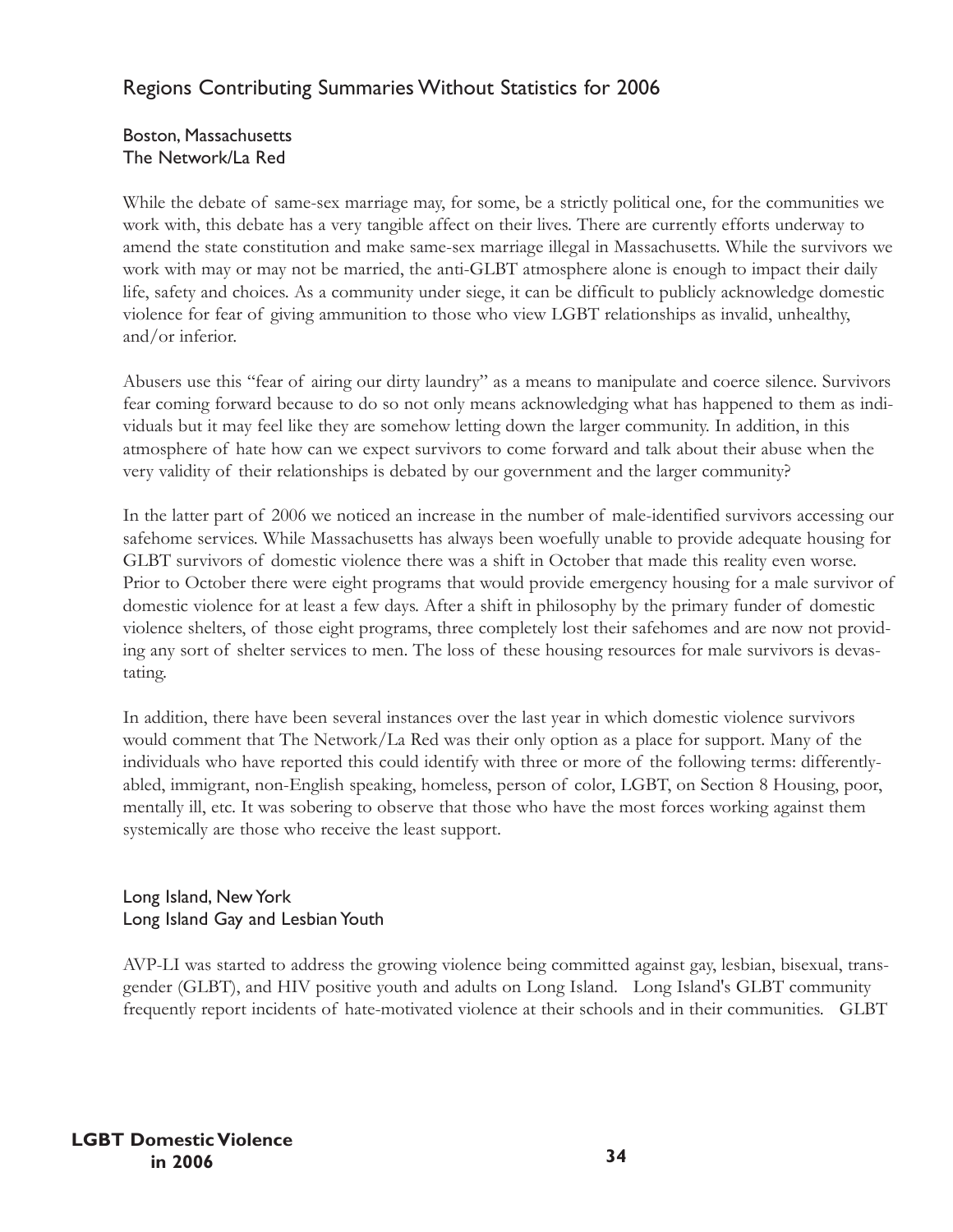survivors of domestic violence are unsure of whether or not to seek assistance for fear of discrimination or marginalization. Individuals have reported to LIGALY discrimination at work due to their HIV status. LIGALY created AVP-LI to assist these GLBT and HIV-positive survivors of domestic violence, sexual assault, hate crimes, and HIV-related violence.

To help begin an Anti-Violence Project on Long Island, LIGALY held two sold out performances of The Vagina Monologues (part of the National V-Day Campaign) that helped raise enough money to lay the groundwork for the new program. The Vagina Monologues fundraiser was important because, with five hundred people in attendance, it informed the community of the issue of violence against GLBT people. Finally, LIGALY secured state funding to officially launch the AVP-LI program and hire a full time Anti-Violence Project Coordinator in November of 2006.

Now that a full range of services are available, AVP-LI has begun to assist individuals who are affected by violence. Information is being collected on incidents of violence against GLBT people on Long Island. This information will be used to document and report the prevalence of GLBT violence on Long Island to the community at large. AVP-LI is also working to build relationships and establish referrals with other community-based organizations. A New Program Orientation has been planned where service providers can learn more about GLBT violence and the AVP-LI program. AVP-LI will also be educating youth, teachers, and service providers through the LIGALY's Annual Gay, Lesbian, Bisexual and Transgender Conference.

Prevention education with youth has been a priority with workshops being presented at LIGALY's Friday night drop-in program, Club LIGALY. A second annual performance of The Vagina Monologues will raise more money for the program and increase community awareness about GLBT violence and AVP-LI services.

AVP-LI is dedicated to responding to the needs of our clients and community. The program offers the following services for survivors and professionals:

- o Individual and group counseling
- o Police and court advocacy
- o Incident reporting
- o Educational presentations
- o Technical assistance

Moving into the future, AVP-LI will secure funding to maintain the program and will continually evaluate its services to help survivors of violence on Long Island and the GLBT community in the best way possible.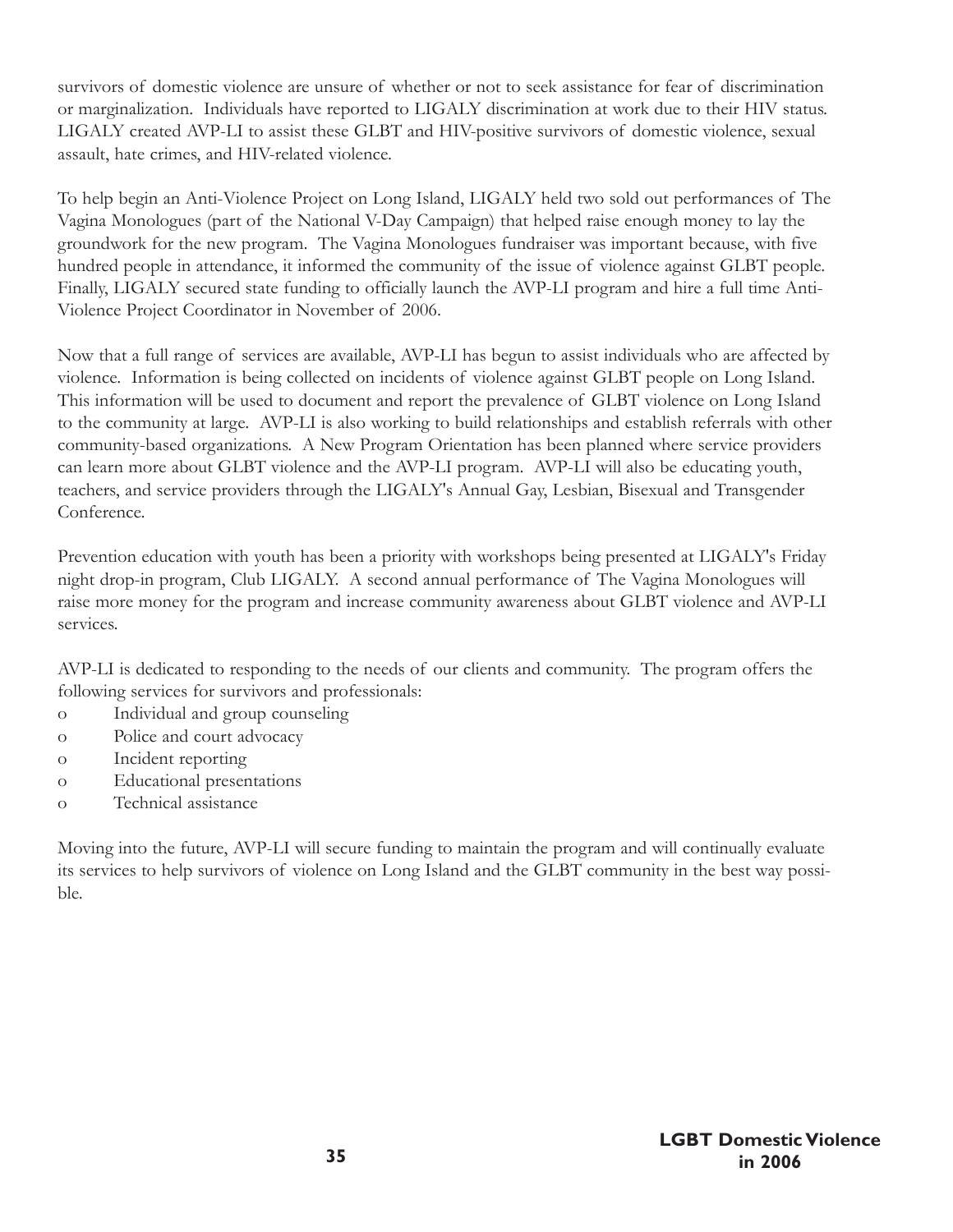# RECOMMENDATIONS

In order to move toward an end to LGBT DV and all DV, we must continue to work toward overall social and cultural change in all levels of our society. While NCAVP and its member organizations prioritize social change work, incremental steps are also necessary to create additional safety and access to services and resources for survivors of DV. Modest changes in government laws and policies, law enforcement practices, funding allocation strategies and service provision standards could bring to domestic violence in the LGBT community the same powerful responses that are currently only available to some heterosexual women. To this end, NCAVP makes the following recommendations to federal, state and local governments, government agencies, funders of domestic violence services and service providers:

#### Recommendation 1. Adopt LGBT-inclusive standards of service

Domestic violence agencies and organizations who are implicitly or explicitly focused on serving heterosexual women only need to expand their understanding of the complexity of domestic violence so that they do not revictimize LGBT survivors coming to them for help or miss the opportunity to provide services to an entire category of survivors. Without this, discrimination in shelters and outreach to our communities will continue. Agencies responsible for funding, licensing, regulating or certifying domestic violence services should create and enforce general service standards that detail appropriate responses to lesbian and bisexual women, and especially to gay men and transgender people who present with domestic violence-related concerns.

## Recommendation 2. Enact LGBT-inclusive non-discrimination legislation *with plans for implementation and enforcement*

It is essential that non-discrimination laws governing housing, public accommodations, social services, criminal/legal systems, etc., include provisions relating to sexual orientation and gender identity and expression. These laws, however, have little more than symbolic value unless legislation also includes plans for implementation and enforcement. Police, medical personnel, shelters, landlords, and other people who hold institutional power over members of our communities do not cease discriminating when laws are passed. Furthermore, people experiencing discrimination based on any category have little recourse, unless they can afford an attorney and have time to research their options. Access to anti-discrimination protections for only middle class or wealthy people defies the spirit in which such legislation was enacted in the first place.

## Recommendation 3. Increase access to public and private funding for LGBT domestic violence services and research

It is imperative to the development of more capable services and research in response to LGBT domestic violence that new and continuing funding initiatives include LGBT communities, along with other underrepresented groups, including communities of color, immigrant communities, people disabilities, among others, as priorities. NCAVP applauds the small number of public agencies and private corporation and foundation funders that have taken this step in recent years, and calls on others to do the same.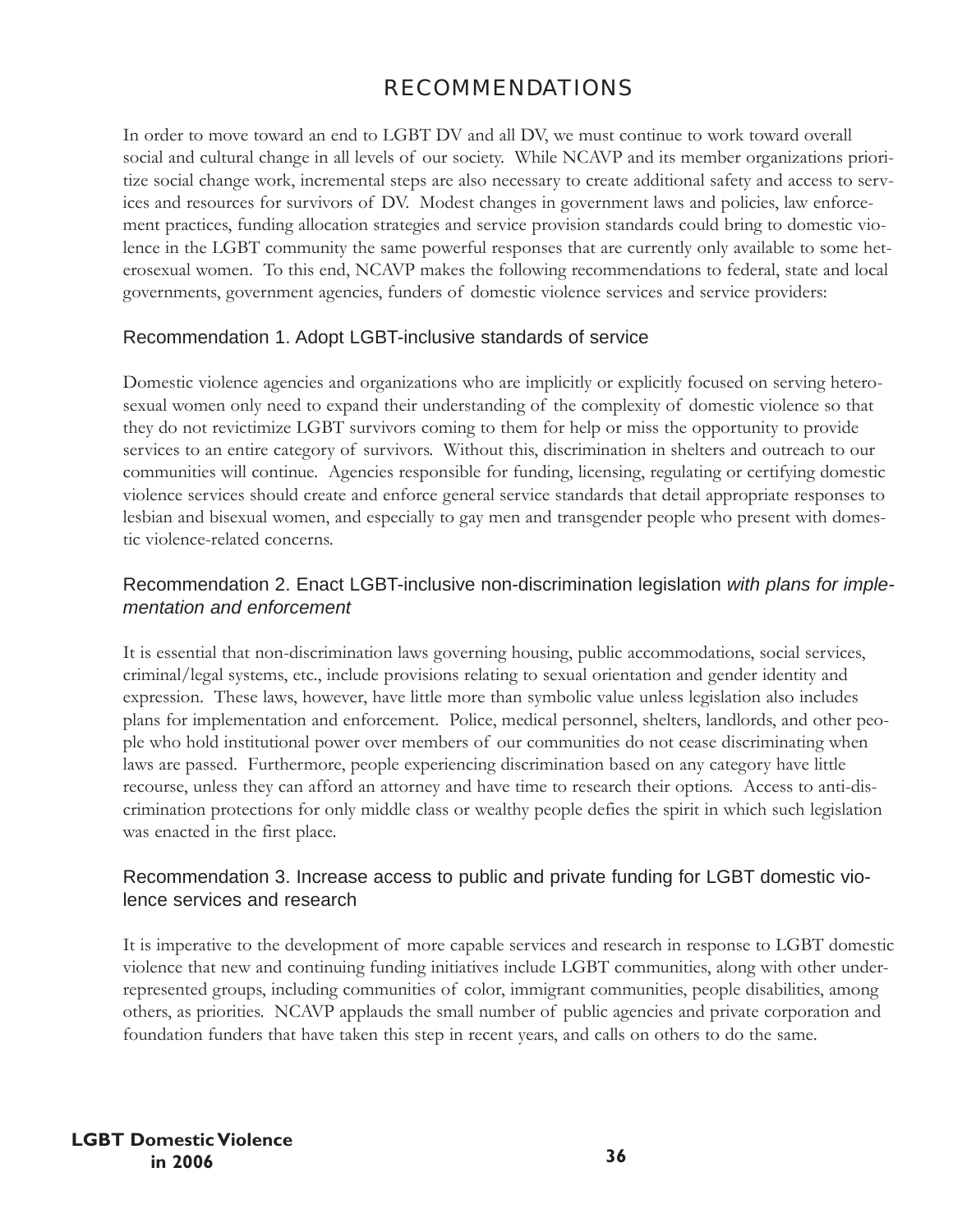## Recommendation 4. Utilize training resources offered by LGBT groups

While LGBT people are affected by domestic violence in many of the same ways as other individuals, some aspects of the violence many experience are specific to their LGBT identities. All those working to fight domestic violence, ranging from police officers to courtroom personnel and general domestic violence service practitioners, need to understand these issues in order to provide the most appropriate response. Training programs are one highly effective way to foster this broader awareness.

Throughout many areas of the country, LGBT community-based anti-violence organizations will gladly offer training and other technical assistance to help general domestic violence service providers learn about and better respond to the needs of LGBT individuals. For more information, readers are encouraged to contact NCAVP members in their areas.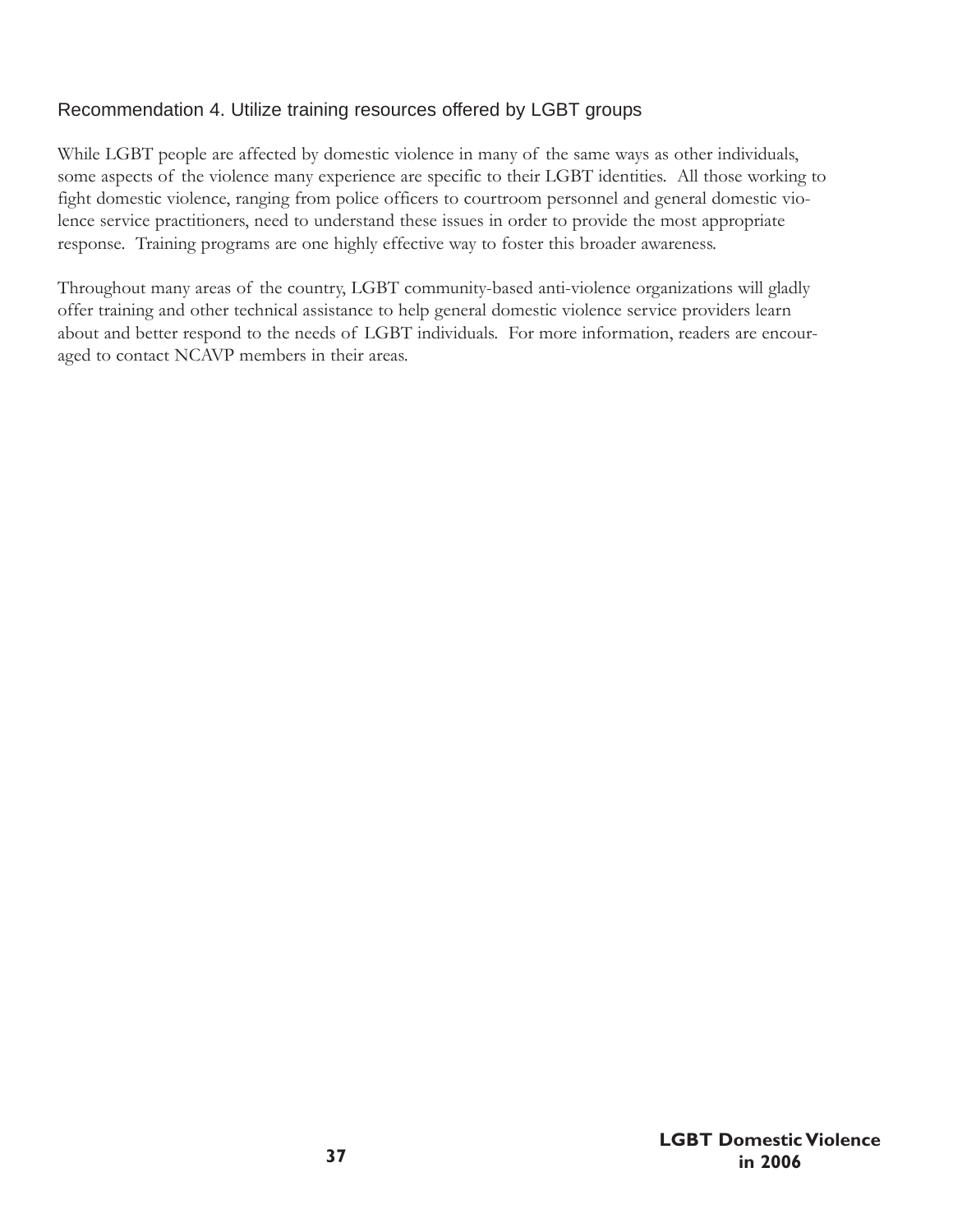# Appendix Section

LGBT Language and Terminology: Appendix A

LGBT Power and Control Wheel: Appendix B

LGBT IPV Quick Reference Guide: Appendix C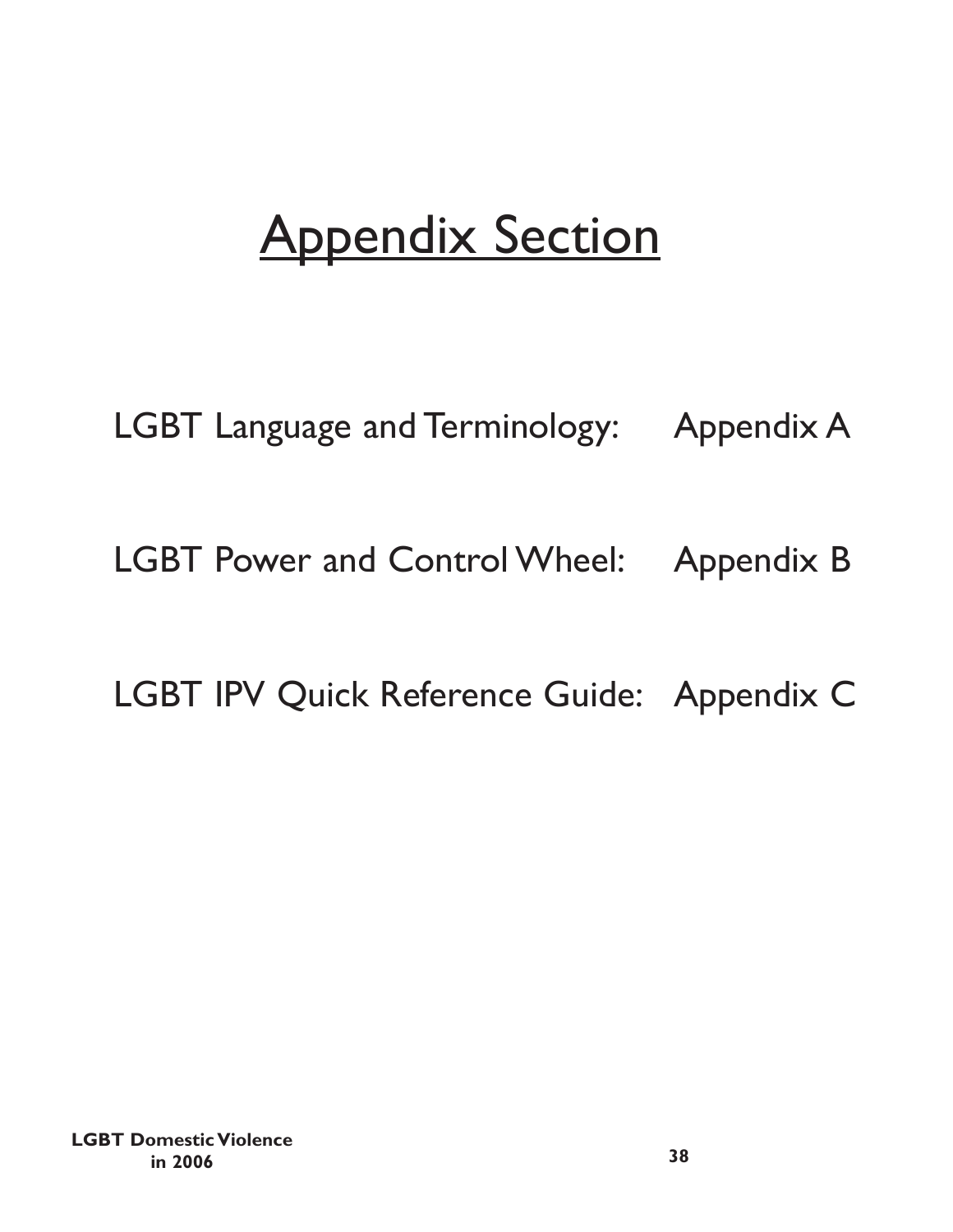## SEXUAL ORIENTATION AND GENDER IDENTITY TERMS AND DEFINITIONS

A Note on Definitions: Please know that all definitions and labels do not mean the same to all people. Use the preferred terminology of the person/people with whom you are interacting. This list represents common usages and meanings of these terms within communities, but is neither exhaustive nor universal.

1) Gender: The set of meanings assigned by a culture or society to someone's perceived biological sex. Gender is not static and can shift over time. Gender has at least three parts:

- a) Physical Markers Aspects of the human body that are considered to determine sex and/or gender for a given culture or society, including genitalia, chromosomes, hormones, secondary sex characteristics, and internal reproductive organs.
- b) Role/Expression Aspects of behavior and outward presentation that may (intentionally or unintentionally) communicate gender to others in a given culture or society, including clothing, body language, hairstyles, socialization, relationships, career choices, interests, and presence in gendered spaces (restrooms, places of worship, etc).
- c) Identity An individual's internal view of their gender. Their own innermost sense of them selves as a gendered being and/or as masculine, feminine, androgynous, etc. This will often influence name and pronoun preference.

2) Sexual Orientation: The culturally-defined set of meanings through which people describe their sexual attractions. Sexual orientation is not static and can shift over time. Sexual orientation has at least three parts:

- a) Attraction Ones own feelings or self-perception about to which gender(s) one feels drawn. Can be sexual, emotional, spiritual, psychological, and/or political.
- b) Behavior What one does sexually and/or with whom
- c) Sexual Identity The language and terms one uses to refer to their sexual orientation. It may or may not be based on either of the above and can also be influenced by family, culture, and community.

3) Transgender: A term used broadly that refers primarily to individuals who identify differently from the sex assigned at birth or a term used by people for whom the sex they were assigned at birth is an incomplete or incorrect description of themselves. The term "genderqueer" has the same basic meaning but is used somewhat more loosely.

4) Intersex: A term referring to people who have physical markers that differ from the medical definitions of male or female. Most commonly, it is used to speak about people whose genitalia is not easily classifiable as 'male' or 'female' at birth but it can be used to refer to any biological marker that falls outside medical norms for masculine and feminine.

5) Gay: Most frequently used by male-identified people who experience attraction primarily or exclusively for other male- identified people.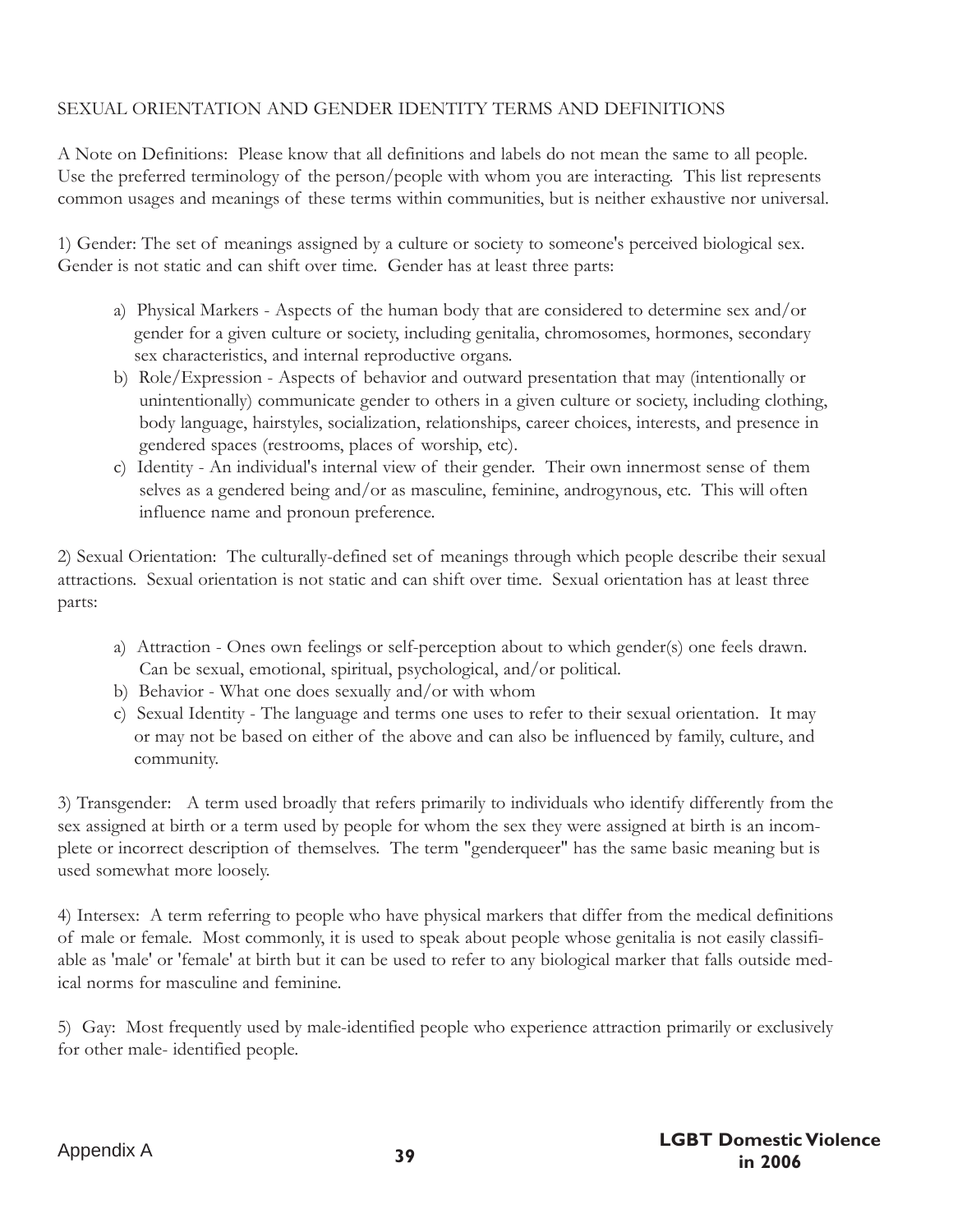6) Lesbian: Most frequently used by female-identified people who experience attraction primarily or exclusively for other female-identified people.

7) Bisexual: A term used to indicate attraction or potential for attraction to more than one gender.

8) Same Gender Loving: A term created by African American communities and used by some people of color who may view labels such as 'gay' and 'lesbian' as terms referring to and/or representing white people.

9) Two Spirit: An English translation of a concept present in some Indigenous cultures that refers to someone who is assigned one sex at birth but fulfills the roles of both sexes or of another sex.

10) MSM: Abbreviation for Men who have Sex with Men, a term used to describe men who engage in same-

sex sexual behavior but who may choose not to label themselves as 'gay/bisexual.'

11) Femme: An identity term most frequently used by people with a more feminine gender identity and/or gender presentation

12) Butch or Stud or AG: An identity term most frequently used by people with a more masculine gender identity and/or gender presentation

13) Queer: A political and sometimes controversial term that some LGBT people have reclaimed, while others still consider it derogatory. Used most frequently by younger LGBT people, activists, and academics, the term can refer to either to gender identity, sexual orientation, or both and can be used by any gender.

14) Questioning: A term that can refer to an identity, or a process of introspection whereby one learns about their own sexual orientation and/or gender identity. Can happen at any age in and multiple times throughout ones lifetime.

15) Gender Nonconforming: This term can refer to gender identity, or gender role and refers to someone who falls outside or transcends what is considered to be traditional gender-norms for their assigned sex.

16) Transphobia: Societal, systemic, and interpersonal oppression against people of transgender experience. Also something experienced by some gender queer and gender nonconforming people.

17) Homophobia: Societal, systemic, and interpersonal oppression against LGBTIQ people and communities. Also can be experienced by those who are perceived to be LGBTIQ.

18) Heterosexism: Systemic belief that heterosexuality and the binary gender system are superior. Also, the overall creation of institutions that benefit heterosexual people exclusively and/or oppress LGBTIQ people.

## **LGBT Domestic Violence in 2006**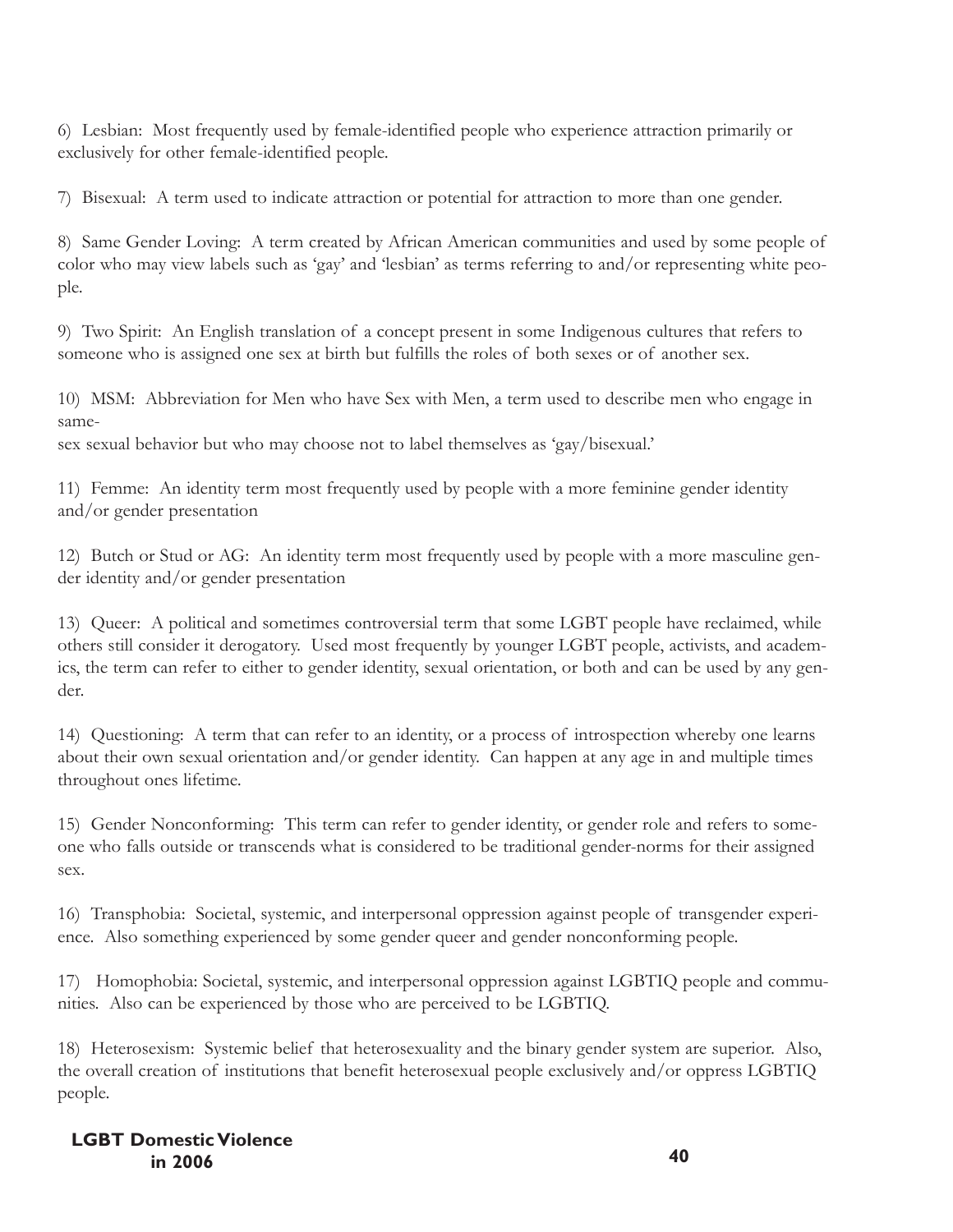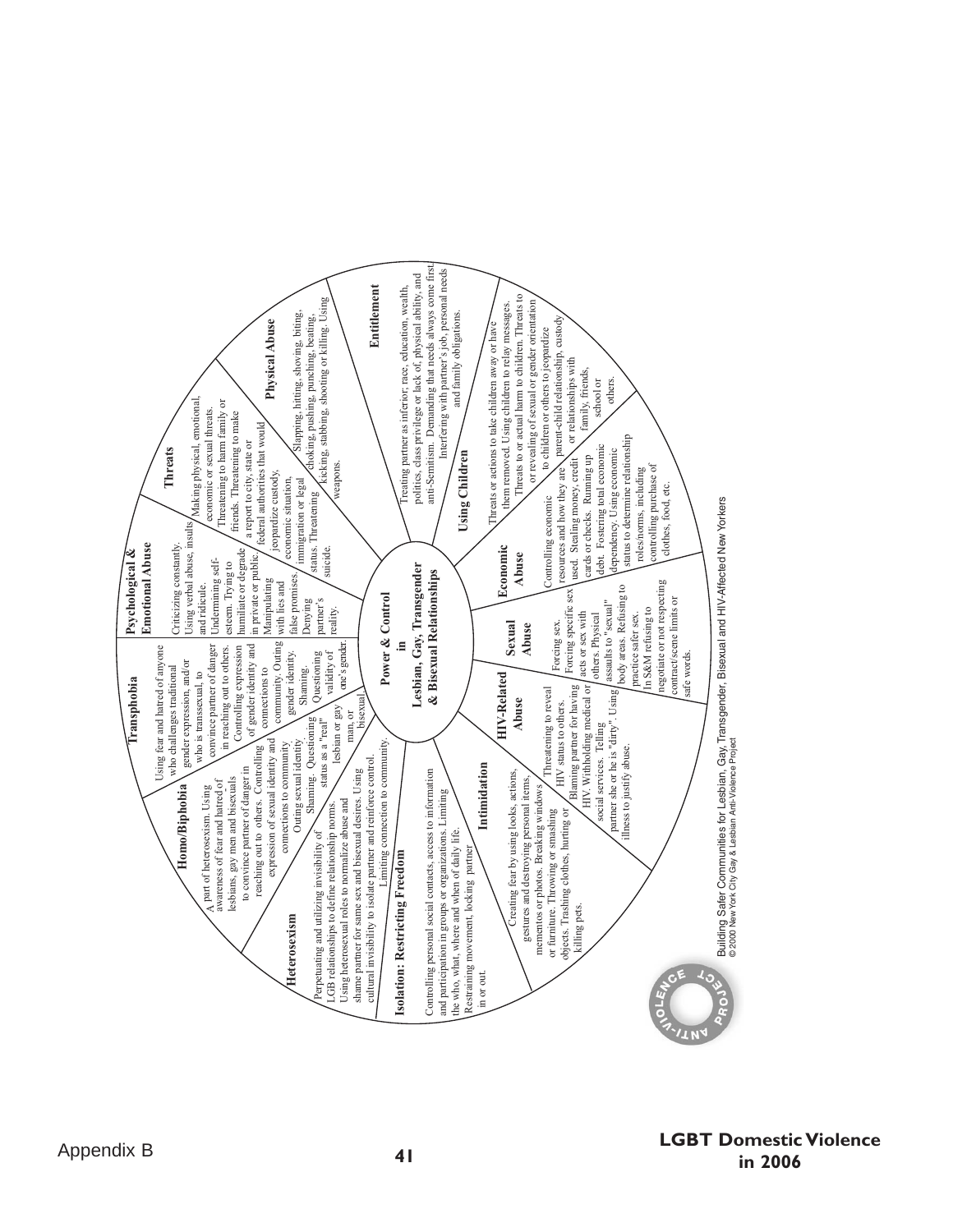# **LGBT IPV Quick Reference Guide**

# General Trends

- **o** The longer the IPV lasts, the more likely it is that the violence will escalate
- **o** Stalking and sexual assault may be significant parts of an IPV relationship
- **o** It takes on average, about nine tries for a victim to leave (The most dangerous moment in a relationship where there is IPV is the moment that the victim tries to leave)
- **o** Few know the batterer better than the victim and so listening to the victim is imperative for that person's safety

## Confronting the myths: IPV is NOT:

- **o** Mutual Abuse
- **o** Because society so narrowly defines gender roles and expectations, women are seen as capa ble of battering and men are rarely are labeled as victims.This often leads people to mislabel abuse within LGBT relationships as mutual violence. Such a designation leaves victims in these incidents with out the proper safety plan.
- **o** A form of violence that is always physical
- **o** Something that only occurs between domestic partners who cohabitate
- **o** Many people in IPV situations do not live together.
- **o** Something that only happens to adults
- **o** Many adults are uncomfortable with the idea of youth in heterosexual or LGBT relationships. However, youth do enter relationships and statistics indicate that they experience a tremen dous amount of violence within these relationships.

# What Might You Say/Do?

When talking with survivors, there are several ways of responding that may help put the survivor at ease.These may include:

- **o** It is great that you are here.
- **o** No one ever deserves to be abused or hurt.
- **o** Know that you are not alone.
- **o** I am here to listen, not to pass judgments.
- **o** I think you're reactions/ feelings are totally normal/valid.
- **o** It sounds like you have been put in a tough situation.